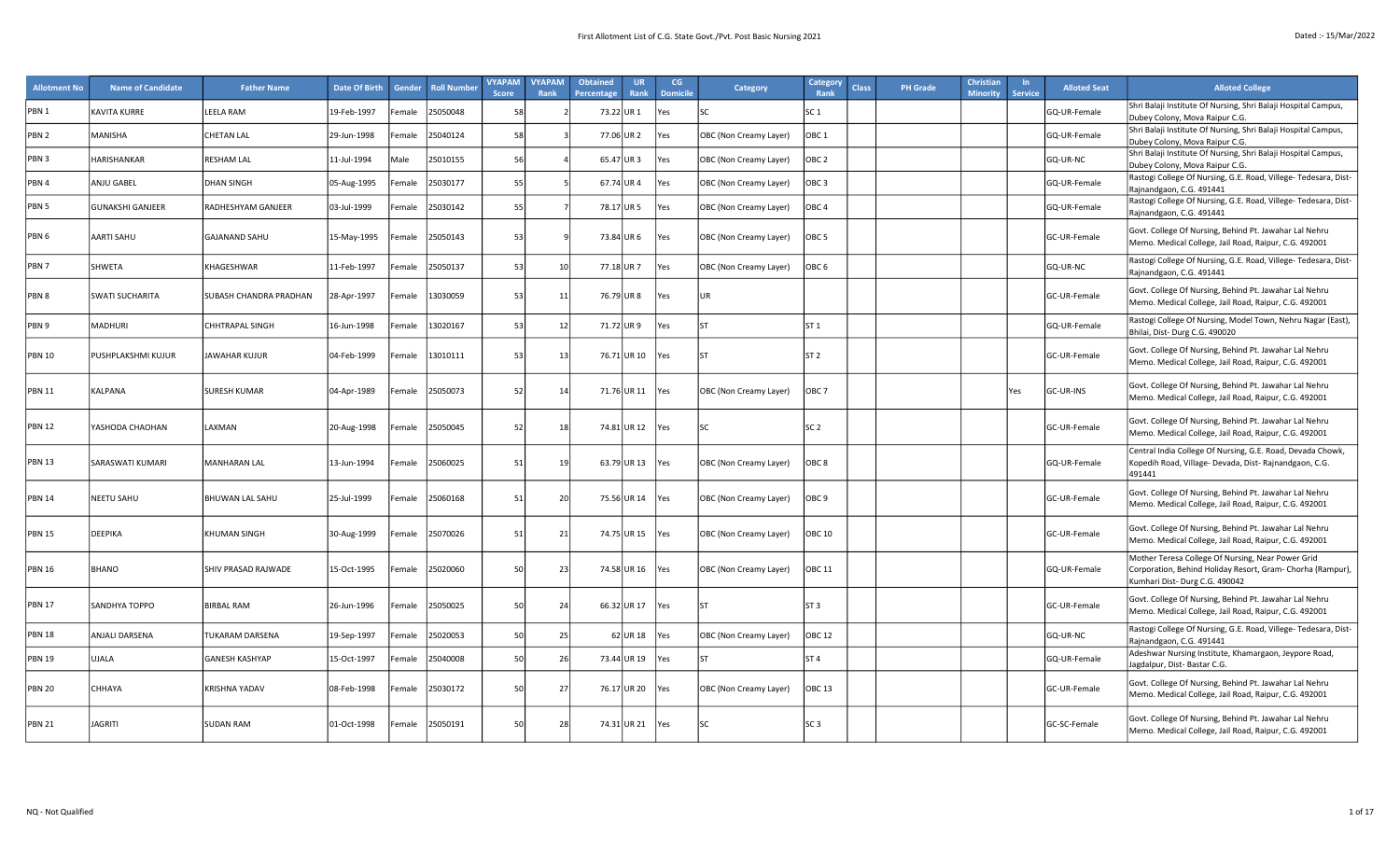| <b>Allotment No</b> | <b>Name of Candidate</b> | <b>Father Name</b>     | Date Of Birth | Gender             | <b>Roll Number</b> | <b>VYAPAM</b><br><b>Score</b> | <b>VYAPAM</b><br>Rank | <b>Obtained</b><br>Percentage | <b>UR</b><br>Rank | CG<br><b>Domicile</b> | Category               | <b>Category</b><br>Rank | <b>Class</b> | <b>PH</b> Grade   | Christian<br><b>Minority</b> | <b>Service</b> | <b>Alloted Seat</b> | <b>Alloted College</b>                                                                                                                           |
|---------------------|--------------------------|------------------------|---------------|--------------------|--------------------|-------------------------------|-----------------------|-------------------------------|-------------------|-----------------------|------------------------|-------------------------|--------------|-------------------|------------------------------|----------------|---------------------|--------------------------------------------------------------------------------------------------------------------------------------------------|
| <b>PBN 22</b>       | ANAND                    | <b>DWARIKA</b>         | 29-Dec-1998   | Male               | 25070168           | 50                            | 29                    |                               | 70.25 UR 22       | Yes                   | OBC (Non Creamy Layer) | OBC 14                  |              |                   |                              |                | GQ-UR-NC            | Shri Chandra Nursing Institute, Ward No. 60, Street No. 05,<br>Pushpak Nagar, Katulboard, Durg, Post- Moti Lal Nehru Nagar,<br>Durg, C.G. 490020 |
| <b>PBN 23</b>       | <b>HEMLATA OJHA</b>      | PRHALAD OJHA           | 14-Jan-1995   | Female             | 25020156           | 49                            | 30                    |                               | 69.63 UR 23       | Yes                   | OBC (Non Creamy Layer) | <b>OBC 15</b>           |              |                   |                              |                | GC-OBC-Female       | Govt. College Of Nursing, Behind Pt. Jawahar Lal Nehru<br>Memo. Medical College, Jail Road, Raipur, C.G. 492001                                  |
| <b>PBN 24</b>       | SHOBHALATA DEWANGAN      | SHIV KUMAR DEWANGAN    | 30-Nov-1995   | Female             | 25070112           | 49                            | 31                    |                               | 70.37 UR 24       | Yes                   | OBC (Non Creamy Layer) | OBC 16                  |              |                   |                              |                | GQ-UR-Female        | Ritee College Of Nursing, Chhatauna, Mandir Hasaud, Raipur,<br>C.G. 492101                                                                       |
| <b>PBN 25</b>       | NARAYANI                 | PURAN RAM              | 08-Sep-1997   | <sup>:</sup> emale | 25070190           | 49                            | 32                    |                               | 74.11 UR 25       | Yes                   | OBC (Non Creamy Layer) | <b>OBC 17</b>           |              |                   |                              |                | GC-OBC-Female       | Govt. College Of Nursing, Behind Pt. Jawahar Lal Nehru<br>Memo. Medical College, Jail Road, Raipur, C.G. 492001                                  |
| <b>PBN 26</b>       | SUNITA                   | LACHCHHI RAM           | 08-Oct-1997   | Female             | 3020150            | 4 <sup>c</sup>                | 33                    |                               | 76.44 UR 26       | Yes                   | SC                     | SC <sub>4</sub>         |              |                   |                              |                | GQ-UR-NC            | Shri Balaji Institute Of Nursing, Shri Balaji Hospital Campus,<br>Dubey Colony, Mova Raipur C.G.                                                 |
| <b>PBN 27</b>       | ABHASINI NAND            | SARJU NAND             | 19-Nov-1987   | Female             | 25060006           | 48                            | 35                    |                               | 69.33 UR 27       | Yes                   | <b>ST</b>              | lst 5                   |              |                   | CHS <sub>1</sub>             |                | GC-ST-Female        | Govt. College Of Nursing, Behind Pt. Jawahar Lal Nehru<br>Memo. Medical College, Jail Road, Raipur, C.G. 492001                                  |
| <b>PBN 28</b>       | RAGNI SHARMA             | VINOD KUMAR SHARMA     | 10-Jun-1992   | Female             | 13020091           | 48                            | 37                    |                               | 75.94 UR 28       | <b>Yes</b>            | UR                     |                         |              |                   |                              | Yes            | GC-UR-INS           | Govt. College Of Nursing, Behind Pt. Jawahar Lal Nehru<br>Memo. Medical College, Jail Road, Raipur, C.G. 492001                                  |
| <b>PBN 29</b>       | TIRUBALA                 | LILESH KUMAR           | 11-Aug-1997   | emale              | 25040101           | 48                            | 41                    |                               | 77.88 UR 29       | Yes                   | OBC (Non Creamy Layer) | OBC 18                  |              |                   |                              |                | GQ-UR-Female        | Rastogi College Of Nursing, Model Town, Nehru Nagar (East),<br>Bhilai, Dist-Durg C.G. 490020                                                     |
| <b>PBN 30</b>       | BHAGWATI                 | <b>KHEMCHAND VERMA</b> | 01-Mar-1980   | Female             | 15060043           | 47                            | 43                    |                               | 64.67 UR 30       | Yes                   | OBC (Non Creamy Layer) | OBC 19                  |              |                   |                              |                | GQ-UR-NC            | Shri Balaji Institute Of Nursing, Shri Balaji Hospital Campus,<br>Dubey Colony, Mova Raipur C.G.                                                 |
| <b>PBN 31</b>       | SHAKUNTALA               | <b>DUKALU RAM</b>      | 30-Apr-1989   | emale              | 25030059           | 47                            | 44                    |                               | 83.33 UR31        | Yes                   | OBC (Non Creamy Layer) | <b>OBC 20</b>           |              |                   |                              |                | GQ-UR-Female        | Pg College Of Nursing, St. No.5, Hospital Sector, Bhilai, C.G.<br>490009                                                                         |
| <b>PBN 32</b>       | MAMTA NARANG             | BHAGIRATHI NARANG      | 05-Apr-1996   | <sup>:</sup> emale | 25070170           | 47                            | 48                    |                               | 72.42 UR32        | <b>Yes</b>            | SC                     | SC <sub>5</sub>         |              |                   |                              |                | GC-SC-Female        | Govt. College Of Nursing, Behind Pt. Jawahar Lal Nehru<br>Memo. Medical College, Jail Road, Raipur, C.G. 492001                                  |
| <b>PBN 33</b>       | RAMESHWARI               | KHILAWAN               | 19-Jul-1996   | emale              | 25020108           | 47                            | 49                    |                               | 78.5 UR33         | Yes                   | OBC (Non Creamy Layer) | OBC 21                  |              |                   |                              |                | GQ-UR-NC            | Ritee College Of Nursing, Chhatauna, Mandir Hasaud, Raipur,<br>C.G. 492101                                                                       |
| <b>PBN 34</b>       | PRATIBHA VERMA           | AJAY KUMAR VERMA       | 23-Nov-1997   | emale <sup>:</sup> | 25070075           | 47                            | 50                    |                               | 78.28 UR34        | Yes                   | OBC (Non Creamy Layer) | OBC 22                  |              |                   |                              |                | GQ-UR-NC            | Shri Balaji Institute Of Nursing, Shri Balaji Hospital Campus,<br>Dubey Colony, Mova Raipur C.G.                                                 |
| <b>PBN 35</b>       | TRIVENI                  | <b>SEWAK RAM RATRE</b> | 02-Dec-1998   | emale              | 25030095           | 47                            | 53                    |                               | 70.75 UR35        | <b>Yes</b>            | SC                     | SC <sub>6</sub>         | PwD          | Grade-2 (40%-50%) |                              |                | GQ-UR-Female        | C.M. Nursing Institute, Chandrakar Memorial Hospital, Nehru<br>Nagar, Bhilai, Dist-Durg C.G. 490020                                              |
| <b>PBN 36</b>       | RAKHI SARKAR             | <b>SUNIL SARKAR</b>    | 15-Apr-1980   | emale              | 25030190           | 46                            | 55                    |                               | 84.42 UR 36       | Yes                   | UR                     |                         |              |                   |                              |                | GQ-UR-Female        | Central India College Of Nursing, G.E. Road, Devada Chowk,<br>Kopedih Road, Village- Devada, Dist- Rajnandgaon, C.G.<br>491441                   |
| <b>PBN 37</b>       | UTTARA                   | MAKHAN LAL             | 02-May-1981   | <sup>:</sup> emale | 25030009           | 46                            | 56                    |                               | 69.08 UR37        | <b>Yes</b>            | ST                     | ST <sub>6</sub>         |              |                   |                              | Yes            | GC-ST-INS           | Govt. College Of Nursing, Behind Pt. Jawahar Lal Nehru<br>Memo. Medical College, Jail Road, Raipur, C.G. 492001                                  |
| <b>PBN 38</b>       | <b>ARTI GHATOWAL</b>     | <b>KARTIK GHATOWAL</b> | 26-May-1991   | Female             | 25020127           | 46                            | 59                    |                               | 83.83 UR38        | <b>Yes</b>            | UR.                    |                         |              |                   |                              |                | GQ-UR-NC            | Shri Balaji Institute Of Nursing, Shri Balaji Hospital Campus,<br>Dubey Colony, Mova Raipur C.G.                                                 |
| <b>PBN 39</b>       | <b>ANJALI MASIH</b>      | <b>RAKESH KUMAR</b>    | 25-Mar-1994   | <sup>:</sup> emale | 13040035           | 46                            | 60                    |                               | 73.76 UR39        | Yes                   | UR                     |                         |              |                   | CHS <sub>2</sub>             |                | GQ-UR-NC            | Central India College Of Nursing, G.E. Road, Devada Chowk,<br>Kopedih Road, Village- Devada, Dist- Rajnandgaon, C.G.<br>491441                   |
| <b>PBN 40</b>       | <b>BHARTI</b>            | <b>BARATI</b>          | 02-Apr-1994   | emale              | 25050028           | 46                            | 61                    |                               | 74.32 UR 40       | <b>Yes</b>            | UR.                    |                         |              |                   |                              |                | GQ-UR-Female        | Apollo College Of Nursing, Anjora, Durg, C.G.                                                                                                    |
| <b>PBN 41</b>       | YOGITA VERMA             | SANTOSH KUMAR VERMA    | 19-Jul-1996   | emale              | 5020195            | 46                            | 63                    | 71.44                         | <b>UR41</b>       | Yes                   | OBC (Non Creamy Layer) | OBC 23                  |              |                   |                              |                | GQ-UR-Female        | Gracious College Of Nursing, Vill- Belbhata, Post-P.Jamgaon,<br>Thana- Abhanpur, Dist- Raipur C.G. 493661                                        |
| <b>PBN 42</b>       | KRITESH KUMAR BAGHEL     | MANOJ KUMAR BAGHEL     | 12-Jan-1998   | Male               | !5050134           | 46                            | 67                    |                               | 65.5 UR42         | Yes                   | SC                     | SC <sub>7</sub>         |              |                   |                              |                | GQ-UR-NC            | Rastogi College Of Nursing, G.E. Road, Villege- Tedesara, Dist-<br>Rajnandgaon, C.G. 491441                                                      |
| <b>PBN 43</b>       | <b>TEEJAN BAITULE</b>    | ARJUN SINGH            | 25-Mar-1981   | emale              | 25010058           | 45                            | 70                    |                               | 77.67 UR 44       | Yes                   | UR                     |                         |              |                   |                              |                | GQ-UR-NC            | Rastogi College Of Nursing, Model Town, Nehru Nagar (East),<br>Bhilai, Dist- Durg C.G. 490020                                                    |
| <b>PBN 44</b>       | DEEPESH KUMAR NEWARE     | MADHU KANT NEWARE      | 28-Aug-1988   | Male               | 25010134           | 45                            | 73                    |                               | 67.52 UR45        | Yes                   | UR.                    |                         |              |                   | CHS <sub>3</sub>             |                | GQ-UR-NC            | Ritee College Of Nursing, Chhatauna, Mandir Hasaud, Raipur,<br>C.G. 492101                                                                       |
| <b>PBN 45</b>       | <b>AKRITI NAND</b>       | <b>PURAN NAND</b>      | 16-Aug-1991   | Female             | 13010132           | 45                            | 76                    |                               | 79.28 UR 46       | <b>Yes</b>            | ٢C                     | SC <sub>8</sub>         |              |                   |                              |                | GQ-UR-NC            | Ritee College Of Nursing, Chhatauna, Mandir Hasaud, Raipur,<br>C.G. 492101                                                                       |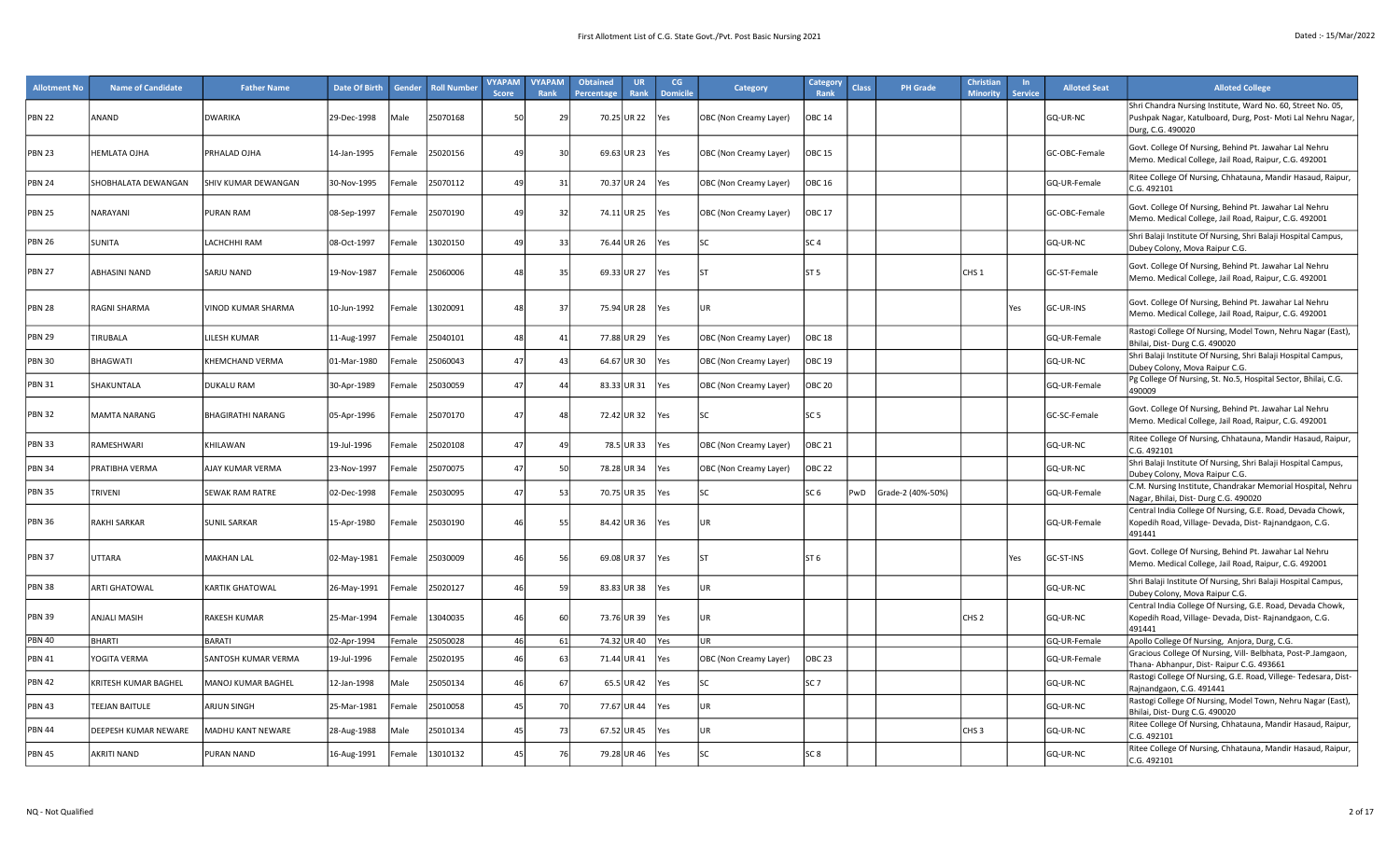| <b>Allotment No</b> | <b>Name of Candidate</b> | <b>Father Name</b>     | Date Of Birth | <b>Gender</b>      | <b>Roll Number</b> | <b>VYAPAM</b><br><b>Score</b> | <b>VYAPAM</b><br>Rank | <b>Obtained</b><br>Percentage | <b>UR</b><br>Rank | CG<br><b>Domicile</b> | Category               | Category<br><b>Class</b><br>Rank | <b>PH Grade</b> | <b>Christian</b><br><b>Minority</b> | <b>Service</b> | <b>Alloted Seat</b> | <b>Alloted College</b>                                                                                                         |
|---------------------|--------------------------|------------------------|---------------|--------------------|--------------------|-------------------------------|-----------------------|-------------------------------|-------------------|-----------------------|------------------------|----------------------------------|-----------------|-------------------------------------|----------------|---------------------|--------------------------------------------------------------------------------------------------------------------------------|
| <b>PBN 46</b>       | CHITRALEKHA BHONSLE      | <b>NARSINGH RAO</b>    | 26-Jun-1992   | emale              | 25060023           | 4 <sup>t</sup>                | - 77                  |                               | 73.26 UR47        | ⁄es                   |                        |                                  |                 |                                     |                | GQ-UR-NC            | Shri Balaji Institute Of Nursing, Shri Balaji Hospital Campus,<br>Dubey Colony, Mova Raipur C.G.                               |
| <b>PBN 47</b>       | <b>GAYATRI SAHU</b>      | PURUSHOTTAM SAHU       | 28-Sep-1993   | emale              | 25030106           | $\mathbf{A}^{\mathsf{r}}$     | 79                    |                               | 68.63 UR48        | Yes                   | OBC (Non Creamy Layer) | <b>OBC 25</b>                    |                 |                                     |                | GQ-UR-Female        | Apollo College Of Nursing, Anjora, Durg, C.G.                                                                                  |
| <b>PBN 48</b>       | DURGA SAHU               | KHAGESHWAR             | 28-Sep-1995   | emale              | 25050173           | $\mathbf{1}^{\mathfrak{c}}$   | 81                    |                               | 76 UR 49          | Yes                   | OBC (Non Creamy Layer) | <b>OBC 26</b>                    |                 |                                     |                | GQ-UR-NC            | Shri Balaji Institute Of Nursing, Shri Balaji Hospital Campus,<br>Dubey Colony, Mova Raipur C.G.                               |
| <b>PBN 49</b>       | ANKITA SARKAR            | <b>TAPAN SARKAR</b>    | 11-Mar-1996   | emale              | 25020172           | $\mathbf{1}^{\mathfrak{c}}$   | 82                    |                               | 68.94 UR 50       | Yes                   | <b>UR</b>              |                                  |                 |                                     |                | GQ-UR-Female        | Pg College Of Nursing, St. No.5, Hospital Sector, Bhilai, C.G.<br>490009                                                       |
| <b>PBN 50</b>       | HEMLATA BHASKAR          | AKSHAY KUMAR BHASKAR   | 24-Apr-1996   | emale              | 13030090           | 4 <sup>5</sup>                | 83                    |                               | 69.67 UR 51       | Yes                   | lsc                    | SC 9                             |                 |                                     |                | GQ-UR-NC            | Rastogi College Of Nursing, Model Town, Nehru Nagar (East),<br>Bhilai, Dist-Durg C.G. 490020                                   |
| <b>PBN 51</b>       | DEEPIKA                  | <b>BASID KUMAR</b>     | 13-Oct-1996   | emale              | 25010015           | $\mathbf{1}^{\mathfrak{c}}$   | 84                    |                               | 75.63 UR 52       | res                   | ۲C                     | SC 10                            |                 |                                     |                | GQ-SC-NC            | Shri Balaji Institute Of Nursing, Shri Balaji Hospital Campus,<br>Dubey Colony, Mova Raipur C.G.                               |
| <b>PBN 52</b>       | MAYA                     | MANOHAR                | 30-Oct-1996   | emale              | 25030024           |                               | 85                    |                               | 64.75 UR 53       | Yes                   | OBC (Non Creamy Layer) | OBC 27                           |                 |                                     |                | GQ-UR-NC            | Rastogi College Of Nursing, G.E. Road, Villege- Tedesara, Dist-<br>Rajnandgaon, C.G. 491441                                    |
| <b>PBN 53</b>       | SUNAINA KACHHI           | <b>МАНЕЅН КАСННІ</b>   | 09-Feb-1997   | emale              | 13030007           | $\mathbf{1}^{\mathfrak{c}}$   | 86                    |                               | 66.17 UR 54       | Yes                   | OBC (Non Creamy Layer) | <b>OBC 28</b>                    |                 |                                     |                | GQ-UR-NC            | Rastogi College Of Nursing, Model Town, Nehru Nagar (East),<br>Bhilai, Dist-Durg C.G. 490020                                   |
| <b>PBN 54</b>       | CHANDRIKA SAHU           | MOTI RAM SAHU          | 16-Jun-1997   | emale              | 25020106           | $\mathbf{A}^{\mathsf{r}}$     | 87                    |                               | 69.11 UR 55       | Yes                   | OBC (Non Creamy Layer) | OBC 29                           |                 |                                     |                | GQ-UR-Female        | School & College Of Nursing, Dhamtari Christian Hospital,<br>Dhamtari, C.G. 493773                                             |
| <b>PBN 55</b>       | NIRMALA                  | PARMANAND              | 03-Nov-1997   | emale              | 25040088           |                               | 89                    |                               | 73.94 UR 56       | Yes                   | OBC (Non Creamy Layer) | <b>OBC 30</b>                    |                 |                                     |                | GQ-UR-NC            | C.M. Nursing Institute, Chandrakar Memorial Hospital, Nehru<br>Nagar, Bhilai, Dist- Durg C.G. 490020                           |
| <b>PBN 56</b>       | KAJAL CHANDRAKAR         | SUSHIL CHANDRAKAR      | 04-Apr-1998   | emale              | 25040184           | $\mathbf{1}^{\mathfrak{c}}$   | 90                    |                               | 78.69 UR 57       | Yes                   | OBC (Non Creamy Layer) | OBC 31                           |                 |                                     |                | GQ-OBC-NC           | Shri Balaji Institute Of Nursing, Shri Balaji Hospital Campus,<br>Dubey Colony, Mova Raipur C.G.                               |
| <b>PBN 57</b>       | NEHA GARG                | DANIRAM GARG           | 22-May-2000   | emale              | 25020029           | 4 <sup>1</sup>                | 92                    |                               | 80.29 UR 58       | Yes                   | l۲                     | SC 11                            |                 |                                     |                | GQ-UR-Female        | Sandipani Academy, Pendri (Masturi), Dist- Bilaspur, C.G.<br>495551                                                            |
| <b>PBN 58</b>       | KU SANJU CHOUDHARY       | <b>K P CHOUDHARY</b>   | 09-Jul-1977   | Female             | 13030139           | 44                            | 93                    |                               | 75.92 UR 59       | Yes                   | UR                     |                                  |                 |                                     |                | GQ-UR-NC            | Apollo College Of Nursing, Anjora, Durg, C.G.                                                                                  |
| <b>PBN 59</b>       | UMA SINGH                | <b>GOPICHAND NETAM</b> | 25-Aug-1980   | emale              | 13020127           | $\overline{4}$                | 94                    |                               | 73.25 UR 60       | Yes                   | <b>ST</b>              | ST <sub>7</sub>                  |                 | CHS <sub>4</sub>                    |                | GC-ST-Female        | Govt. College Of Nursing, Behind Pt. Jawahar Lal Nehru<br>Memo. Medical College, Jail Road, Raipur, C.G. 492001                |
| <b>PBN 60</b>       | <b>AGRITI PANDEY</b>     | RAMCHANDRA PANDEY      | 08-Jul-1983   | emale <sup>:</sup> | 13030074           | $\overline{4}$                | 96                    |                               | 80.33 UR 61       | Yes                   | UR                     |                                  |                 |                                     |                | GQ-UR-Female        | Sandipani Academy, Pendri (Masturi), Dist- Bilaspur, C.G.<br>495551                                                            |
| <b>PBN 61</b>       | ABHICHANCHAL LAKRA       | <b>ANJELUS LAKRA</b>   | 16-Jun-1984   | emale              | 25010030           | $\Delta\ell$                  | 97                    |                               | 74.33 UR 62       | Yes                   | <b>IST</b>             | ST <sub>8</sub>                  |                 | CHS <sub>5</sub>                    |                | GC-ST-Female        | Govt. College Of Nursing, Behind Pt. Jawahar Lal Nehru<br>Memo. Medical College, Jail Road, Raipur, C.G. 492001                |
| <b>PBN 62</b>       | SANNU DAHRIYA            | SHIVNANDAN DAHRIYA     | 15-Jul-1985   | emale              | 13020151           |                               | 99                    |                               | 70.27 UR 63       | Yes                   | lsc                    | SC 12                            |                 |                                     |                | GQ-UR-NC            | Sandipani Academy, Pendri (Masturi), Dist- Bilaspur, C.G.<br>495551                                                            |
| <b>PBN 63</b>       | ALKA YADAV               | TIRATH YADAV           | 24-Sep-1991   | emale              | 13020172           | $\Delta\ell$                  | 105                   |                               | 81.28 UR 64       | res                   | OBC (Non Creamy Layer) | <b>OBC 32</b>                    |                 | CHS <sub>6</sub>                    |                | GQ-UR-NC            | Sandipani Academy, Pendri (Masturi), Dist- Bilaspur, C.G.<br>495551                                                            |
| <b>PBN 64</b>       | SHIVRAJ CHATURDEVI       | HARI PRASAD CHATURDEVI | 02-Jul-1992   | Male               | 25070181           |                               | 106                   |                               | 80.44 UR 65       |                       | UR                     |                                  |                 |                                     |                | Mgmt-UR-NC          | Rastogi College Of Nursing, Model Town, Nehru Nagar (East),<br>Bhilai, Dist-Durg C.G. 490020                                   |
| <b>PBN 65</b>       | MANISHA                  | <b>DHANUK SINGH</b>    | 01-Jul-1994   | emale              | 25010193           |                               | 108                   |                               | 72 UR 66          | res                   | UR                     |                                  |                 |                                     |                | GQ-UR-NC            | Rastogi College Of Nursing, Model Town, Nehru Nagar (East),<br>Bhilai, Dist-Durg C.G. 490020                                   |
| <b>PBN 66</b>       | CHITRAREKHA              | KANSA RAM              | 25-Jul-1996   | Female             | 25030089           | $\Delta l$                    | 111                   |                               | 75.11 UR 67       | Yes                   | lst                    | ST 9                             |                 |                                     |                | GC-ST-Female        | Govt. College Of Nursing, Behind Pt. Jawahar Lal Nehru<br>Memo. Medical College, Jail Road, Raipur, C.G. 492001                |
| <b>PBN 67</b>       | SIMRAN SONI              | NARENDRA SONI          | 16-Nov-1997   | emale              | 25010089           | $\Delta t$                    | 113                   |                               | 74 UR 68          | Yes                   | OBC (Non Creamy Layer) | OBC 33                           |                 |                                     |                | GQ-OBC-NC           | Shri Balaji Institute Of Nursing, Shri Balaji Hospital Campus,<br>Dubey Colony, Mova Raipur C.G.                               |
| <b>PBN 68</b>       | VINITA                   | DAMAN LAL              | 02-May-1998   | emale              | 25050120           |                               | 115                   |                               | 72.33 UR 69       | Yes                   |                        | SC 13                            |                 |                                     |                | Mgmt-UR-Female      | Shri Balaji Institute Of Nursing, Shri Balaji Hospital Campus,<br>Dubey Colony, Mova Raipur C.G.                               |
| <b>PBN 69</b>       | <b>DEVIKA PATEL</b>      | HARAKH RAM PATEL       | 12-Sep-1998   | -emale             | 25040176           | 44                            | 116                   |                               | 76.44 UR 70       | Yes                   | OBC (Non Creamy Layer) | <b>OBC 34</b>                    |                 |                                     |                | GQ-UR-NC            | Central India College Of Nursing, G.E. Road, Devada Chowk,<br>Kopedih Road, Village- Devada, Dist- Rajnandgaon, C.G.<br>491441 |
| <b>PBN 70</b>       | PREETI                   | REEMAN LAL             | 25-Sep-1998   | emale              | 25070090           |                               | 117                   |                               | 74.61 UR 71       | Yes                   | OBC (Non Creamy Layer) | OBC 35                           |                 |                                     |                | GQ-UR-NC            | Rastogi College Of Nursing, G.E. Road, Villege- Tedesara, Dist-<br>Rajnandgaon, C.G. 491441                                    |
| <b>PBN 71</b>       | BHESH KUMAR SAHU         | KAUSHAL KUMAR SAHU     | 20-Jun-1999   | Male               | 25070056           |                               | 119                   |                               | 76.25 UR 72       | Yes                   | OBC (Non Creamy Layer) | <b>OBC 36</b>                    |                 |                                     |                | Mgmt-UR-NC          | Shri Balaji Institute Of Nursing, Shri Balaji Hospital Campus,<br>Dubey Colony, Mova Raipur C.G.                               |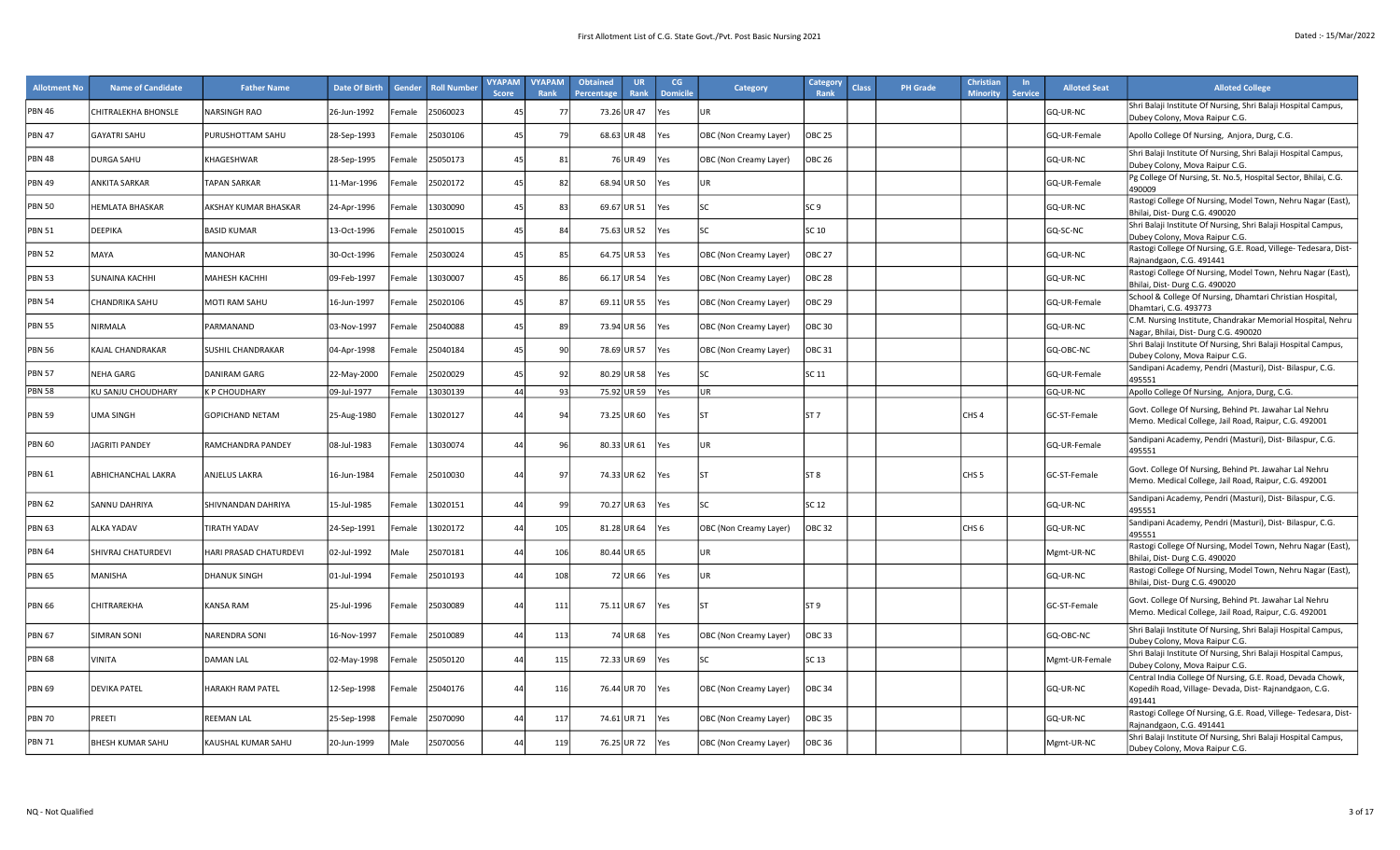| <b>Allotment No</b> | <b>Name of Candidate</b> | <b>Father Name</b>          | Date Of Birth | Gender             | <b>Roll Number</b> | <b>VYAPAM</b><br>Score | <b>VYAPAM</b><br>Rank | <b>Obtained</b><br><b>UR</b><br>Rank<br>Percentage | CG<br><b>Domicile</b> | <b>Category</b>        | Category<br><b>Class</b><br>Rank | <b>PH</b> Grade | Christian<br><b>Minority</b> | <b>Service</b> | <b>Alloted Seat</b> | <b>Alloted College</b>                                                                                                                           |
|---------------------|--------------------------|-----------------------------|---------------|--------------------|--------------------|------------------------|-----------------------|----------------------------------------------------|-----------------------|------------------------|----------------------------------|-----------------|------------------------------|----------------|---------------------|--------------------------------------------------------------------------------------------------------------------------------------------------|
| <b>PBN 72</b>       | <b>MAMTA SAMADDER</b>    | <b>ARUN KUMAR</b>           | 19-Aug-1979   | Female             | 25050148           | 4 <sup>5</sup>         | 122                   | 79 UR 73                                           | es/                   | <b>UR</b>              |                                  |                 |                              |                | Mgmt-UR-Female      | Shri Balaji Institute Of Nursing, Shri Balaji Hospital Campus,<br>Dubey Colony, Mova Raipur C.G.                                                 |
| <b>PBN 73</b>       | <b>SHAKUN VERMA</b>      | <b>BADRI PRASAD VERMA</b>   | 16-Jul-1980   | Female             | 25030083           | 43                     | 123                   | 71.08 UR 74                                        | Yes                   | OBC (Non Creamy Layer) | <b>OBC 37</b>                    |                 |                              |                | GQ-UR-NC            | Central India College Of Nursing, G.E. Road, Devada Chowk,<br>Kopedih Road, Village- Devada, Dist- Rajnandgaon, C.G.<br>491441                   |
| <b>PBN 74</b>       | RINA PAWAR               | MAKHAN SINGH PAWAR          | 13-Jun-1981   | emale <sup>:</sup> | 25030030           | 4 <sup>5</sup>         | 124                   | 77.83 UR 75                                        | es/                   | UR                     |                                  |                 |                              |                | Mgmt-UR-Female      | Shri Balaji Institute Of Nursing, Shri Balaji Hospital Campus,<br>Dubey Colony, Mova Raipur C.G.                                                 |
| <b>PBN 75</b>       | <b>GAYATRI JANGDE</b>    | <b>UMA SHANKAR</b>          | 24-Jul-1988   | emale              | 13020018           | 4 <sup>7</sup>         | 125                   | 69.95 UR 76                                        | ⁄es                   | lsc.                   | SC 14                            |                 |                              |                | GQ-UR-NC            | Rastogi College Of Nursing, Model Town, Nehru Nagar (East),<br>Bhilai, Dist-Durg C.G. 490020                                                     |
| <b>PBN 76</b>       | BHOJ BAI                 | JETHU RAM                   | 26-Jan-1990   | Female             | 25070086           |                        | 127                   | 73.81 UR 77                                        | Yes                   | OBC (Non Creamy Layer) | <b>OBC 38</b>                    |                 |                              |                | GQ-UR-NC            | Apollo College Of Nursing, Anjora, Durg, C.G.                                                                                                    |
| <b>PBN 77</b>       | <b>KHRISHTINA DEEP</b>   | <b>MASHIH CHARAN DEEP</b>   | 15-Feb-1990   | emale              | 13010136           | 4 <sup>5</sup>         | 128                   | 64.9 UR 78                                         | es                    | UR.                    |                                  |                 | CHS <sub>7</sub>             |                | GQ-UR-Female        | Gracious College Of Nursing, Vill- Belbhata, Post-P.Jamgaon,<br>Thana- Abhanpur, Dist- Raipur C.G. 493661                                        |
| <b>PBN 78</b>       | <b>BHANUPRIYA SINHA</b>  | RAMKRISHNA SINHA            | 16-Sep-1991   | emale              | 25060107           | 4 <sup>5</sup>         | 129                   | 75.78 UR 79                                        | Yes                   | OBC (Non Creamy Layer) | OBC 39                           |                 |                              |                | Mgmt-UR-NC          | Shri Balaji Institute Of Nursing, Shri Balaji Hospital Campus,<br>Dubey Colony, Mova Raipur C.G.                                                 |
| <b>PBN 79</b>       | <b>ANNA TOPPO</b>        | <b>CIPREL TOPPO</b>         | 08-Feb-1993   | Female             | 13040028           | 43                     | 131                   | 73.56 UR 80                                        | Yes                   | <b>ST</b>              | ST 10                            |                 | CHS 8                        |                | GC-ST-Female        | Govt. College Of Nursing, Behind Pt. Jawahar Lal Nehru<br>Memo. Medical College, Jail Road, Raipur, C.G. 492001                                  |
| <b>PBN 80</b>       | TIKESHWARI SINHA         | KRISHANA CHAND SINHA        | 16-Sep-1994   | emale              | 25060192           | 43                     | 133                   | 64.95 UR81                                         | Yes                   | OBC (Non Creamy Layer) | OBC 40                           |                 |                              |                | GQ-UR-NC            | Apollo College Of Nursing, Anjora, Durg, C.G.                                                                                                    |
| <b>PBN 81</b>       | SAROJ                    | <b>TULSIDAS</b>             | 19-Apr-1996   | emale              | 13020124           | 4 <sup>2</sup>         | 134                   | 71.72 UR 82                                        | es/                   | lsc                    | SC 15                            |                 |                              |                | GQ-UR-NC            | Rastogi College Of Nursing, Model Town, Nehru Nagar (East),<br>Bhilai, Dist-Durg C.G. 490020                                                     |
| <b>PBN 82</b>       | TOMESHWARI               | ANUP                        | 04-May-1996   | emale              | 25010039           | $\overline{4}$         | 135                   | 68.42 UR 83                                        | Yes                   | OBC (Non Creamy Layer) | OBC 41                           |                 |                              |                | Mgmt-UR-NC          | Shri Balaji Institute Of Nursing, Shri Balaji Hospital Campus,<br>Dubey Colony, Mova Raipur C.G.                                                 |
| <b>PBN 83</b>       | AMBIKA                   | <b>PRAGAT RAM</b>           | 18-Jan-1997   | emale              | 25030047           | 4 <sup>7</sup>         | 138                   | 70.06 UR 84                                        | Yes                   | OBC (Non Creamy Layer) | <b>OBC 42</b>                    |                 |                              |                | GQ-UR-NC            | C.M. Nursing Institute, Chandrakar Memorial Hospital, Nehru<br>Nagar, Bhilai, Dist-Durg C.G. 490020                                              |
| <b>PBN 84</b>       | <b>AKRITI DHRUW</b>      | KRISHNA KUMAR               | 15-Jun-1997   | emale              | 13020087           | 4 <sup>2</sup>         | 140                   | 72.39 UR 85                                        | 'es                   | <b>ST</b>              | ST 11                            |                 |                              |                | GQ-UR-NC            | Rastogi College Of Nursing, Model Town, Nehru Nagar (East),<br>Bhilai, Dist-Durg C.G. 490020                                                     |
| <b>PBN 85</b>       | YOGESHWARI JANGDE        | <b>GOVIND PRASAD</b>        | 05-Jul-1997   | emale              | 13010012           | $\mathbf{A}$           | 141                   | 71.75 UR 86                                        | Yes                   | <b>SC</b>              | SC 16                            |                 |                              |                | GQ-UR-NC            | Sandipani Academy, Pendri (Masturi), Dist- Bilaspur, C.G.<br>495551                                                                              |
| <b>PBN 86</b>       | PREMLATA                 | <b>NOHAR SINGH</b>          | 12-Jul-1997   | Female             | 25070148           | 4 <sup>5</sup>         | 142                   | 63.5 UR 87                                         | Yes                   | OBC (Non Creamy Layer) | OBC 43                           |                 |                              |                | GQ-OBC-NC           | Rastogi College Of Nursing, Model Town, Nehru Nagar (East),<br>Bhilai, Dist-Durg C.G. 490020                                                     |
| <b>PBN 87</b>       | SHIVANI SINGH            | <b>HARIHAR PRATAP SINGH</b> | 14-Mar-1998   | Female             | 25040040           | 4 <sup>5</sup>         | 145                   | 74.13 UR 89                                        | Yes                   | UR                     |                                  |                 |                              |                | GQ-UR-NC            | Mother Teresa College Of Nursing, Near Power Grid<br>Corporation, Behind Holiday Resort, Gram- Chorha (Rampur),<br>Kumhari Dist-Durg C.G. 490042 |
| <b>PBN 88</b>       | CHUKESHWARI              | <b>BHARAT LAL</b>           | 09-Apr-1998   | emale              | 25050184           | 4 <sup>7</sup>         | 146                   | 70.5 UR 90                                         | res                   | lsт                    | ST 12                            |                 |                              |                | GQ-ST-Female        | Shri Balaji Institute Of Nursing, Shri Balaji Hospital Campus,<br>Dubey Colony, Mova Raipur C.G.                                                 |
| <b>PBN 89</b>       | SHWETA                   | <b>AWAHAR LAL</b>           | 26-Aug-1998   | Female             | 13030182           | $\mathbf{A}$           | 148                   | 72.83 UR 91                                        | Yes                   | OBC (Non Creamy Layer) | <b>OBC 44</b>                    |                 |                              |                | GQ-UR-NC            | Sandipani Academy, Pendri (Masturi), Dist-Bilaspur, C.G.<br>495551                                                                               |
| <b>PBN 90</b>       | YOGITA SAHU              | <b>BHEMRAJ SAHU</b>         | 01-Dec-1979   | emale              | 25050064           | $\overline{4}$         | 152                   | 73.67 UR 92                                        | Yes                   | OBC (Non Creamy Layer) | OBC 45                           |                 |                              |                | Mgmt-UR-NC          | Shri Balaji Institute Of Nursing, Shri Balaji Hospital Campus,<br>Dubey Colony, Mova Raipur C.G.                                                 |
| <b>PBN 91</b>       | SARITA SINGH             | <b>ASHOK KUMAR</b>          | 21-May-1981   | Female             | 25030128           | 42                     | 153                   | 80 UR 93                                           | Yes                   | <b>UR</b>              |                                  |                 |                              |                | Mgmt-UR-NC          | Shri Balaji Institute Of Nursing, Shri Balaji Hospital Campus,<br>Dubey Colony, Mova Raipur C.G.                                                 |
| <b>PBN 92</b>       | SHASHI THAWAIT           | <b>MEGHNATH TAMBOLI</b>     | 14-Feb-1983   | emale              | 13030146           | $\Lambda$              | 154                   | 80.08 UR 94                                        | Yes                   | OBC (Non Creamy Layer) | OBC 46                           |                 |                              |                | GQ-UR-NC            | Sandipani Academy, Pendri (Masturi), Dist- Bilaspur, C.G.<br>495551                                                                              |
| <b>PBN 93</b>       | <b>DILIP KUMAR</b>       | N K ROY                     | 01-Jul-1984   | Male               | 13040003           | 42                     | 155                   | 67 UR 95                                           | Yes                   | UR                     |                                  |                 | CHS <sub>9</sub>             |                | GQ-UR-NC            | Central India College Of Nursing, G.E. Road, Devada Chowk,<br>Kopedih Road, Village- Devada, Dist- Rajnandgaon, C.G.<br>491441                   |
| <b>PBN 94</b>       | <b>MARY MUKTA MINJ</b>   | <b>CHRISTOPHER MINJ</b>     | 03-Jan-1986   | emale              | 25030029           | $\mathbf{A}^{\prime}$  | 156                   | 62.29 UR 96                                        | 'es                   | lsт                    | ST 13                            |                 | <b>CHS 10</b>                |                | <b>MINORITY</b>     | Holy Cross College Of Nursing, Kedarpur, Post-Ambikapur,<br>Dist-Surguja, C.G. 497001                                                            |
| <b>PBN 95</b>       | SHASHIPRABHA BANDEY      | LT. DULAR SINGH BANDEY      | 14-Sep-1988   | Female             | 25040032           | $\overline{4}$         | 159                   | 83.22 UR 97                                        | Yes                   | <b>SC</b>              | SC 18                            |                 |                              |                | Mgmt-UR-NC          | Shri Balaji Institute Of Nursing, Shri Balaji Hospital Campus,<br>Dubey Colony, Mova Raipur C.G.                                                 |
| <b>PBN 96</b>       | SHARDA                   | LOMASH KUMAR                | L2-Mar-1989   | ∶emale             | 25040072           | $\mathbf{A}$           | 160                   | 79.67 UR 98                                        | Yes                   | OBC (Non Creamy Layer) | <b>OBC 47</b>                    |                 |                              |                | GQ-UR-NC            | Rastogi College Of Nursing, G.E. Road, Villege- Tedesara, Dist-<br>Rajnandgaon, C.G. 491441                                                      |
| PBN 97              | RUKMANI                  | KANHAIYA LAL                | 10-May-1989   | Female             | 13010109           | 42                     | 161                   | 65.21 UR 99                                        | Yes                   | lsc                    | SC 19                            |                 |                              |                | GQ-UR-NC            | Apollo College Of Nursing, Anjora, Durg, C.G.                                                                                                    |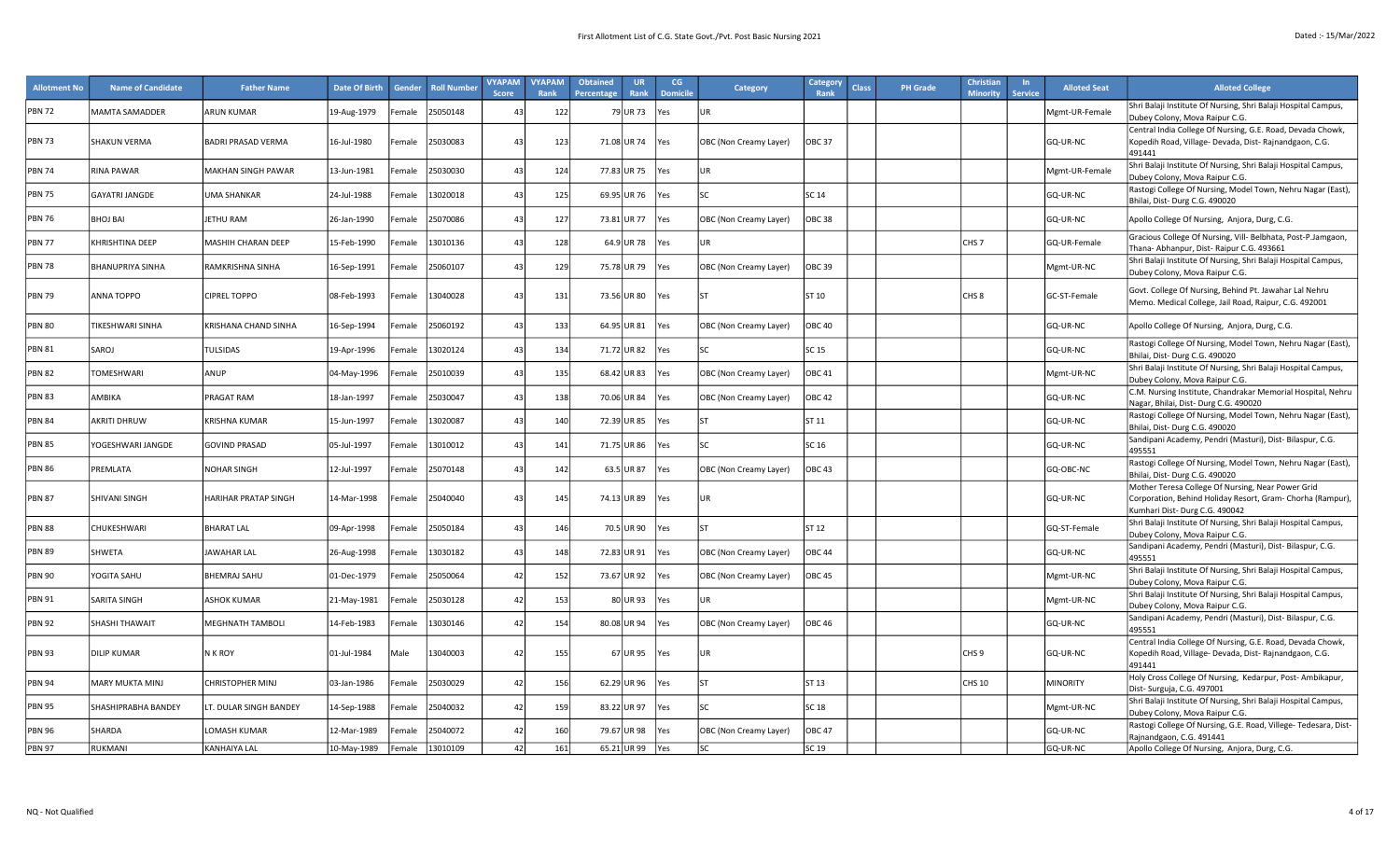| <b>Allotment No</b>       | <b>Name of Candidate</b> | <b>Father Name</b>       | Date Of Birth | Gender | <b>Roll Numbe</b> | <b>VYAPAM</b><br><b>Score</b> | <b>VYAPAM</b><br>Rank | <b>Obtained</b><br>Percentage | <b>UR</b><br>Rank  | CG<br><b>Domicile</b> | <b>Category</b>        | Category<br><b>Class</b><br>Rank | <b>PH Grade</b> | <b>Christian</b><br><b>Minority</b> | <b>Service</b> | <b>Alloted Seat</b> | <b>Alloted College</b>                                                                                                      |
|---------------------------|--------------------------|--------------------------|---------------|--------|-------------------|-------------------------------|-----------------------|-------------------------------|--------------------|-----------------------|------------------------|----------------------------------|-----------------|-------------------------------------|----------------|---------------------|-----------------------------------------------------------------------------------------------------------------------------|
| <b>PBN 98</b>             | <b>JONEE KUMAR</b>       | SUKHA CHAND              | 14-Dec-1990   | Male   | 25010124          | $\overline{4}$                | 163                   |                               | 62.53 UR 100 Yes   |                       | l۲C                    | SC 20                            |                 |                                     |                | Mgmt-UR-NC          | Shri Balaji Institute Of Nursing, Shri Balaji Hospital Campus,<br>Dubey Colony, Mova Raipur C.G.                            |
| <b>PBN 99</b>             | <b>KANCHAN YADAV</b>     | DARSHRATH YADAV          | 12-Jun-1994   | Female | 25010179          | $\overline{4}$                | 164                   |                               | 67.68 UR 101 Yes   |                       | OBC (Non Creamy Layer) | <b>OBC 48</b>                    |                 |                                     |                | Mgmt-UR-NC          | Shri Balaji Institute Of Nursing, Shri Balaji Hospital Campus,                                                              |
|                           |                          |                          |               |        |                   |                               |                       |                               |                    |                       |                        |                                  |                 |                                     |                |                     | Dubey Colony, Mova Raipur C.G.<br>Rastogi College Of Nursing, G.E. Road, Villege- Tedesara, Dist-                           |
| <b>PBN 100</b>            | VINULATA KATLAM          | BHUPENDRA KUMAR KATLAM   | 14-Jun-1995   | Female | 25030113          | $\overline{4}$                | 165                   |                               | 67.62 UR 102 Yes   |                       | l۲                     | ST 14                            |                 |                                     |                | GQ-UR-NC            | Rajnandgaon, C.G. 491441                                                                                                    |
| <b>PBN 101</b>            | SAVITRI                  | NARAYAN PRASAD           | 24-Jun-1995   | Female | 25040108          | $\overline{4}$                | 166                   |                               | 69.11 UR 103 Yes   |                       | OBC (Non Creamy Layer) | <b>OBC 49</b>                    |                 |                                     |                | Mgmt-UR-NC          | Shri Balaji Institute Of Nursing, Shri Balaji Hospital Campus,<br>Dubey Colony, Mova Raipur C.G.                            |
|                           |                          |                          |               |        |                   |                               |                       |                               |                    |                       |                        |                                  |                 |                                     |                |                     | Central India College Of Nursing, G.E. Road, Devada Chowk,                                                                  |
| <b>PBN 102</b>            | RATIMA CHARAN            | RAJKUMAR CHARAN          | 29-Sep-1995   | Female | 13030161          | $\overline{4}$                | 167                   |                               | 71.81 UR 104 Yes   |                       | UR                     |                                  |                 |                                     |                | GQ-UR-NC            | Kopedih Road, Village- Devada, Dist- Rajnandgaon, C.G.<br>491441                                                            |
| <b>PBN 103</b>            | HUMESHWARI NAVIK         | NARAYAN NAVIK            | 22-May-1996   | Female | 25030048          | $\overline{4}$                | 168                   |                               | 62.56 UR 105   Yes |                       | OBC (Non Creamy Layer) | <b>OBC 50</b>                    |                 |                                     |                | GQ-UR-NC            | Apollo College Of Nursing, Anjora, Durg, C.G.                                                                               |
|                           |                          |                          |               |        |                   |                               |                       |                               |                    |                       |                        |                                  |                 |                                     |                |                     | Shri Balaji Institute Of Nursing, Shri Balaji Hospital Campus,                                                              |
| <b>PBN 104</b>            | KHUSHABU                 | DASHARATH                | 06-Dec-1997   | Female | 25060001          | $\mathbf{A}$                  | 171                   |                               | 70.75 UR 106 Yes   |                       | OBC (Non Creamy Layer) | <b>OBC 51</b>                    |                 |                                     |                | Mgmt-OBC-NC         | Dubey Colony, Mova Raipur C.G.                                                                                              |
| <b>PBN 105</b>            | <b>DUMESHWARI</b>        | RANJIT                   | 10-Feb-1998   | Female | 25010161          | $\overline{4}$                | 174                   |                               | 75.81 UR 107 Yes   |                       | OBC (Non Creamy Layer) | <b>OBC 52</b>                    |                 |                                     |                | Mgmt-OBC-NC         | Shri Balaji Institute Of Nursing, Shri Balaji Hospital Campus,<br>Dubey Colony, Mova Raipur C.G.                            |
|                           |                          |                          |               |        |                   |                               |                       |                               |                    |                       |                        |                                  |                 |                                     |                |                     | Central India College Of Nursing, G.E. Road, Devada Chowk,                                                                  |
| <b>PBN 106</b>            | PUSPLATA SAHU            | PREMLAL SAHU             | 29-Jul-1998   | Female | 25010053          | $\overline{4}$                | 176                   |                               | 71.28 UR 108 Yes   |                       | OBC (Non Creamy Layer) | <b>OBC 53</b>                    |                 |                                     |                | GQ-OBC-NC           | Kopedih Road, Village- Devada, Dist- Rajnandgaon, C.G.<br>491441                                                            |
|                           |                          |                          |               |        |                   |                               |                       |                               |                    |                       |                        |                                  |                 |                                     |                |                     | Central India College Of Nursing, G.E. Road, Devada Chowk,                                                                  |
| <b>PBN 107</b>            | <b>SUBHAGINI PATEL</b>   | <b>IOGENDRA PATEL</b>    | 11-Aug-1998   | Female | 25010194          | $\overline{4}$                | 177                   |                               | 70.56 UR 109 Yes   |                       | OBC (Non Creamy Layer) | <b>OBC 54</b>                    |                 |                                     |                | Mgmt-UR-Female      | Kopedih Road, Village- Devada, Dist-Rajnandgaon, C.G.<br>491441                                                             |
| <b>PBN 108</b>            | ANNAPURNA                | HEMANT                   | 28-Nov-1998   | Female | 13010043          | $\mathbf{A}$                  | 178                   |                               | 69.22 UR 110 Yes   |                       | OBC (Non Creamy Layer) | <b>OBC 55</b>                    |                 |                                     |                | GQ-UR-NC            | Sandipani Academy, Pendri (Masturi), Dist- Bilaspur, C.G.                                                                   |
|                           |                          |                          |               |        |                   |                               |                       |                               |                    |                       |                        |                                  |                 |                                     |                |                     | 495551<br>Shri Balaji Institute Of Nursing, Shri Balaji Hospital Campus,                                                    |
| <b>PBN 109</b>            | <b>SHARDA SINGH</b>      | SUPREET SINGH            | 16-Mar-1999   | Female | 13030027          | $\overline{4}$                | 179                   |                               | 65.39 UR 111 Yes   |                       | <b>ST</b>              | ST 15                            |                 |                                     |                | GQ-ST-NC            | Dubey Colony, Mova Raipur C.G.                                                                                              |
| <b>PBN 110</b>            | <b>BABITA</b>            | DEVENDRA KUMAR           | 05-Aug-1999   | Female | 25060194          | $\overline{4}$                | 181                   |                               | 80 UR 112 Yes      |                       | OBC (Non Creamy Layer) | <b>OBC 56</b>                    |                 |                                     |                | GQ-UR-Female        | Shri Chandra Nursing Institute, Ward No. 60, Street No. 05,<br>Pushpak Nagar, Katulboard, Durg, Post- Moti Lal Nehru Nagar, |
|                           |                          |                          |               |        |                   |                               |                       |                               |                    |                       |                        |                                  |                 |                                     |                |                     | Durg, C.G. 490020                                                                                                           |
| <b>PBN 111</b>            | PREETI MAITRY            | R K MAITRY               | 04-Feb-2000   | Female | 13010027          | $\overline{4}$                | 182                   |                               | 71.75 UR 113 Yes   |                       | OBC (Non Creamy Layer) | <b>OBC 57</b>                    |                 |                                     |                | GQ-UR-NC            | Sandipani Academy, Pendri (Masturi), Dist- Bilaspur, C.G.<br>495551                                                         |
| <b>PBN 112</b>            | SUCHITA NEELAM KUJUR     | SUNIT KISHOR KUJUR       | 05-Apr-1976   | Female | 25030199          | 4 <sup>2</sup>                | 183                   |                               | 72.5 UR 114 Yes    |                       | lst                    | ST 16                            |                 | <b>CHS 11</b>                       |                | GQ-ST-NC            | Shri Balaji Institute Of Nursing, Shri Balaji Hospital Campus,                                                              |
|                           |                          |                          |               |        |                   |                               |                       |                               |                    |                       |                        |                                  |                 |                                     |                |                     | Dubey Colony, Mova Raipur C.G.<br>Sandipani Academy, Pendri (Masturi), Dist-Bilaspur, C.G.                                  |
| <b>PBN 113</b>            | SANJEETA KEWAT           | NARESH RAM KEWAT         | 23-Feb-1981   | Female | 13040029          | 41                            | 184                   |                               | 79.83 UR 115 Yes   |                       | UR                     |                                  |                 |                                     |                | Mgmt-UR-Female      | 495551                                                                                                                      |
| <b>PBN 114</b>            | ROSHNI XALXO             | PHOOLCHAND XALXO         | 05-Dec-1985   | emale  | 25030035          | $\overline{4}$                | 186                   |                               | 77 UR 116 Yes      |                       | lst                    | ST 17                            |                 | <b>CHS 12</b>                       |                | GQ-UR-Female        | Sandipani Academy, Village-Achhoti, Post- Murmunda, Dist-<br>Durg, C.G. 490036                                              |
| <b>PBN 115</b>            | <b>ARCHANA SINGH</b>     | <b>BRIJ KISHOR SINGH</b> | 05-Jun-1987   | Female | 13030038          | 41                            | 188                   |                               | 84.56 UR 117   Yes |                       | <b>UR</b>              |                                  |                 |                                     |                | GQ-UR-NC            | Ritee College Of Nursing, Chhatauna, Mandir Hasaud, Raipur,                                                                 |
|                           |                          |                          |               |        |                   |                               |                       |                               |                    |                       |                        |                                  |                 |                                     |                |                     | C.G. 492101<br>Ritee College Of Nursing, Chhatauna, Mandir Hasaud, Raipur,                                                  |
| <b>PBN 116</b>            | MANJULATA BAGHEL         | NEHRU LAL BAGHEL         | 15-Aug-1987   | Female | 25050029          | $\mathbf{A}$                  | 189                   |                               | 74.53 UR 118 Yes   |                       | <b>SC</b>              | SC 21                            |                 |                                     |                | Mgmt-UR-Female      | C.G. 492101                                                                                                                 |
| <b>PBN 117</b>            | <b>RANI NAYAK</b>        | RAVI NAYAK               | 09-Aug-1988   | Female | 25040161          | 4 <sup>1</sup>                | 190                   |                               | 77.5 UR 119 Yes    |                       | UR                     |                                  |                 |                                     |                | GQ-UR-NC            | C.M. Nursing Institute, Chandrakar Memorial Hospital, Nehru<br>Nagar, Bhilai, Dist-Durg C.G. 490020                         |
| <b>PBN 118</b>            | <b>SUSANNA KUJUR</b>     | <b>IAMES KUJUR</b>       | 13-Sep-1988   | Female | 25030021          | 4 <sup>2</sup>                | 191                   |                               | 74.07 UR 120 Yes   |                       | l۲                     | ST 18                            |                 | CHS 13                              |                | GQ-ST-NC            | Shri Balaji Institute Of Nursing, Shri Balaji Hospital Campus,                                                              |
|                           |                          |                          |               |        |                   |                               |                       |                               |                    |                       |                        |                                  |                 |                                     |                |                     | Dubey Colony, Mova Raipur C.G.<br>Gracious College Of Nursing, Vill- Belbhata, Post-P.Jamgaon,                              |
| <b>PBN 119</b>            | <b>BASANTI TOPPO</b>     | <b>GEORGE TOPPO</b>      | 25-Dec-1988   | Female | 25040191          | $\overline{4}$                | 192                   |                               | 72.33 UR 121 Yes   |                       | lst                    | ST 19                            |                 | <b>CHS 14</b>                       |                | GQ-UR-NC            | Thana- Abhanpur, Dist- Raipur C.G. 493661                                                                                   |
| <b>PBN 120</b>            | PINKI SAHU               | KOUSHAL KUMAR SAHU       | 04-Oct-1989   | Female | 25060029          | $\mathbf{A}$                  | 193                   |                               | 72.35 UR 122 Yes   |                       | OBC (Non Creamy Layer) | <b>OBC 58</b>                    |                 |                                     |                | GQ-UR-NC            | Pg College Of Nursing, St. No.5, Hospital Sector, Bhilai, C.G.<br>490009                                                    |
| <b>PBN 121</b>            |                          |                          |               |        |                   | $\overline{4}$                |                       |                               |                    |                       |                        |                                  |                 |                                     |                |                     | Rastogi College Of Nursing, Model Town, Nehru Nagar (East),                                                                 |
|                           | ANJU KURRE               | SAWAN KUMAR              | 18-Jun-1992   | Female | 25020173          |                               | 194                   |                               | 74.95 UR 123 Yes   |                       | <b>SC</b>              | SC 22                            |                 |                                     |                | GQ-SC-NC            | Bhilai, Dist-Durg C.G. 490020                                                                                               |
| <b>PBN 122</b>            | <b>DIVYA RANI</b>        | BACHCHAN LAL             | 01-Jan-1993   | Female | 13010125          | $\overline{4}$                | 195                   |                               | 69.67 UR 124       | Yes                   | <b>SC</b>              | SC 23                            |                 |                                     |                | Mgmt-UR-Female      | Rastogi College Of Nursing, Model Town, Nehru Nagar (East),<br>Bhilai, Dist-Durg C.G. 490020                                |
| <b>PBN 123</b><br>RANJANA |                          | <b>BEER SINGH</b>        | 22-Jan-1996   | Female | 25040046          | $\overline{4}$                | 197                   |                               | 64.89 UR 125 Yes   |                       | lsc.                   | <b>SC 24</b>                     |                 |                                     |                | GQ-SC-NC            | Rastogi College Of Nursing, G.E. Road, Villege- Tedesara, Dist-                                                             |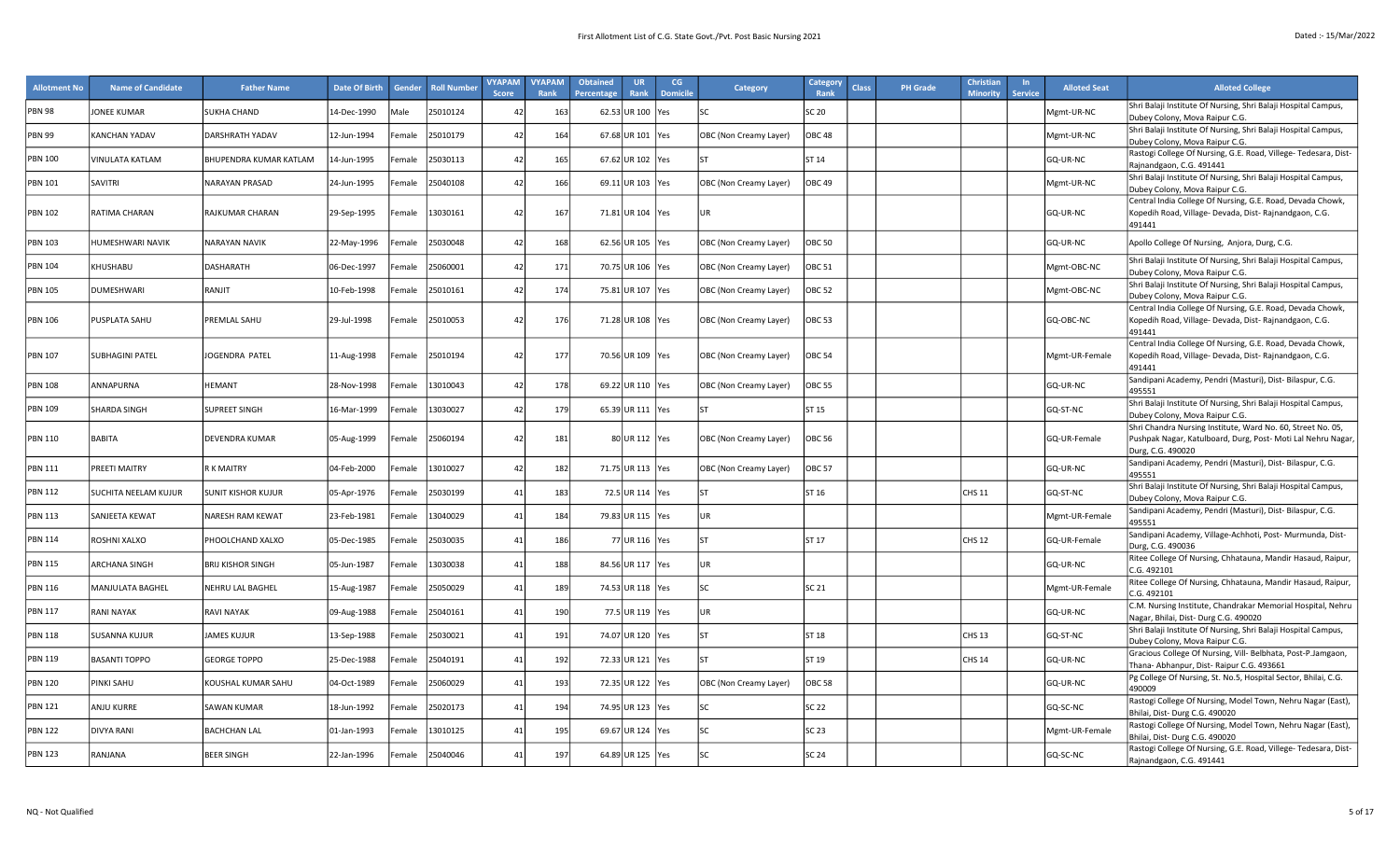| <b>Allotment No</b> | <b>Name of Candidate</b> | <b>Father Name</b>                              | <b>Date Of Birth</b> | Gender             | <b>Roll Numbe</b> | <b>VYAPAM</b><br><b>Score</b> | <b>VYAPAM</b><br>Rank | <b>Obtained</b><br>Percentage | <b>UR</b><br>Rank  | CG<br><b>Domicile</b> | <b>Category</b>        | Category<br>Class<br>Rank | <b>PH Grade</b> | <b>Christian</b><br><b>Minority</b> | $\mathsf{In}$<br><b>Service</b> | <b>Alloted Seat</b> | <b>Alloted College</b>                                                                                                                           |
|---------------------|--------------------------|-------------------------------------------------|----------------------|--------------------|-------------------|-------------------------------|-----------------------|-------------------------------|--------------------|-----------------------|------------------------|---------------------------|-----------------|-------------------------------------|---------------------------------|---------------------|--------------------------------------------------------------------------------------------------------------------------------------------------|
| <b>PBN 124</b>      | MALTEE                   | JITENDRA KUMAR                                  | 27-Apr-1996          | emale              | 25030145          |                               | 199                   |                               | 72.5 UR 126 Yes    |                       | <b>ST</b>              | ST 20                     |                 |                                     |                                 | GQ-ST-Female        | Rastogi College Of Nursing, G.E. Road, Villege- Tedesara, Dist-<br>Rajnandgaon, C.G. 491441                                                      |
| <b>PBN 125</b>      | RAMKISHAN                | MANIHAR                                         | 10-Nov-1996          | Male               | 25020014          | $\mathbf{4}^{\prime}$         | 200                   |                               | 65 UR 127 Yes      |                       | lsc                    | SC 25                     |                 |                                     |                                 | GQ-UR-NC            | Shri Shankaracharya College Of Nursing, Beside Skand Ashram<br>Bhavan, Amdi Nagar, Hudco, Bhilai C.G. 490009                                     |
| <b>PBN 126</b>      | PREETI TIRKEY            | <b>CORNELIUS TIRKEY</b>                         | 13-Apr-1997          | emale              | 13030167          | $\mathbf{A}^{\prime}$         | 202                   |                               | 68.61 UR 128 Yes   |                       | l۶т                    | ST 21                     |                 |                                     |                                 | Mgmt-ST-Female      | Shri Balaji Institute Of Nursing, Shri Balaji Hospital Campus,<br>Dubey Colony, Mova Raipur C.G.                                                 |
| <b>PBN 127</b>      | PRIYANKA LIBERTI         | PUNNY RAM LIBERTI                               | 15-May-1997          | emale              | 13030169          | $\mathbf{A}$                  | 203                   |                               | 71.17 UR 129   Yes |                       |                        | SC 26                     |                 |                                     |                                 | Mgmt-UR-Female      | Rastogi College Of Nursing, Model Town, Nehru Nagar (East),<br>Bhilai, Dist-Durg C.G. 490020                                                     |
| <b>PBN 128</b>      | NEELVATI                 | <b>BODA</b>                                     | 02-Jul-1997          | emale              | 25070066          | $\mathbf{4}^{\prime}$         | 204                   |                               | 70.17 UR 130 Yes   |                       | <b>ST</b>              | ST 22                     |                 |                                     |                                 | GQ-ST-NC            | Apollo College Of Nursing, Anjora, Durg, C.G.                                                                                                    |
| <b>PBN 129</b>      | <b>BHARTI SAHU</b>       | MADHO RAM                                       | 02-Oct-1997          | emale <sup>-</sup> | 25050082          | $\overline{4}$                | 208                   |                               | 77 UR 132   Yes    |                       | OBC (Non Creamy Layer) | OBC 60                    |                 |                                     |                                 | Mgmt-UR-Female      | Central India College Of Nursing, G.E. Road, Devada Chowk,<br>Kopedih Road, Village- Devada, Dist- Rajnandgaon, C.G.<br>491441                   |
| <b>PBN 130</b>      | NEHA                     | MULENDRA KUMAR                                  | 07-Nov-1998          | <sup>=</sup> emale | 25030067          | $\mathbf{4}^{\prime}$         | 213                   |                               | 76.17 UR 133   Yes |                       | OBC (Non Creamy Layer) | OBC 61                    |                 |                                     |                                 | GQ-OBC-NC           | Apollo College Of Nursing, Anjora, Durg, C.G.                                                                                                    |
| <b>PBN 131</b>      | ANJU                     | SANTRAM                                         | 25-Feb-1999          | emale              | 25040198          | $\mathbf{4}^{\prime}$         | 214                   |                               | 68.44 UR 134 Yes   |                       |                        | ST 23                     |                 |                                     |                                 | Mgmt-ST-Female      | Shri Balaji Institute Of Nursing, Shri Balaji Hospital Campus,<br>Dubey Colony, Mova Raipur C.G.                                                 |
| <b>PBN 132</b>      | <b>MEENAKSHEE PATEL</b>  | <b>MEVA RAM PATEL</b>                           | 29-Mar-1999          | emale              | 25070079          | $\mathbf{4}^{\prime}$         | 215                   |                               | 69.63 UR 135   Yes |                       | OBC (Non Creamy Layer) | <b>OBC 62</b>             |                 |                                     |                                 | Mgmt-OBC-NC         | Shri Balaji Institute Of Nursing, Shri Balaji Hospital Campus,<br>Dubey Colony, Mova Raipur C.G.                                                 |
| <b>PBN 133</b>      | DIVYANJALI SONWANI       | SHYAMLAL SONWANI                                | 26-Apr-2000          | emale              | 13030186          | $\mathbf{A}^*$                | 219                   |                               | 70 UR 136 Yes      |                       |                        | SC 27                     |                 |                                     |                                 | GQ-SC-NC            | Sandipani Academy, Pendri (Masturi), Dist- Bilaspur, C.G.<br>495551                                                                              |
| <b>PBN 134</b>      | JHARNA DESHMUKH          | LEKHRAM DESHMUKH                                | 23-Jul-2000          | Female             | 25070092          | 4 <sup>1</sup>                | 220                   |                               | 70.5 UR 137 Yes    |                       | OBC (Non Creamy Layer) | <b>OBC 63</b>             |                 |                                     |                                 | GQ-UR-Female        | Shri Chandra Nursing Institute, Ward No. 60, Street No. 05,<br>Pushpak Nagar, Katulboard, Durg, Post- Moti Lal Nehru Nagar,<br>Durg, C.G. 490020 |
| <b>PBN 135</b>      | PUSHPANJALI SAGAR        | JALANDHAR SAGAR                                 | 09-Apr-1978          | emale              | 25040168          | $\Delta$                      | 222                   |                               | 68.57 UR 138   Yes |                       |                        | SC 28                     |                 |                                     |                                 | Mgmt-SC-NC          | Shri Balaji Institute Of Nursing, Shri Balaji Hospital Campus,<br>Dubey Colony, Mova Raipur C.G.                                                 |
| <b>PBN 136</b>      | RENU SAHU                | HIRALAL SAHU                                    | 30-Jul-1981          | emale              | 13020096          |                               | 224                   |                               | 78.42 UR 139   Yes |                       | OBC (Non Creamy Layer) | <b>OBC 64</b>             |                 |                                     |                                 | GQ-OBC-NC           | Sandipani Academy, Pendri (Masturi), Dist- Bilaspur, C.G.<br>495551                                                                              |
| <b>PBN 137</b>      | <b>KAVITA GHOSH</b>      | <b>BAIDYA NATH GHOSH</b>                        | 24-Aug-1981          | emale              | 13020113          |                               | 225                   |                               | 80 UR 140 Yes      |                       | UR                     |                           |                 |                                     |                                 | Mgmt-UR-Female      | Sandipani Academy, Pendri (Masturi), Dist- Bilaspur, C.G.<br>495551                                                                              |
| <b>PBN 138</b>      | GOMATI DEWANGAN          | <b>KAMTA PRASAD</b>                             | 25-Feb-1984          | emale              | 25060065          |                               | 226                   |                               | 74.07 UR 141   Yes |                       | OBC (Non Creamy Layer) | OBC 65                    |                 |                                     |                                 | GQ-OBC-NC           | Ritee College Of Nursing, Chhatauna, Mandir Hasaud, Raipur,<br>C.G. 492101                                                                       |
| <b>PBN 139</b>      | BHAWANA NEGI             | BHARAT SINGH NEGI                               | 17-Jun-1986          | emale              | 25040056          | $\Delta$                      | 228                   |                               | 74.61 UR 142 Yes   |                       | <b>UR</b>              |                           |                 |                                     |                                 | GQ-UR-NC            | Gracious College Of Nursing, Vill- Belbhata, Post-P.Jamgaon,<br>Thana- Abhanpur, Dist- Raipur C.G. 493661                                        |
| <b>PBN 140</b>      | <b>ALKA TOPPO</b>        | <b>B.TOPPO</b>                                  | 21-Sep-1986          | emale              | 25010005          | $\Delta$                      | 230                   |                               | 81.07 UR 143   Yes |                       | <b>ST</b>              | ST 24                     |                 | <b>CHS 15</b>                       |                                 | Mgmt-ST-NC          | Shri Balaji Institute Of Nursing, Shri Balaji Hospital Campus,<br>Dubey Colony, Mova Raipur C.G.                                                 |
| <b>PBN 141</b>      | DIMESHWARI SAHU          | VISHNULAL SAHU                                  | 05-Mar-1992          | emale              | 25040011          | 40                            | 236                   |                               | 66.22 UR 144 Yes   |                       | OBC (Non Creamy Layer) | OBC 66                    |                 |                                     |                                 | Mgmt-UR-NC          | Central India College Of Nursing, G.E. Road, Devada Chowk,<br>Kopedih Road, Village- Devada, Dist- Rajnandgaon, C.G.<br>491441                   |
| <b>PBN 142</b>      | SUMATI BHAGAT            | CHHANDU RAM BHAGAT                              | 01-Apr-1992          | emale              | 25070125          | $\Delta($                     | 237                   |                               | 75.83 UR 145 Yes   |                       | <b>ST</b>              | ST 25                     |                 |                                     |                                 | Mgmt-ST-NC          | Shri Balaji Institute Of Nursing, Shri Balaji Hospital Campus,<br>Dubey Colony, Mova Raipur C.G.                                                 |
| <b>PBN 143</b>      | DEEPTI POYA              | S R POYA                                        | 28-Aug-1992          | emale              | 25020021          | $\Delta($                     | 239                   |                               | 73.67 UR 146   Yes |                       | <b>ST</b>              | ST 26                     |                 |                                     |                                 | Mgmt-ST-NC          | Shri Balaji Institute Of Nursing, Shri Balaji Hospital Campus,<br>Dubey Colony, Mova Raipur C.G.                                                 |
| <b>PBN 144</b>      | <b>MAMTA</b>             | SANTOSH KUMAR                                   | 16-Dec-1992          | Female             | 25060066          | $\Delta($                     | 241                   |                               | 67.11 UR 147 Yes   |                       | <b>SC</b>              | SC 29                     |                 |                                     |                                 | GQ-UR-Female        | Shri Shankaracharya College Of Nursing, Beside Skand Ashram<br>Bhavan, Amdi Nagar, Hudco, Bhilai C.G. 490009                                     |
| <b>PBN 145</b>      | <b>KAMESHWARI</b>        | SONSINGH                                        | 26-Jul-1993          | emale              | 25060140          | $\Delta$                      | 244                   |                               | 64.32 UR 148   Yes |                       | <b>ST</b>              | ST 27                     |                 |                                     |                                 | Mgmt-ST-NC          | Shri Balaji Institute Of Nursing, Shri Balaji Hospital Campus,<br>Dubey Colony, Mova Raipur C.G.                                                 |
| <b>PBN 146</b>      | POORNIMA                 | KAMAL                                           | 26-Aug-1993          | emale              | 25010112          |                               | 245                   |                               | 70.32 UR 149 Yes   |                       | l۲c                    | SC 30                     |                 |                                     |                                 | Mgmt-SC-NC          | Shri Balaji Institute Of Nursing, Shri Balaji Hospital Campus,<br>Dubey Colony, Mova Raipur C.G.                                                 |
| <b>PBN 147</b>      | ANKITA                   | PUNIT RAM                                       | 10-Jun-1994          | emale              | 13040070          |                               | 247                   |                               | 80.11 UR 150   Yes |                       | OBC (Non Creamy Layer) | OBC 67                    |                 |                                     |                                 | GQ-OBC-NC           | Sandipani Academy, Pendri (Masturi), Dist- Bilaspur, C.G.<br>495551                                                                              |
| <b>PBN 148</b>      | <b>IAGRITI VERMA</b>     | RAM KUMAR VERMA                                 | 20-Apr-1995          | emale              | 25060189          |                               | 248                   |                               | 68.83 UR 151 Yes   |                       | OBC (Non Creamy Layer) | OBC 68                    |                 |                                     |                                 | Mgmt-UR-Female      | Ritee College Of Nursing, Chhatauna, Mandir Hasaud, Raipur,<br>C.G. 492101                                                                       |
| <b>PBN 149</b>      |                          | SHUBHALAXMI MARKANDEY   DASHRU PRASAD MARKANDEY | 07-May-1995          | emale              | 25030150          |                               | 249                   |                               | 67.83 UR 152 Yes   |                       |                        | SC 31                     |                 |                                     |                                 | GQ-UR-NC            | Gracious College Of Nursing, Vill- Belbhata, Post-P.Jamgaon,<br>Thana- Abhanpur, Dist- Raipur C.G. 493661                                        |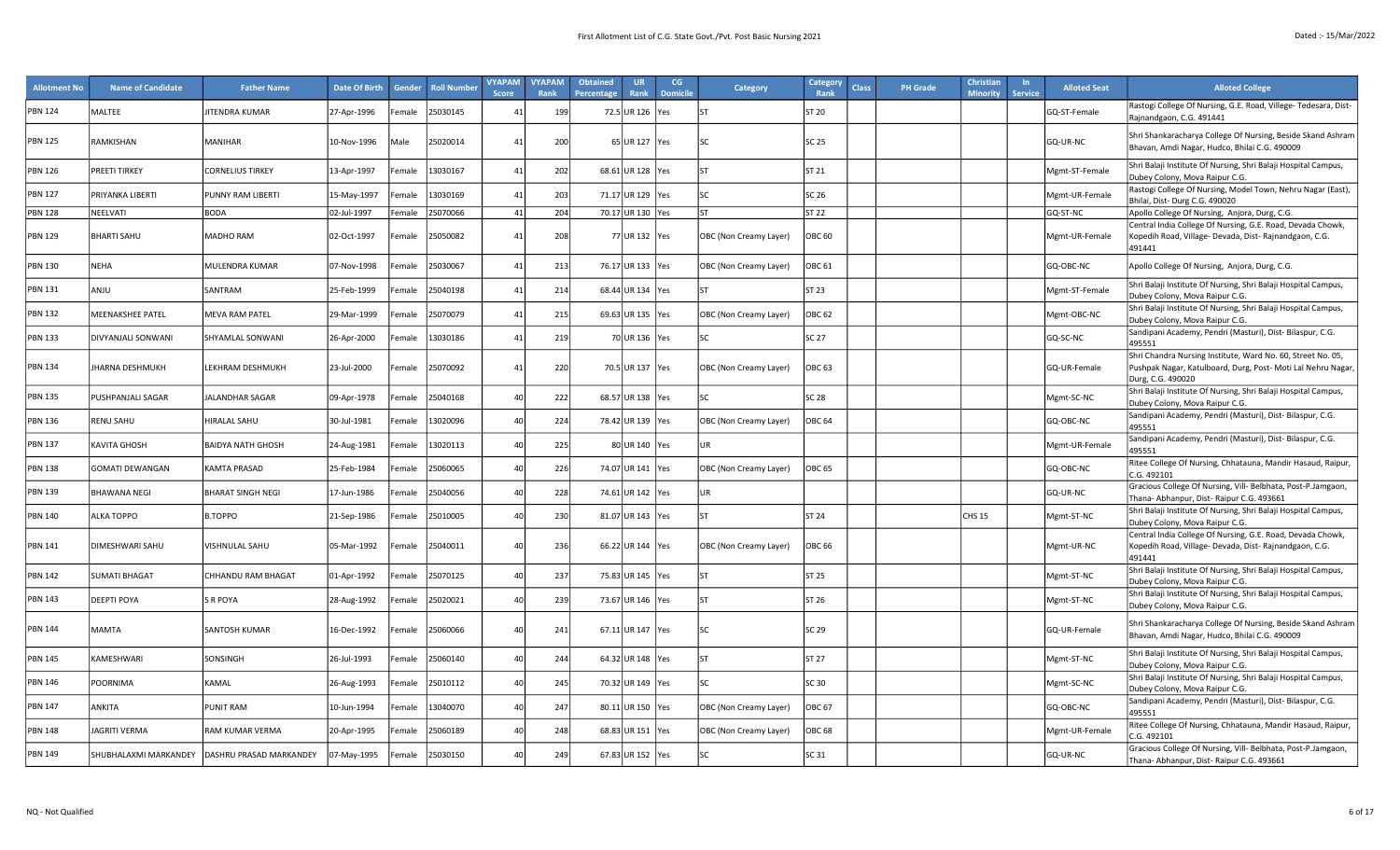| <b>Allotment No</b> | <b>Name of Candidate</b>  | <b>Father Name</b>       | <b>Date Of Birth</b> | Gender             | <b>Roll Numbe</b> | <b>VYAPAM</b><br><b>Score</b> | <b>VYAPAM</b><br>Rank | <b>Obtained</b><br><b>Percentage</b> | <b>UR</b><br>Rank  | CG<br><b>Domicil</b> | <b>Category</b>        | Category<br>Rank  | Class | <b>PH Grade</b>   | <b>Christian</b><br><b>Minority</b> | $\ln$<br><b>Service</b> | <b>Alloted Seat</b> | <b>Alloted College</b>                                                                                                                           |
|---------------------|---------------------------|--------------------------|----------------------|--------------------|-------------------|-------------------------------|-----------------------|--------------------------------------|--------------------|----------------------|------------------------|-------------------|-------|-------------------|-------------------------------------|-------------------------|---------------------|--------------------------------------------------------------------------------------------------------------------------------------------------|
| <b>PBN 150</b>      | SANDHYA                   | KAHAROORAM               | 02-Jan-1996          | emale              | 25050113          |                               | 251                   |                                      | 67.05 UR 153       | res                  | Ist                    | <b>ST 28</b>      |       |                   |                                     |                         | Mgmt-ST-NC          | Shri Balaji Institute Of Nursing, Shri Balaji Hospital Campus,<br>Dubey Colony, Mova Raipur C.G.                                                 |
| <b>PBN 151</b>      | ABHILASHA XALXO           | AMRIT XALXO              | 24-Mar-1996          | emale              | 13010016          |                               | 252                   |                                      | 70.11 UR 154 Yes   |                      | lst                    | ST 29             |       |                   | <b>CHS 16</b>                       |                         | <b>MINORITY</b>     | Holy Cross College Of Nursing, Kedarpur, Post- Ambikapur,<br>Dist- Surguja, C.G. 497001                                                          |
| <b>PBN 152</b>      | KAMINI KAUSHIK            | SURESH KUMAR KAUSHIK     | 08-May-1996          | emale              | 25060087          |                               | 254                   |                                      | 40 UR 155 Yes      |                      | OBC (Non Creamy Layer) | OBC <sub>69</sub> |       |                   |                                     |                         | GQ-UR-Female        | Sandipani Academy, Village-Achhoti, Post- Murmunda, Dist-<br>Durg, C.G. 490036                                                                   |
| <b>PBN 153</b>      | RANJNA SINHA              | <b>GAYA RAM SINHA</b>    | 16-Sep-1996          | emale              | 25040181          |                               | 256                   |                                      | 61.61 UR 156 Yes   |                      | OBC (Non Creamy Layer) | <b>OBC 70</b>     |       |                   |                                     |                         | Mgmt-UR-Female      | Apollo College Of Nursing, Anjora, Durg, C.G.                                                                                                    |
| <b>PBN 154</b>      | YOGINANDA BHARTI          | <b>KANWAL SINGH</b>      | 07-Nov-1996          | emale              | 25030188          | $\Delta f$                    | 257                   |                                      | 63.08 UR 157   Yes |                      | l۲                     | ST 30             |       |                   |                                     |                         | GQ-UR-NC            | Shri Shankaracharya College Of Nursing, Beside Skand Ashram<br>Bhavan, Amdi Nagar, Hudco, Bhilai C.G. 490009                                     |
| <b>PBN 155</b>      | NIRMALA                   | ALA RAM                  | 22-May-1997          | emale              | 25060135          |                               | 260                   |                                      | 78.56 UR 158 Yes   |                      | OBC (Non Creamy Layer) | <b>OBC 71</b>     |       |                   |                                     |                         | GQ-OBC-NC           | Rastogi College Of Nursing, Model Town, Nehru Nagar (East),<br>Bhilai, Dist- Durg C.G. 490020                                                    |
| <b>PBN 156</b>      | YOGITA                    | <b>MADAN RAJAK</b>       | 04-Nov-1997          | emale <sup>:</sup> | 25020028          | $\Delta f$                    | 262                   |                                      | 63.25 UR 159 Yes   |                      | OBC (Non Creamy Layer) | <b>OBC 72</b>     |       |                   |                                     |                         | GQ-UR-NC            | Shri Chandra Nursing Institute, Ward No. 60, Street No. 05,<br>Pushpak Nagar, Katulboard, Durg, Post- Moti Lal Nehru Nagar,<br>Durg, C.G. 490020 |
| <b>PBN 157</b>      | <b>GEETA MARKAM</b>       | <b>SUKADU RAM</b>        | 24-Dec-1997          | Female             | 25060106          | $\Delta f$                    | 263                   |                                      | 63.42 UR 160 Yes   |                      | l۲                     | ST 31             |       |                   |                                     |                         | GQ-UR-NC            | Shri Shankaracharya College Of Nursing, Beside Skand Ashram<br>Bhavan, Amdi Nagar, Hudco, Bhilai C.G. 490009                                     |
| <b>PBN 158</b>      | SWETA SHIBU               | SHIBU ZACHARIAH          | 01-Jun-1998          | emale              | 25070094          | $\Lambda$                     | 266                   |                                      | 68 UR 161 Yes      |                      | IUR.                   |                   |       |                   |                                     |                         | GQ-UR-NC            | C.M. Nursing Institute, Chandrakar Memorial Hospital, Nehru<br>Nagar, Bhilai, Dist-Durg C.G. 490020                                              |
| <b>PBN 159</b>      | NANDANI KAIWART           | BHAGBALI                 | 22-Jun-1998          | emale              | 13040076          |                               | 267                   |                                      | 75.83 UR 162 Yes   |                      | OBC (Non Creamy Layer) | <b>OBC 73</b>     |       |                   |                                     |                         | Mgmt-UR-Female      | Rastogi College Of Nursing, Model Town, Nehru Nagar (East),<br>Bhilai, Dist-Durg C.G. 490020                                                     |
| <b>PBN 160</b>      | VINITA PATEL              | TULARAM PATEL            | 06-Nov-1998          | emale              | 13010187          |                               | 269                   |                                      | 77.44 UR 164 Yes   |                      | OBC (Non Creamy Layer) | <b>OBC 75</b>     |       |                   |                                     |                         | Mgmt-UR-Female      | Apollo College Of Nursing, Anjora, Durg, C.G.                                                                                                    |
| <b>PBN 161</b>      | YARUNDHATI SAHU           | <b>BALLARAM SAHU</b>     | 14-Jan-1999          | emale              | 25010148          |                               | 270                   |                                      | 71.44 UR 165 Yes   |                      | OBC (Non Creamy Layer) | <b>OBC 76</b>     |       |                   |                                     |                         | GQ-UR-NC            | Sandipani Academy, Village-Achhoti, Post- Murmunda, Dist-<br>Durg, C.G. 490036                                                                   |
| <b>PBN 162</b>      | SAVITA SIDAR              | <b>CHANDRABHAN SINGH</b> | 07-Mar-1999          | emale              | 13020143          |                               | 271                   |                                      | 70.56 UR 166 Yes   |                      | lsт                    | ST 32             |       |                   |                                     |                         | GQ-ST-Female        | Rastogi College Of Nursing, Model Town, Nehru Nagar (East),<br>Bhilai, Dist-Durg C.G. 490020                                                     |
| <b>PBN 163</b>      | AASTHA SHASTRI            | DHANANJAY SHASTRI        | 01-Aug-2000          | emale              | 13030058          | $\Lambda$                     | 278                   |                                      | 68.89 UR 167   Yes |                      | lur                    |                   | PwD   | Grade-2 (40%-50%) |                                     |                         | Mgmt-UR-Female      | Sandipani Academy, Pendri (Masturi), Dist- Bilaspur, C.G.<br>495551                                                                              |
| <b>PBN 164</b>      | SARIKA TIDKE              | HARI BHAU KAKIRAWAR      | 06-Feb-1976          | emale              | 13020134          | 39                            | 281                   |                                      | 77.42 UR 169       | res                  | OBC (Non Creamy Layer) | <b>OBC 77</b>     |       |                   |                                     |                         | Mgmt-UR-NC          | Sandipani Academy, Pendri (Masturi), Dist- Bilaspur, C.G.<br>495551                                                                              |
| <b>PBN 165</b>      | ANUPAMA THAKUR            | <b>DANSHIL KALET</b>     | 14-Oct-1978          | emale              | 25020013          | 3 <sup>c</sup>                | 283                   |                                      | 63 UR 170 Yes      |                      | UR.                    |                   |       |                   |                                     |                         | GQ-UR-NC            | Gracious College Of Nursing, Vill- Belbhata, Post-P.Jamgaon,<br>Thana- Abhanpur, Dist- Raipur C.G. 493661                                        |
| <b>PBN 166</b>      | <b>SWAPNA RANI HARPAL</b> | PRADIP KUMAR HARPAL      | 16-Jul-1979          | Female             | 25060134          | 39                            | 284                   |                                      | 60.91 UR 171       |                      | IUR.                   |                   |       |                   | CHS <sub>17</sub>                   |                         | Mgmt-UR-NC          | Central India College Of Nursing, G.E. Road, Devada Chowk,<br>Kopedih Road, Village- Devada, Dist- Rajnandgaon, C.G.<br>491441                   |
| <b>PBN 167</b>      | SAROJ SAHANI              | KARTIK RAM SAHANI        | 20-Dec-1991          | emale              | 25050175          | 39                            | 290                   |                                      | 71.68 UR 172 Yes   |                      | lst                    | ST 34             |       |                   |                                     |                         | GQ-UR-NC            | Adeshwar Nursing Institute, Khamargaon, Jeypore Road,<br>Jagdalpur, Dist-Bastar C.G.                                                             |
| <b>PBN 168</b>      | TEKESHWARI                | PRIT RAM                 | 05-Feb-1993          | emale              | 25040141          | зc                            | 291                   |                                      | 66.61 UR 173 Yes   |                      | lst                    | ST 35             |       |                   |                                     |                         | GQ-UR-NC            | Gracious College Of Nursing, Vill- Belbhata, Post-P.Jamgaon,<br>Thana- Abhanpur, Dist- Raipur C.G. 493661                                        |
| <b>PBN 169</b>      | <b>TWARI</b>              | RAGHUNATH                | 05-Jun-1993          | emale              | 25050132          | 39                            | 292                   |                                      | 65.63 UR 174       | Yes                  | OBC (Non Creamy Layer) | <b>OBC 78</b>     |       |                   |                                     |                         | GQ-UR-NC            | Adeshwar Nursing Institute, Khamargaon, Jeypore Road,<br>Jagdalpur, Dist-Bastar C.G.                                                             |
| <b>PBN 170</b>      | CHITRA REKHA              | <b>RATAN SINGH</b>       | 21-Oct-1994          | emale              | 13020116          | 3 <sup>c</sup>                | 295                   |                                      | 68.22 UR 175 Yes   |                      | lsт                    | ST 36             |       |                   |                                     |                         | GQ-ST-NC            | Rastogi College Of Nursing, Model Town, Nehru Nagar (East),<br>Bhilai, Dist-Durg C.G. 490020                                                     |
| <b>PBN 171</b>      | /ARSHA RANI               | <b>MADAN LAL</b>         | 17-Jun-1995          | emale              | 13020152          | 39                            | 298                   |                                      | 74.84 UR 176 Yes   |                      | lsc                    | SC 32             |       |                   |                                     |                         | Mgmt-UR-NC          | Rastogi College Of Nursing, Model Town, Nehru Nagar (East),<br>Bhilai, Dist-Durg C.G. 490020                                                     |
| <b>PBN 172</b>      | MANISHA SAMUEL            | /ISHWAS SAMUEL           | 04-Jul-1995          | emale              | 25010050          | 3 <sup>c</sup>                | 299                   |                                      | 73.76 UR 177       | Yes                  |                        |                   |       |                   | <b>CHS 18</b>                       |                         | Mgmt-UR-Female      | C.M. Nursing Institute, Chandrakar Memorial Hospital, Nehru<br>Nagar, Bhilai, Dist-Durg C.G. 490020                                              |
| <b>PBN 173</b>      | DEEPIKA                   | CHAITRAM                 | 16-Oct-1995          | emale              | 25050008          | 3 <sup>c</sup>                | 301                   |                                      | 71.79 UR 178 Yes   |                      | OBC (Non Creamy Layer) | <b>OBC 79</b>     |       |                   |                                     |                         | Mgmt-UR-NC          | Rastogi College Of Nursing, Model Town, Nehru Nagar (East),<br>Bhilai, Dist- Durg C.G. 490020                                                    |
| <b>PBN 174</b>      | <b>ITOYI</b>              | MAHIPAL SINGH KANWAR     | 20-Feb-1996          | emale              | 25010132          | -39                           | 304                   |                                      | 65.83 UR 179       | Yes                  | Ist                    | ST 37             |       |                   |                                     |                         | GQ-ST-NC            | Rastogi College Of Nursing, G.E. Road, Villege- Tedesara, Dist-<br>Rajnandgaon, C.G. 491441                                                      |
| <b>PBN 175</b>      | NISHA XALAO               | MOHAN XALXO              | 14-Jan-1997          | emale <sup>:</sup> | 25050149          | 39                            | 309                   |                                      | 63.06 UR 180 Yes   |                      | l۲                     | ST 38             |       |                   |                                     |                         | GQ-ST-Female        | Sandipani Academy, Pendri (Masturi), Dist- Bilaspur, C.G.<br>495551                                                                              |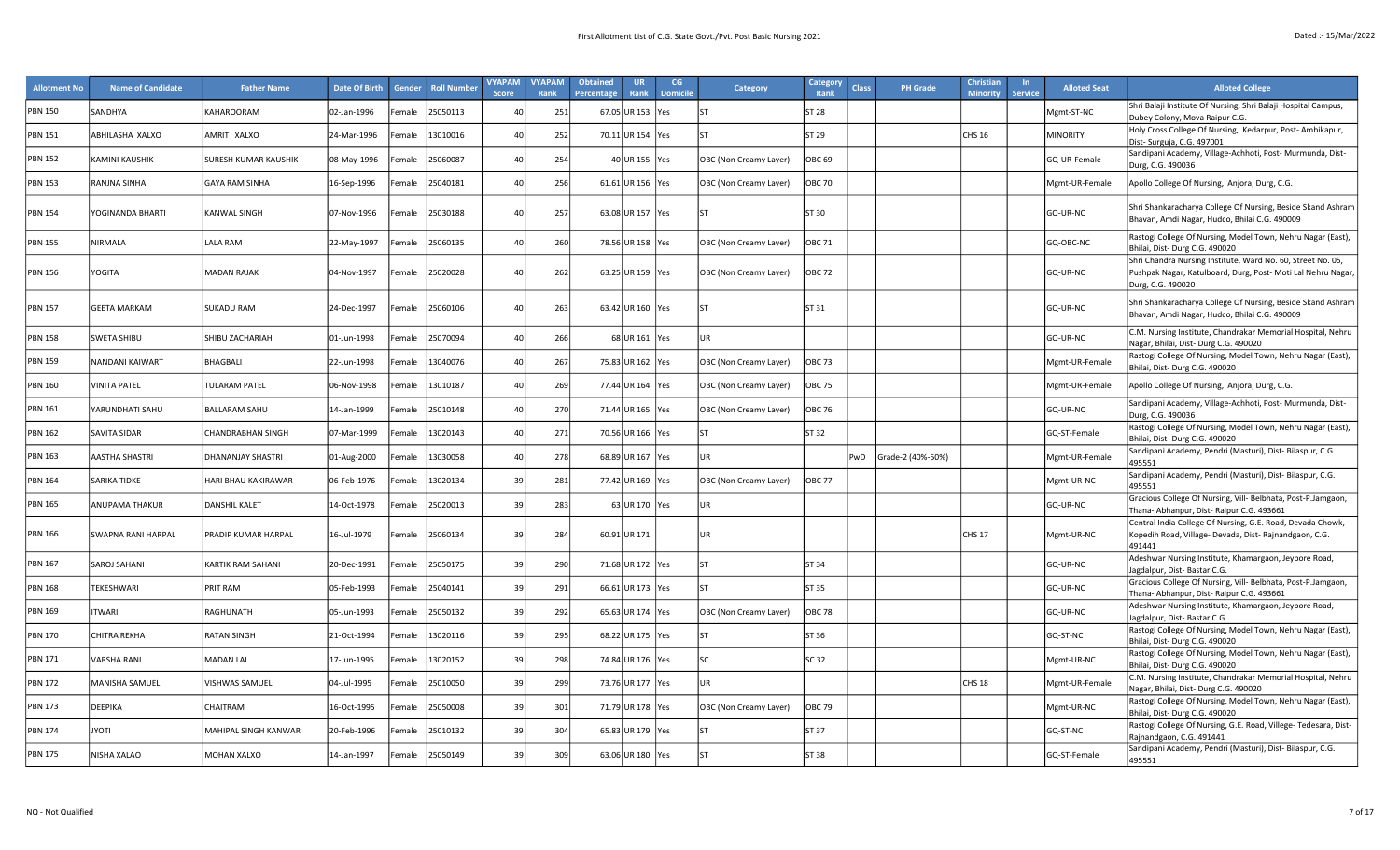| <b>Allotment No</b> | <b>Name of Candidate</b>    | <b>Father Name</b>    | <b>Date Of Birth</b> | Gender | <b>Roll Numbe</b> | <b>VYAPAM</b><br><b>Score</b> | <b>VYAPAM</b><br>Rank | <b>Obtained</b><br>Percentage | <b>UR</b><br>Rank  | CG<br><b>Domicile</b> | <b>Category</b>        | <b>Category</b><br>Rank | <b>Class</b> | <b>PH Grade</b> | <b>Christian</b><br><b>Minority</b> | $\ln$<br><b>Service</b> | <b>Alloted Seat</b> | <b>Alloted College</b>                                                                                                         |
|---------------------|-----------------------------|-----------------------|----------------------|--------|-------------------|-------------------------------|-----------------------|-------------------------------|--------------------|-----------------------|------------------------|-------------------------|--------------|-----------------|-------------------------------------|-------------------------|---------------------|--------------------------------------------------------------------------------------------------------------------------------|
| <b>PBN 176</b>      | DEEPMALA                    | RAJU                  | 30-Jan-1997          | Female | 25020174          | 39                            | 310                   |                               | 61.89 UR 181 Yes   |                       |                        | SC 33                   |              |                 |                                     |                         | GQ-UR-NC            | Gracious College Of Nursing, Vill- Belbhata, Post-P.Jamgaon,                                                                   |
|                     |                             |                       |                      |        |                   |                               |                       |                               |                    |                       |                        |                         |              |                 |                                     |                         |                     | Fhana- Abhanpur, Dist- Raipur C.G. 493661<br>C.M. Nursing Institute, Chandrakar Memorial Hospital, Nehru                       |
| <b>PBN 177</b>      | <b>CHANDIKA</b>             | <b>CHHABILAL</b>      | 07-Mar-1997          | Female | 25020086          | $\mathbf{3}$                  | 311                   |                               | 72.88 UR 182 Yes   |                       | Ist                    | ST 39                   |              |                 |                                     |                         | GQ-ST-NC            | Nagar, Bhilai, Dist- Durg C.G. 490020                                                                                          |
| <b>PBN 178</b>      | MADKAM DHANLAXMI            | MALLAIYA              | 25-Jul-1997          | Female | 25030050          | 3 <sup>c</sup>                | 312                   |                               | 67.11 UR 183   Yes |                       | lsт                    | ST 40                   |              |                 |                                     |                         | GQ-UR-NC            | Adeshwar Nursing Institute, Khamargaon, Jeypore Road,<br>Jagdalpur, Dist-Bastar C.G.                                           |
| <b>PBN 179</b>      | PUNAM GEORGE                | JOHNSON GEORGE        | 22-Sep-1997          | Female | 25030060          | 3 <sup>0</sup>                | 314                   |                               | 62.29 UR 184 Yes   |                       | UR                     |                         |              |                 | <b>CHS 19</b>                       |                         | GQ-UR-NC            | School & College Of Nursing, Dhamtari Christian Hospital,<br>Dhamtari, C.G. 493773                                             |
| PBN 180             | SAPNA KASHYAP               | <b>DURJAN KASHYAP</b> | 13-Mar-1998          | Female | 25010044          | 39                            | 315                   |                               | 72.22 UR 185 Yes   |                       | Ist                    | ST 41                   |              |                 |                                     |                         | GQ-UR-NC            | Adeshwar Nursing Institute, Khamargaon, Jeypore Road,<br>lagdalpur, Dist-Bastar C.G.                                           |
| <b>PBN 181</b>      | POOJA                       | CHANDRIKA             | 20-Jul-1998          | Female | 25020033          | 3 <sup>0</sup>                | 318                   |                               | 73.13 UR 186 Yes   |                       | <b>SC</b>              | <b>SC 34</b>            |              |                 |                                     |                         | GQ-UR-NC            | Gracious College Of Nursing, Vill- Belbhata, Post-P.Jamgaon,<br>Fhana- Abhanpur, Dist- Raipur C.G. 493661                      |
| <b>PBN 182</b>      | <b>VARSHA KENE</b>          | KRISHNA RAO MONDHE    | 12-Mar-1979          | Female | 25070093          | 38                            | 324                   |                               | 79.67 UR 187   Yes |                       | <b>UR</b>              |                         |              |                 |                                     |                         | Mgmt-UR-Female      | Gracious College Of Nursing, Vill- Belbhata, Post-P.Jamgaon,                                                                   |
|                     |                             |                       |                      |        |                   |                               |                       |                               |                    |                       |                        |                         |              |                 |                                     |                         |                     | Fhana- Abhanpur, Dist- Raipur C.G. 493661<br>Ritee College Of Nursing, Chhatauna, Mandir Hasaud, Raipur,                       |
| <b>PBN 183</b>      | <b>SUSHILA</b>              | MR. KHIYAN DAS PAWAR  | 21-May-1981          | Female | 25010164          | 38                            | 325                   |                               | 83.17 UR 188 Yes   |                       | lsc.                   | SC 35                   |              |                 |                                     |                         | Mgmt-UR-NC          | C.G. 492101                                                                                                                    |
| <b>PBN 184</b>      | PREETI MESHRAM              | RAMESH KUMAR MESHRAM  |                      | Female | 25040178          | 38                            | 327                   |                               | 67.67 UR 189   Yes |                       | <b>JUR</b>             |                         |              |                 |                                     |                         | Mgmt-UR-NC          | Central India College Of Nursing, G.E. Road, Devada Chowk,                                                                     |
|                     |                             |                       | 12-Apr-1991          |        |                   |                               |                       |                               |                    |                       |                        |                         |              |                 |                                     |                         |                     | Kopedih Road, Village- Devada, Dist- Rajnandgaon, C.G.<br>491441                                                               |
| <b>PBN 185</b>      | JYOTI DHRUW                 | <b>ASHOK DHRUW</b>    | 01-May-1991          | Female | 25040051          | 38                            | 328                   |                               | 66.63 UR 190 Yes   |                       | Ist                    | ST 42                   |              |                 |                                     |                         | GQ-ST-NC            | Adeshwar Nursing Institute, Khamargaon, Jeypore Road,                                                                          |
|                     |                             |                       |                      |        |                   |                               |                       |                               |                    |                       |                        |                         |              |                 |                                     |                         |                     | lagdalpur, Dist-Bastar C.G.<br>Ritee College Of Nursing, Chhatauna, Mandir Hasaud, Raipur,                                     |
| <b>PBN 186</b>      | <b>JITESHWARI</b>           | <b>GAIND LAL</b>      | 03-May-1994          | Female | 25050122          | 38                            | 333                   |                               | 72.11 UR 191 Yes   |                       | OBC (Non Creamy Layer) | <b>OBC 80</b>           |              |                 |                                     |                         | Mgmt-UR-NC          | C.G. 492101                                                                                                                    |
| <b>PBN 187</b>      | MANGO RAJWADE               | RAMDEV RAJWADE        | 25-May-1994          | Female | 25060191          | 38                            | 335                   |                               | 71.58 UR 192 Yes   |                       | OBC (Non Creamy Layer) | <b>OBC 81</b>           |              |                 |                                     |                         | GQ-OBC-NC           | Rastogi College Of Nursing, G.E. Road, Villege- Tedesara, Dist-<br>Rajnandgaon, C.G. 491441                                    |
| <b>PBN 188</b>      | <b>SWETA SINGH</b>          | JANAK RAM GAHARE      | 05-Jun-1994          | Female | 25010018          | 38                            | 336                   |                               | 57.42 UR 193 Yes   |                       |                        | SC 36                   |              |                 |                                     |                         | GQ-UR-NC            | Pg College Of Nursing, St. No.5, Hospital Sector, Bhilai, C.G.<br>490009                                                       |
| <b>PBN 189</b>      | LEKHRAM SAHU                | SHRAVAN KUMAR SAHU    | 21-Oct-1994          | Male   | 25050170          | 38                            | 338                   |                               | 72.37 UR 194   Yes |                       | OBC (Non Creamy Layer) | <b>OBC 82</b>           |              |                 |                                     |                         | GQ-OBC-NC           | Gracious College Of Nursing, Vill- Belbhata, Post-P.Jamgaon,<br>Fhana- Abhanpur, Dist- Raipur C.G. 493661                      |
| <b>PBN 190</b>      | <b>UMA</b>                  | LT.DHAL SINGH         | 16-Apr-1995          | Female | 25010152          | 38                            | 342                   |                               | 69.11 UR 196 Yes   |                       | OBC (Non Creamy Layer) | OBC <sub>84</sub>       |              |                 |                                     |                         | GQ-OBC-NC           | C.M. Nursing Institute, Chandrakar Memorial Hospital, Nehru<br>Nagar, Bhilai, Dist- Durg C.G. 490020                           |
| <b>PBN 191</b>      | DHANESHWARI                 | RAMADHAR              | 24-Apr-1995          | Female | 13010041          | 38                            | 343                   |                               | 69.16 UR 197 Yes   |                       | lsc.                   | SC 37                   |              |                 |                                     |                         | Mgmt-UR-NC          | Rastogi College Of Nursing, Model Town, Nehru Nagar (East),<br>Bhilai, Dist-Durg C.G. 490020                                   |
| <b>PBN 192</b>      | RAJESHWARI USENDI           | <b>AYTURAM USENDI</b> | 13-May-1995          | Female | 25040075          | 38                            | 345                   |                               | 65.25 UR 198 Yes   |                       | l۲                     | ST 43                   |              |                 |                                     |                         | GQ-UR-NC            | Shri Shankaracharya College Of Nursing, Beside Skand Ashram<br>Bhavan, Amdi Nagar, Hudco, Bhilai C.G. 490009                   |
| <b>PBN 193</b>      | KAMNI                       | <b>DANESHWAR</b>      | 10-Nov-1995          | Female | 25030072          | 38                            | 348                   |                               | 64.14 UR 199   Yes |                       | OBC (Non Creamy Layer) | <b>OBC 85</b>           |              |                 |                                     |                         | Mgmt-UR-NC          | Central India College Of Nursing, G.E. Road, Devada Chowk,<br>Kopedih Road, Village- Devada, Dist- Rajnandgaon, C.G.<br>491441 |
| <b>PBN 194</b>      | PRIYANKA LAL                | <b>SAIMAN LAL</b>     | 24-Jul-1996          | Female | 25050098          | 38                            | 352                   |                               | 62.22 UR 200 Yes   |                       | UR                     |                         |              |                 | <b>CHS 20</b>                       |                         | Mgmt-UR-Female      | Rastogi College Of Nursing, G.E. Road, Villege- Tedesara, Dist-<br>Rajnandgaon, C.G. 491441                                    |
| <b>PBN 195</b>      | <b>KRUPA YALAM</b>          | CHANNYA YALAM         | 01-Feb-1997          | emale  | 25060126          | 38                            | 355                   |                               | 70.5 UR 201   Yes  |                       | lsт                    | ST <sub>44</sub>        |              |                 |                                     |                         | GQ-ST-NC            | Adeshwar Nursing Institute, Khamargaon, Jeypore Road,<br>lagdalpur, Dist-Bastar C.G.                                           |
| <b>PBN 196</b>      | <b>RENUKA DEVI</b>          | MITKU RAM             | 02-Apr-1997          | Female | 25050155          | 38                            | 357                   |                               | 70.83 UR 202 Yes   |                       | Ist                    | ST 45                   |              |                 |                                     |                         | Mgmt-UR-Female      | Adeshwar Nursing Institute, Khamargaon, Jeypore Road,<br>lagdalpur, Dist-Bastar C.G.                                           |
| <b>PBN 197</b>      | <b>BHARTI RAJWADE</b>       | JMESH KUMAR RAJWADE   | 03-May-1997          | Female | 13030084          | 3 <sup>i</sup>                | 359                   |                               | 66.33 UR 203 Yes   |                       | OBC (Non Creamy Layer) | <b>OBC 86</b>           |              |                 |                                     |                         | Mgmt-UR-NC          | Ritee College Of Nursing, Chhatauna, Mandir Hasaud, Raipur,<br>C.G. 492101                                                     |
| <b>PBN 198</b>      | RAM PRASAD                  | UBHE RAM              | 08-Jun-1997          | Male   | 25020070          | 38                            | 361                   |                               | 68.94 UR 205 Yes   |                       |                        | <b>SC 38</b>            |              |                 |                                     |                         | GQ-SC-NC            | Central India College Of Nursing, G.E. Road, Devada Chowk,<br>Kopedih Road, Village- Devada, Dist- Rajnandgaon, C.G.<br>491441 |
| <b>PBN 199</b>      | <b>MANORAMA LAKRA</b>       | SAKHIYA RAM           | 30-Dec-1997          | Female | 13020111          | 38                            | 366                   |                               | 66.39 UR 206 Yes   |                       | lsт                    | ST 46                   |              |                 |                                     |                         | GQ-ST-NC            | Ritee College Of Nursing, Chhatauna, Mandir Hasaud, Raipur,<br>C.G. 492101                                                     |
| <b>PBN 200</b>      | SUMAN                       | CHANDRAHAS BANJARE    | 15-Mar-1998          | Female | 25070188          | 38                            | 369                   |                               | 66.88 UR 207   Yes |                       | lsc                    | SC 39                   |              |                 |                                     |                         | Mgmt-UR-NC          | Ritee College Of Nursing, Chhatauna, Mandir Hasaud, Raipur,<br>C.G. 492101                                                     |
| <b>PBN 201</b>      | <b>GITANJALI CHANDRAKAR</b> | OMPRAKASH CHANDRAKAR  | 29-Oct-1998          | Female | 25040172          | 38                            | 372                   |                               | 71.81 UR 209 Yes   |                       | OBC (Non Creamy Layer) | <b>OBC 88</b>           |              |                 |                                     |                         | Mgmt-UR-NC          | Ritee College Of Nursing, Chhatauna, Mandir Hasaud, Raipur,<br>C.G. 492101                                                     |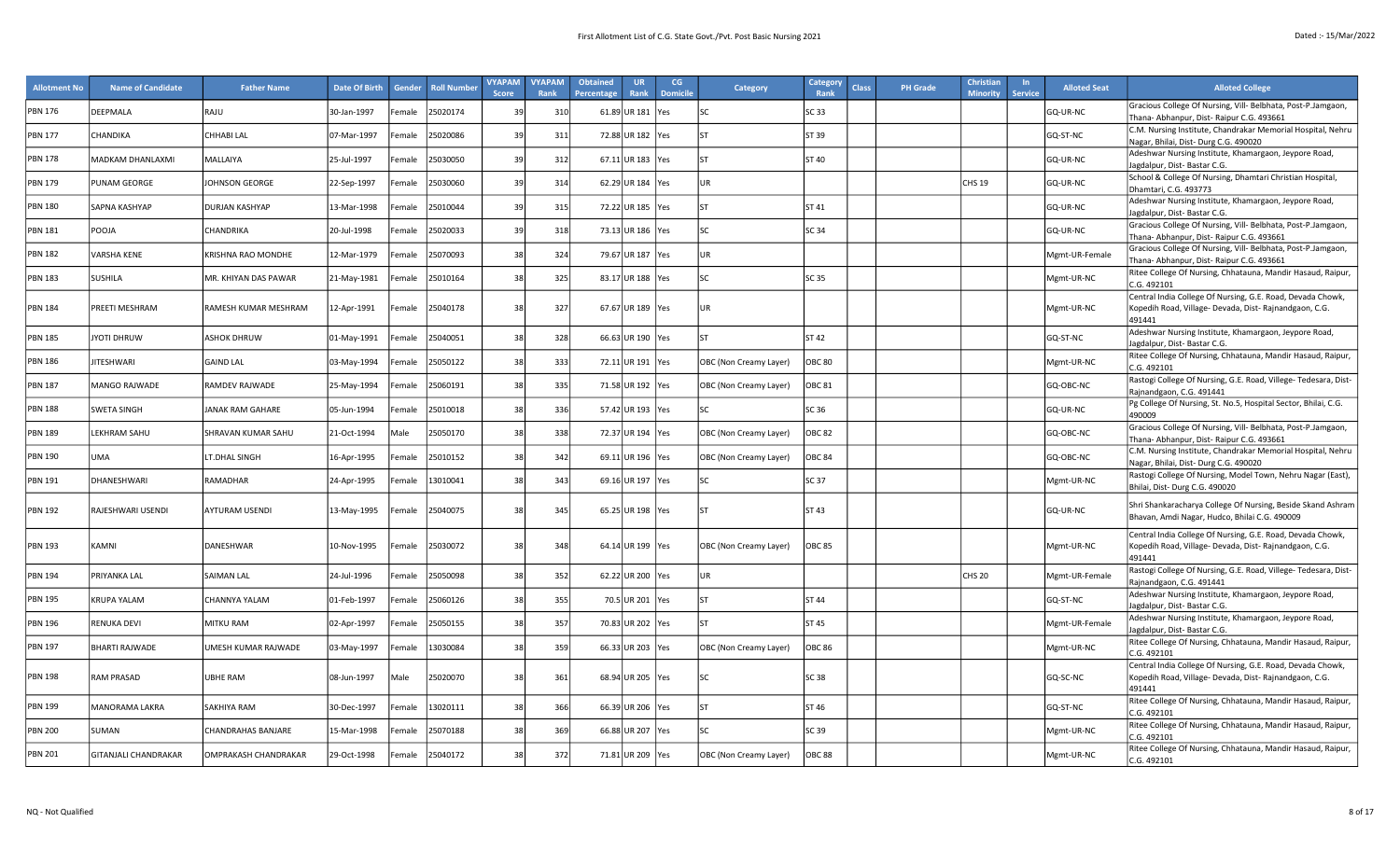| <b>Allotment No</b> | <b>Name of Candidate</b> | <b>Father Name</b>     | Date Of Birth | Gender             | <b>Roll Number</b> | <b>VYAPAM</b><br><b>Score</b> | <b>VYAPAM</b><br>Rank | <b>Obtained</b><br>Percentage | <b>UR</b><br>Rank  | CG<br><b>Domicile</b> | Category               | Category<br><b>Rank</b> | <b>Class</b> | <b>PH</b> Grade | Christiar<br><b>Minority</b> | <b>Service</b> | <b>Alloted Seat</b> | <b>Alloted College</b>                                                                                       |
|---------------------|--------------------------|------------------------|---------------|--------------------|--------------------|-------------------------------|-----------------------|-------------------------------|--------------------|-----------------------|------------------------|-------------------------|--------------|-----------------|------------------------------|----------------|---------------------|--------------------------------------------------------------------------------------------------------------|
| <b>PBN 202</b>      | DULESHWAR                | <b>NAKUL RAM</b>       | 20-Nov-1998   | Male               | 25070007           | 38                            | 373                   |                               | 71.56 UR 210 Yes   |                       |                        | ST 47                   |              |                 |                              |                | Mgmt-UR-NC          | Adeshwar Nursing Institute, Khamargaon, Jeypore Road,<br>Jagdalpur, Dist-Bastar C.G.                         |
| PBN 203             | ASHIYA BANO              | HABIB AHMAD            | 12-Jan-1999   | emale              | 25070064           | 38                            | 375                   |                               | 77.31 UR 211 Yes   |                       | UR                     |                         |              |                 |                              |                | Mgmt-UR-Female      | Gracious College Of Nursing, Vill- Belbhata, Post-P.Jamgaon,<br>Thana- Abhanpur, Dist- Raipur C.G. 493661    |
| <b>PBN 204</b>      | <b>BALWANT</b>           | <b>CHANDAN SINGH</b>   | 12-Mar-1999   | Male               | 15040121           | 38                            | 377                   |                               | 74.56 UR 212   Yes |                       | OBC (Non Creamy Layer) | <b>DBC 89</b>           |              |                 |                              |                | GQ-OBC-NC           | Gracious College Of Nursing, Vill- Belbhata, Post-P.Jamgaon,                                                 |
|                     |                          |                        |               |                    |                    |                               |                       |                               |                    |                       |                        |                         |              |                 |                              |                |                     | Thana- Abhanpur, Dist- Raipur C.G. 493661<br>Shri Chandra Nursing Institute, Ward No. 60, Street No. 05,     |
| <b>PBN 205</b>      | RITURANI SAHU            | PAWAN KUMAR            | 04-Dec-1999   | -emale             | 25020057           | 38                            | 381                   |                               | 67.5 UR 213 Yes    |                       | OBC (Non Creamy Layer) | OBC 90                  |              |                 |                              |                | GQ-UR-NC            | Pushpak Nagar, Katulboard, Durg, Post- Moti Lal Nehru Nagar,<br>Durg, C.G. 490020                            |
| <b>PBN 206</b>      | MANISHA LOWRENCE WANY    | YUNAS KUMAR LOWRENCE   | 23-Jul-1981   | emale              | 25030098           | 37                            | 385                   |                               | 76.17 UR 215 Yes   |                       | <b>UR</b>              |                         |              |                 |                              |                | Mgmt-UR-Female      | Gracious College Of Nursing, Vill- Belbhata, Post-P.Jamgaon,                                                 |
|                     |                          |                        |               |                    |                    |                               |                       |                               |                    |                       |                        |                         |              |                 |                              |                |                     | Thana- Abhanpur, Dist- Raipur C.G. 493661<br>Central India College Of Nursing, G.E. Road, Devada Chowk,      |
| <b>PBN 207</b>      | MINAKSHI BARUN           | <b>DEEP BARUN</b>      | 23-Jun-1985   | emale              | 25060130           | 37                            | 387                   |                               | 70.75 UR 216   Yes |                       | <b>SC</b>              | SC 41                   |              |                 |                              |                | Mgmt-UR-NC          | Kopedih Road, Village- Devada, Dist- Rajnandgaon, C.G.<br>491441                                             |
|                     |                          |                        |               |                    |                    |                               |                       |                               |                    |                       |                        |                         |              |                 |                              |                |                     | Shri Chandra Nursing Institute, Ward No. 60, Street No. 05,                                                  |
| <b>PBN 208</b>      | KUMARI ROSHMERY          | <b>KIRAN KUMAR</b>     | 25-Jul-1987   | emale              | 25060004           | 37                            | 390                   |                               | 71.67 UR 218 Yes   |                       | UR                     |                         |              | <b>CHS 22</b>   |                              |                | GQ-UR-NC            | Pushpak Nagar, Katulboard, Durg, Post- Moti Lal Nehru Nagar,<br>Durg, C.G. 490020                            |
| <b>PBN 209</b>      | SEETA KANCHI             | SHIVRATRI KANCHI       | 15-Jul-1988   | Female             | 13030085           | 37                            | 392                   |                               | 72.74 UR 219   Yes |                       | OBC (Non Creamy Layer) | OBC 91                  |              |                 |                              |                | Mgmt-UR-NC          | Sandipani Academy, Pendri (Masturi), Dist- Bilaspur, C.G.<br>495551                                          |
| <b>PBN 210</b>      | UMA RAKESH               | <b>BABU RAM RAKESH</b> | 23-May-1990   | emale              | 25010025           | 37                            | 396                   |                               | 69.44 UR 220 Yes   |                       | OBC (Non Creamy Layer) | OBC 92                  |              |                 |                              |                | Mgmt-OBC-NC         | Ritee College Of Nursing, Chhatauna, Mandir Hasaud, Raipur,<br>C.G. 492101                                   |
| <b>PBN 211</b>      | PREETI YADAV             | DAYALU RAM YADAV       | 24-Aug-1990   | emale              | 25030026           | 37                            | 397                   |                               | 75.33 UR 221 Yes   |                       | OBC (Non Creamy Layer) | OBC 93                  |              | CHS 23          |                              |                | GQ-OBC-NC           | Adeshwar Nursing Institute, Khamargaon, Jeypore Road,<br>lagdalpur, Dist-Bastar C.G.                         |
| <b>PBN 212</b>      | <b>NEEHA BHOI</b>        | PIRTI LAL BHOI         | 20-May-1993   | emale              | 25010110           | 37                            | 404                   |                               | 65.94 UR 223 Yes   |                       | ST                     | ST 49                   |              |                 |                              |                | GQ-ST-NC            | C.M. Nursing Institute, Chandrakar Memorial Hospital, Nehru<br>Nagar, Bhilai, Dist- Durg C.G. 490020         |
| <b>PBN 213</b>      | YOGESHWARI               | SINGURAM               | 07-May-1994   | emale              | 25010094           | 37                            | 407                   |                               | 65.84 UR 224 Yes   |                       |                        | ST 50                   |              |                 |                              |                | Mgmt-UR-Female      | C.M. Nursing Institute, Chandrakar Memorial Hospital, Nehru<br>Nagar, Bhilai, Dist- Durg C.G. 490020         |
| <b>PBN 214</b>      | GAMANI                   | <b><i>EKRAM</i></b>    | 16-Sep-1994   | emale              | 13030051           | 37                            | 409                   |                               | 65.78 UR 225   Yes |                       | OBC (Non Creamy Layer) | <b>OBC 94</b>           |              |                 |                              |                | Mgmt-UR-NC          | Sandipani Academy, Pendri (Masturi), Dist- Bilaspur, C.G.<br>495551                                          |
| <b>PBN 215</b>      | PREETI DHURVE            | PRAKASH                | 12-Oct-1994   | emale              | 25050083           | 37                            | 410                   |                               | 65.68 UR 226 Yes   |                       |                        | ST 51                   |              |                 |                              |                | GQ-ST-NC            | Rastogi College Of Nursing, Model Town, Nehru Nagar (East),<br>Bhilai, Dist-Durg C.G. 490020                 |
| <b>PBN 216</b>      | LOKESHWARI               | DANNU RAM              | 01-Jan-1995   | emale              | 25030079           | -37                           | 411                   |                               | 68.56 UR 227 Yes   |                       | OBC (Non Creamy Layer) | OBC 96                  |              |                 |                              |                | GQ-UR-NC            | School & College Of Nursing, Dhamtari Christian Hospital,<br>Dhamtari, C.G. 493773                           |
| <b>PBN 217</b>      | SANJEEV KUMAR            | <b>SHIV KUMAR</b>      | 01-Jan-1995   | Male               | 25010067           | 37                            | 411                   |                               | 63.22 UR 228 Yes   |                       | OBC (Non Creamy Layer) | OBC 95                  |              |                 |                              |                | Mgmt-UR-NC          | Rastogi College Of Nursing, Model Town, Nehru Nagar (East),<br>Bhilai, Dist- Durg C.G. 490020                |
| <b>PBN 218</b>      | VASUNDHARA YADAV         | KAMAL KISHORE YADAV    | 14-Mar-1995   | emale              | 13040009           | 37                            | 413                   |                               | 64.63 UR 229 Yes   |                       | UR                     |                         |              |                 |                              |                | Mgmt-UR-NC          | Sandipani Academy, Pendri (Masturi), Dist- Bilaspur, C.G.<br>495551                                          |
| <b>PBN 219</b>      | ANJANI                   | SANTOSH KUMAR          | 05-Sep-1995   | Male               | 25050077           | 37                            | 415                   |                               | 63.5 UR 231 Yes    |                       | OBC (Non Creamy Layer) | OBC 97                  |              |                 |                              |                | Mgmt-UR-NC          | Gracious College Of Nursing, Vill- Belbhata, Post-P.Jamgaon,<br>Thana- Abhanpur, Dist- Raipur C.G. 493661    |
| <b>PBN 220</b>      | SWATI RAJWADE            | RADHE SHYAM RAJWADE    | 01-Jan-1996   | emale              | 13030111           | 37                            | 417                   |                               | 64.94 UR 232 Yes   |                       | OBC (Non Creamy Layer) | OBC 98                  |              |                 |                              |                | Mgmt-UR-NC          | Sandipani Academy, Pendri (Masturi), Dist- Bilaspur, C.G.<br>495551                                          |
| <b>PBN 221</b>      | DEEPIKA                  | SHYAMSUNDER DESHLAHARA | 14-Apr-1996   | emale              | 13020187           | 37                            | 418                   |                               | 75.37 UR 233 Yes   |                       | <b>SC</b>              | SC 42                   |              |                 |                              |                | GQ-UR-NC            | Pg College Of Nursing, St. No.5, Hospital Sector, Bhilai, C.G.<br>490009                                     |
| <b>PBN 222</b>      | APPU KUMAR               | <b>HEMSINGH</b>        | 03-Jun-1996   | Male               | 13010105           | 37                            | 419                   |                               | 72.31 UR 234 Yes   |                       | OBC (Non Creamy Layer) | OBC 99                  |              |                 |                              |                | GQ-OBC-NC           | Shri Shankaracharya College Of Nursing, Beside Skand Ashram<br>Bhavan, Amdi Nagar, Hudco, Bhilai C.G. 490009 |
| <b>PBN 223</b>      | ANWARI BEGAM             | JAHUR MO KHAN          | 15-Jun-1996   | emale              | 25050037           | 37                            | 420                   |                               | 67.63 UR 235 Yes   |                       | UR                     |                         |              |                 |                              |                | Mgmt-UR-NC          | Apollo College Of Nursing, Anjora, Durg, C.G.                                                                |
| <b>PBN 224</b>      | HEMLATA                  | NANSAY                 | 30-Jun-1996   | emale              | 13030132           | 37                            | 421                   |                               | 5.56 UR 236 Yes    |                       | <b>ST</b>              | ST 53                   |              |                 |                              |                | GQ-ST-NC            | Sandipani Academy, Pendri (Masturi), Dist- Bilaspur, C.G.<br>495551                                          |
| <b>PBN 225</b>      | SAMIM HINGORA            | <b>MD SIDIQUE</b>      | 02-Jul-1996   | emale              | 25020110           | 37                            | 422                   |                               | 74.84 UR 237       |                       | UR                     |                         |              |                 |                              |                | Mgmt-UR-NC          | Apollo College Of Nursing, Anjora, Durg, C.G.                                                                |
| <b>PBN 226</b>      | NIRMALA                  | <b>DEVPAL</b>          | 31-Dec-1996   | emale              | 25060164           | 37                            | 423                   |                               | 66.83 UR 238   Yes |                       | ST                     | ST 54                   |              |                 |                              |                | GQ-ST-NC            | Ritee College Of Nursing, Chhatauna, Mandir Hasaud, Raipur,<br>C.G. 492101                                   |
| <b>PBN 227</b>      | SHARDA                   | RAJKUMAR               | 06-Feb-1997   | emale              | 13020194           | 37                            | 424                   |                               | 71.44 UR 239 Yes   |                       | <b>SC</b>              | SC 43                   |              |                 |                              |                | Mgmt-UR-NC          | Rastogi College Of Nursing, Model Town, Nehru Nagar (East),<br>Bhilai, Dist-Durg C.G. 490020                 |
| <b>PBN 228</b>      | MANISHA DHRUW            | KANHAIYA SINGH         | 06-Mar-1997   | emale <sup>:</sup> | 13020141           | 37                            | 426                   |                               | 70.33 UR 241 Yes   |                       | l۲                     | ST 55                   |              |                 |                              |                | GQ-ST-NC            | Rastogi College Of Nursing, Model Town, Nehru Nagar (East),<br>Bhilai, Dist-Durg C.G. 490020                 |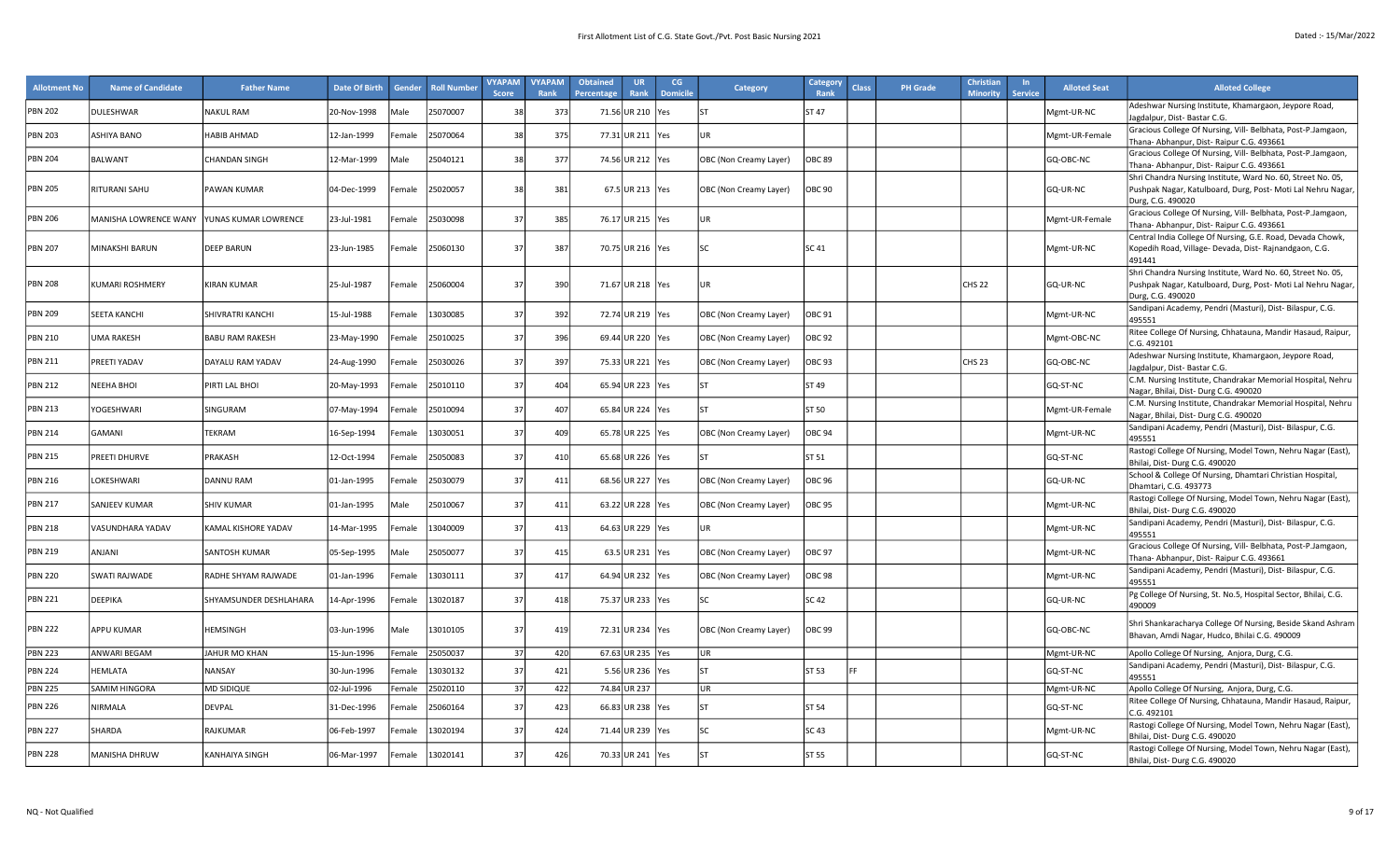| <b>Allotment No</b> | <b>Name of Candidate</b> | <b>Father Name</b>            | Date Of Birth | Gender             | <b>Roll Number</b> | <b>VYAPAM</b><br><b>Score</b> | <b>VYAPAM</b><br>Rank | <b>Obtained</b><br>Percentage | <b>UR</b><br>Rank  | CG<br><b>Domicile</b> | Category               | Category<br>Rank | Class | <b>PH Grade</b>   | Christian<br><b>Minority</b> | <b>Service</b> | <b>Alloted Seat</b> | <b>Alloted College</b>                                                                                                                                          |
|---------------------|--------------------------|-------------------------------|---------------|--------------------|--------------------|-------------------------------|-----------------------|-------------------------------|--------------------|-----------------------|------------------------|------------------|-------|-------------------|------------------------------|----------------|---------------------|-----------------------------------------------------------------------------------------------------------------------------------------------------------------|
| <b>PBN 229</b>      | HEMLATA                  | BHARATLAL                     | 02-Jul-1997   | Female             | 13020045           | -37                           | 428                   |                               | 70.17 UR 242       | Yes                   | l ST                   | ST 56            |       |                   |                              |                | Mgmt-UR-NC          | Rastogi College Of Nursing, Model Town, Nehru Nagar (East),                                                                                                     |
| <b>PBN 230</b>      | PRIYA GYANIK             | <b>ANIL GYANIK</b>            | 10-Sep-1997   | emale <sup>:</sup> | 13020044           | 37                            | 430                   |                               | 69.44 UR 243 Yes   |                       | OBC (Non Creamy Layer) | <b>OBC 100</b>   |       |                   |                              |                | Mgmt-UR-NC          | Bhilai, Dist-Durg C.G. 490020<br>Central India College Of Nursing, G.E. Road, Devada Chowk,<br>Kopedih Road, Village- Devada, Dist- Rajnandgaon, C.G.<br>491441 |
| PBN 231             | MEENAKSHI                | GIRDHARI LAL                  | 01-Jul-1998   | Female             | 25060185           | 37                            | 437                   |                               | 66.28 UR 246       | Yes                   | OBC (Non Creamy Layer) | OBC 103          | PwD   | Grade-2 (40%-50%) |                              |                | Mgmt-UR-NC          | Gracious College Of Nursing, Vill- Belbhata, Post-P.Jamgaon,<br>Thana- Abhanpur, Dist- Raipur C.G. 493661                                                       |
| <b>PBN 232</b>      | HEMLATA KASHYAP          | BHADRURAM                     | 12-Oct-1998   | Female             | 25060021           | 37                            | 441                   |                               | 72.06 UR 248 Yes   |                       | lsт                    | ST 57            |       |                   |                              |                | GQ-UR-NC            | Mother Teresa College Of Nursing, Near Power Grid<br>Corporation, Behind Holiday Resort, Gram- Chorha (Rampur),<br>Kumhari Dist-Durg C.G. 490042                |
| PBN 233             | MANSHI SHUKLA            | JAGDISH PRASAD SHUKLA         | 27-Oct-1999   | Female             | 25070060           | 37                            | 446                   |                               | 62.38 UR 249 Yes   |                       | UR                     |                  |       |                   |                              |                | Mgmt-UR-NC          | Central India College Of Nursing, G.E. Road, Devada Chowk,<br>Kopedih Road, Village- Devada, Dist- Rajnandgaon, C.G.<br>491441                                  |
| <b>PBN 234</b>      | MADHU                    | <b>BIHARI LAL</b>             | 12-Jan-1979   | emale <sup>:</sup> | 25030014           | 36                            | 451                   |                               | 74.67 UR 250   Yes |                       | UR                     |                  |       |                   |                              |                | Mgmt-UR-NC          | C.M. Nursing Institute, Chandrakar Memorial Hospital, Nehru<br>Nagar, Bhilai, Dist- Durg C.G. 490020                                                            |
| <b>PBN 235</b>      | SUSHMA SALWANKER         | <b>SURESH KUMAR SALWANKER</b> | 25-Mar-1988   | Female             | 25030006           | 36                            | 453                   |                               | 61.72 UR 251       | <b>Yes</b>            | UR                     |                  |       |                   |                              |                | Mgmt-UR-Female      | Rastogi College Of Nursing, G.E. Road, Villege- Tedesara, Dist-<br>Rajnandgaon, C.G. 491441                                                                     |
| <b>PBN 236</b>      | <b>FULESHVAR</b>         | <b>KHEMU RAM</b>              | 14-Nov-1989   | Vlale              | 25050174           | 36                            | 459                   |                               | 66.32 UR 253 Yes   |                       | OBC (Non Creamy Layer) | <b>OBC 105</b>   |       |                   |                              |                | GQ-OBC-NC           | Rastogi College Of Nursing, G.E. Road, Villege- Tedesara, Dist-<br>Rajnandgaon, C.G. 491441                                                                     |
| <b>PBN 237</b>      | ALIN ROSE TOPPO          | <b>MANOHER TOPPO</b>          | 01-Jul-1990   | Female             | 25010142           | 36                            | 460                   |                               | 57.36 UR 254       | <b>Yes</b>            | lsт                    | ST 58            |       |                   | CHS 25                       |                | <b>MINORITY</b>     | Holy Cross College Of Nursing, Kedarpur, Post-Ambikapur,<br>Dist-Surguja, C.G. 497001                                                                           |
| <b>PBN 238</b>      | PUSHPA BAI               | <b>BALWAN SINGH</b>           | 01-Dec-1991   | Female             | 13030029           | 36                            | 464                   |                               | 60.32 UR 256 Yes   |                       | <b>ST</b>              | ST 59            |       |                   |                              |                | GQ-ST-NC            | Apollo College Of Nursing, Anjora, Durg, C.G.                                                                                                                   |
| PBN 239             | <b>SITA RATRE</b>        | PATEL RATRE                   | 30-Jan-1992   | emale <sup>:</sup> | 13020035           | 36                            | 466                   |                               | 72 UR 257 Yes      |                       | <b>SC</b>              | SC 45            |       |                   |                              |                | Mgmt-UR-NC          | Sandipani Academy, Pendri (Masturi), Dist-Bilaspur, C.G.<br>495551                                                                                              |
| <b>PBN 240</b>      | SANGEETA THAKUR          | <b>BL THAKUR</b>              | 10-Jun-1993   | emale <sup>:</sup> | 25050022           | 36                            | 470                   |                               | 72.89 UR 258   Yes |                       | l۲                     | ST 60            |       |                   |                              |                | Mgmt-UR-Female      | Adeshwar Nursing Institute, Khamargaon, Jeypore Road,<br>Jagdalpur, Dist-Bastar C.G.                                                                            |
| PBN 241             | SUMAN                    | KIRTAN RAM                    | 05-Jul-1993   | emale <sup>:</sup> | 25020077           | 36                            | 471                   |                               | 66.39 UR 259 Yes   |                       | OBC (Non Creamy Layer) | <b>OBC 107</b>   |       |                   |                              |                | Mgmt-UR-NC          | Gracious College Of Nursing, Vill- Belbhata, Post-P.Jamgaon,<br>Thana- Abhanpur, Dist- Raipur C.G. 493661                                                       |
| <b>PBN 242</b>      | PRIYANKA TOPPO           | <b>ELACIUS TOPPO</b>          | 30-Nov-1994   | emale              | 25050052           | 36                            | 473                   |                               | 73 UR 260 Yes      |                       | l۲                     | ST 61            |       |                   |                              |                | GQ-ST-NC            | Rastogi College Of Nursing, G.E. Road, Villege- Tedesara, Dist-<br>Rajnandgaon, C.G. 491441                                                                     |
| <b>PBN 243</b>      | SHIVAM KUMAR             | <b>SHOBHA RAM</b>             | 08-May-1995   | Male               | 25010097           | 36                            | 475                   |                               | 77.33 UR 261   Yes |                       | OBC (Non Creamy Layer) | <b>OBC 108</b>   |       |                   |                              |                | GQ-UR-NC            | Shri Chandra Nursing Institute, Ward No. 60, Street No. 05,<br>Pushpak Nagar, Katulboard, Durg, Post- Moti Lal Nehru Nagar,<br>Durg, C.G. 490020                |
| <b>PBN 244</b>      | <b>RUCHI</b>             | INDRA KUMAR SAHU              | 06-Apr-1996   | emale              | 25010122           | 36                            | 481                   |                               | 67.56 UR 262 Yes   |                       | OBC (Non Creamy Layer) | OBC 109          |       |                   |                              |                | GQ-UR-NC            | Pg College Of Nursing, St. No.5, Hospital Sector, Bhilai, C.G.<br>490009                                                                                        |
| <b>PBN 245</b>      | SADHANA NETAM            | <b>SOHAN NETAM</b>            | 15-Apr-1996   | Female             | 25050187           | 36                            | 482                   |                               | 65.75 UR 263 Yes   |                       |                        | ST 62            |       |                   |                              |                | GQ-ST-NC            | Shri Shankaracharya College Of Nursing, Beside Skand Ashram<br>Bhavan, Amdi Nagar, Hudco, Bhilai C.G. 490009                                                    |
| PBN 246             | <b>RITU VERMA</b>        | <b>VISHNU RAM</b>             | 21-Apr-1996   | emale <sup>:</sup> | 25060176           | 36                            | 483                   |                               | 36 UR 264 Yes      |                       | OBC (Non Creamy Layer) | OBC 110          |       |                   |                              |                | Mgmt-UR-NC          | Gracious College Of Nursing, Vill- Belbhata, Post-P.Jamgaon,<br>Thana- Abhanpur, Dist- Raipur C.G. 493661                                                       |
| <b>PBN 247</b>      | <b>MITHILA</b>           | SUKLAL                        | 16-Jun-1996   | Female             | 25020153           | 36                            | 486                   |                               | 71.67 UR 265 Yes   |                       | <b>ST</b>              | ST 63            |       |                   |                              |                | GQ-UR-NC            | Mother Teresa College Of Nursing, Near Power Grid<br>Corporation, Behind Holiday Resort, Gram- Chorha (Rampur),<br>Kumhari Dist- Durg C.G. 490042               |
| <b>PBN 248</b>      | MANISHA BANDE            | CHETAN PRASAD BANDE           | 12-Nov-1996   | Female             | 13010128           | 36                            | 490                   |                               | 71.61 UR 266 Yes   |                       | lsc.                   | SC 46            |       |                   |                              |                | Mgmt-UR-NC          | Rastogi College Of Nursing, Model Town, Nehru Nagar (East),<br>Bhilai, Dist-Durg C.G. 490020                                                                    |
| PBN 249             | <b>RAKHI GUPTA</b>       | UMESH GUPTA                   | 04-Apr-1997   | emale              | 25070111           | 36                            | 497                   |                               | 36 UR 268 Yes      |                       | OBC (Non Creamy Layer) | OBC 112          |       |                   |                              |                | Mgmt-UR-NC          | Sandipani Academy, Pendri (Masturi), Dist- Bilaspur, C.G.<br>495551                                                                                             |
| <b>PBN 250</b>      | KHILESHWARI              | <b>GANDHI RAM</b>             | 05-Jul-1997   | Female             | 25070160           | 36                            | 498                   |                               | 70.33 UR 269 Yes   |                       | lsт                    | ST 64            |       |                   |                              |                | GQ-ST-NC            | Central India College Of Nursing, G.E. Road, Devada Chowk,<br>Kopedih Road, Village- Devada, Dist- Rajnandgaon, C.G.<br>491441                                  |
| <b>PBN 251</b>      | SAROJANI TANDI           | <b>SACHIDA TANDI</b>          | 17-Aug-1997   | Female             | 13040015           |                               | 500                   |                               | 65.83 UR 270 Yes   |                       | UR                     |                  |       |                   |                              |                | Mgmt-UR-NC          | Sandipani Academy, Pendri (Masturi), Dist- Bilaspur, C.G.<br>495551                                                                                             |
| <b>PBN 252</b>      | RADHIKA                  | <b>DASHRATH</b>               | 30-Oct-1997   | <sup>-</sup> emale | 25060090           | 36                            | 503                   |                               | 67.06 UR 271 Yes   |                       | OBC (Non Creamy Layer) | OBC 113          |       |                   |                              |                | Mgmt-UR-NC          | Gracious College Of Nursing, Vill- Belbhata, Post-P.Jamgaon,<br>Thana- Abhanpur, Dist- Raipur C.G. 493661                                                       |
| <b>PBN 253</b>      | <b>BOBIN B DANIEL</b>    | <b>BINOY C DANIEL</b>         | 29-Nov-1997   | Male               | 25010111           | 36                            | 504                   |                               | 75.44 UR 272 Yes   |                       | UR                     |                  |       |                   | <b>CHS 26</b>                |                | Mgmt-UR-NC          | Rastogi College Of Nursing, Model Town, Nehru Nagar (East),<br>Bhilai, Dist-Durg C.G. 490020                                                                    |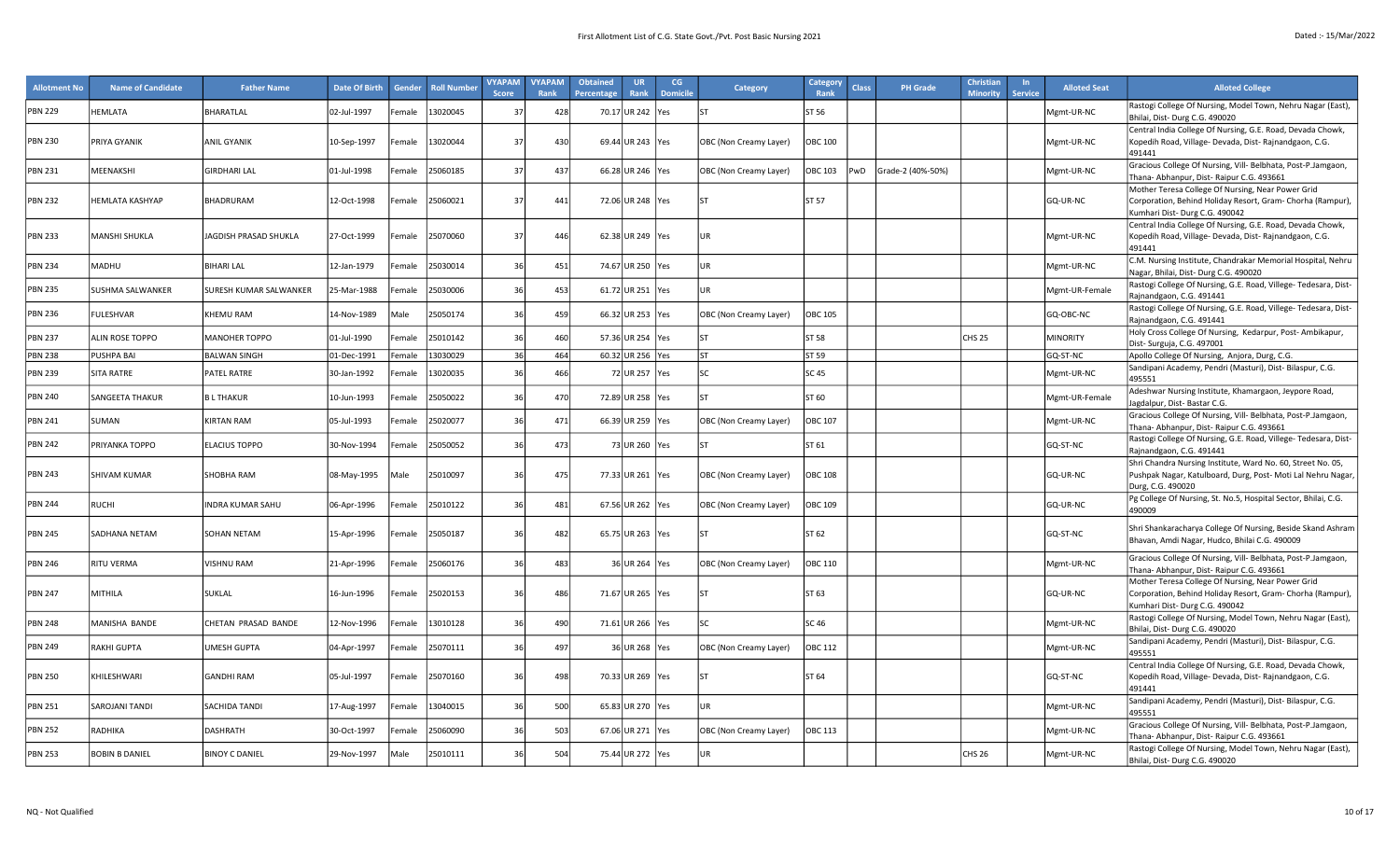| <b>Allotment No</b> | <b>Name of Candidate</b> | <b>Father Name</b>        | Date Of Birth | Gender             | <b>Roll Number</b> | <b>VYAPAM</b><br><b>Score</b> | <b>VYAPAM</b><br>Rank | <b>Obtained</b><br>Percentage | UR.<br>Rank        | CG<br><b>Domicile</b> | <b>Category</b>        | Category<br>Rank | <b>Class</b> | <b>PH</b> Grade | Christian<br><b>Minority</b> | <b>Service</b> | <b>Alloted Seat</b> | <b>Alloted College</b>                                                                                                                          |
|---------------------|--------------------------|---------------------------|---------------|--------------------|--------------------|-------------------------------|-----------------------|-------------------------------|--------------------|-----------------------|------------------------|------------------|--------------|-----------------|------------------------------|----------------|---------------------|-------------------------------------------------------------------------------------------------------------------------------------------------|
| <b>PBN 254</b>      | <b>NANDINI</b>           | <b>HOMAN LAL</b>          | 01-Jun-1998   | emale              | 25040190           | $\mathcal{R}$                 | 507                   |                               | 73.63 UR 273       | Yes                   | OBC (Non Creamy Layer) | OBC 114          |              |                 |                              |                | Mgmt-UR-NC          | Gracious College Of Nursing, Vill- Belbhata, Post-P.Jamgaon,<br>Thana- Abhanpur, Dist- Raipur C.G. 493661                                       |
|                     |                          |                           |               |                    |                    |                               |                       |                               |                    |                       |                        |                  |              |                 |                              |                |                     | Mother Teresa College Of Nursing, Near Power Grid                                                                                               |
| <b>PBN 255</b>      | DEEPIKA VINAYAK          | CHURAMAN LAL VINAYAK      | 07-Sep-1998   | Female             | 25020120           | - 36                          | 510                   |                               | 78 UR 274 Yes      |                       | OBC (Non Creamy Layer) | OBC 115          |              |                 |                              |                | GQ-UR-NC            | Corporation, Behind Holiday Resort, Gram- Chorha (Rampur),<br>Kumhari Dist-Durg C.G. 490042                                                     |
| <b>PBN 256</b>      | <b>USHA</b>              | <b>GOKUL RAM</b>          | 04-May-1999   | emale              | 13010028           | 36                            | 514                   |                               | 65.75 UR 275   Yes |                       | <b>ST</b>              | ST 65            |              |                 |                              |                | Mgmt-ST-NC          | Ritee College Of Nursing, Chhatauna, Mandir Hasaud, Raipur,<br>C.G. 492101                                                                      |
| <b>PBN 257</b>      | SAKSHI                   | <b>MURARI LAL</b>         | 09-May-1999   | Female             | 25010156           | 36                            | 515                   |                               | 70.5 UR 276 Yes    |                       | OBC (Non Creamy Layer) | <b>OBC 116</b>   |              |                 |                              |                | GQ-OBC-NC           | Shri Chandra Nursing Institute, Ward No. 60, Street No. 05,<br>Pushpak Nagar, Katulboard, Durg, Post- Moti Lal Nehru Nagar                      |
|                     |                          |                           |               |                    |                    |                               |                       |                               |                    |                       |                        |                  |              |                 |                              |                |                     | Durg, C.G. 490020                                                                                                                               |
| <b>PBN 258</b>      | PRIYA KASHYAP            | <b>GOVIND RAM KASHYAP</b> | 02-Apr-2000   | Female             | 13010173           | $\overline{3}$                | 519                   |                               | 66.88 UR 277 Yes   |                       | OBC (Non Creamy Layer) | <b>OBC 117</b>   |              |                 |                              |                | Mgmt-UR-NC          | C.M. Nursing Institute, Chandrakar Memorial Hospital, Nehru<br>Nagar, Bhilai, Dist-Durg C.G. 490020                                             |
| <b>PBN 259</b>      | <b>KUSUM EKKA</b>        | <b>DINA EKKA</b>          | 30-Jun-1976   | Female             | 25010146           | 35                            | 523                   |                               | 68.92 UR 278 Yes   |                       | <b>ST</b>              | ST 66            |              |                 | <b>CHS 27</b>                |                | GQ-ST-Female        | Gracious College Of Nursing, Vill- Belbhata, Post-P.Jamgaon,<br>Thana- Abhanpur, Dist- Raipur C.G. 493661                                       |
| <b>PBN 260</b>      | <b>SUMAN BECK</b>        | <b>GREGORY XALXO</b>      | 10-Sep-1979   | Female             | 13020168           | 35                            | 524                   |                               | 68.75 UR 279 Yes   |                       | ST                     | ST 67            |              |                 | <b>CHS 28</b>                |                | GQ-ST-NC            | Apollo College Of Nursing, Anjora, Durg, C.G.                                                                                                   |
| <b>PBN 261</b>      | POONAM LAKDA             | <b>GEBRIEL</b>            | 08-Mar-1988   | emale              | 13010193           | 35                            | 530                   |                               | 69.8 UR 280   Yes  |                       | lςτ                    | ST 68            |              |                 | <b>CHS 29</b>                |                | GQ-ST-NC            | Sandipani Academy, Pendri (Masturi), Dist- Bilaspur, C.G.<br>495551                                                                             |
| <b>PBN 262</b>      | SHANTA                   | <b>KRIPA RAM</b>          | 05-May-1989   | emale              | 25020004           | 35                            | 533                   |                               | 78.83 UR 282       | <b>Yes</b>            | ۱s٢                    | SC 47            |              |                 |                              |                | Mgmt-UR-Female      | Rastogi College Of Nursing, G.E. Road, Villege- Tedesara, Dist-<br>Rajnandgaon, C.G. 491441                                                     |
| <b>PBN 263</b>      | SARITA SIDAR             | PARASRAM SIDAR            | 12-Oct-1989   | emale              | 25040094           | 3!                            | 535                   |                               | 77.94 UR 283       | <b>Yes</b>            | <b>ST</b>              | ST 69            |              |                 |                              |                | Mgmt-ST-NC          | Ritee College Of Nursing, Chhatauna, Mandir Hasaud, Raipur,<br>C.G. 492101                                                                      |
| <b>PBN 264</b>      | RAJKIRAN                 | <b>TIRITHRAM BANJARE</b>  | 25-Nov-1990   | emale              | 13020062           | 3!                            | 537                   |                               | 67.83 UR 285 Yes   |                       | SC.                    | SC 48            |              |                 |                              |                | Mgmt-SC-NC          | Rastogi College Of Nursing, Model Town, Nehru Nagar (East),<br>Bhilai, Dist-Durg C.G. 490020                                                    |
| <b>PBN 265</b>      | SARITA                   | PAHUP RAM                 | 24-Jun-1991   | Female             | 25030044           | 35                            | 538                   |                               | 65.83 UR 286 Yes   |                       | <b>SC</b>              | SC 49            |              |                 |                              |                | Mgmt-UR-Female      | Shri Shankaracharya College Of Nursing, Beside Skand Ashram<br>Bhavan, Amdi Nagar, Hudco, Bhilai C.G. 490009                                    |
| <b>PBN 266</b>      | AYUSH RAM                | <b>SUNIL KUMAR RAM</b>    | 12-Nov-1991   | Male               | 13030098           | 35                            | 540                   |                               | 72.19 UR 288       | Yes                   | UR                     |                  |              |                 |                              |                | Mgmt-UR-NC          | Apollo College Of Nursing, Anjora, Durg, C.G.                                                                                                   |
| <b>PBN 267</b>      | <b>NEELIMA KUJUR</b>     | <b>SUMAN KUJUR</b>        | 04-Jun-1992   | emale              | 13020191           | 35                            | 541                   |                               | 71.83 UR 289 Yes   |                       | ST                     | ST 70            |              |                 |                              |                | Mgmt-UR-NC          | C.M. Nursing Institute, Chandrakar Memorial Hospital, Nehru<br>Nagar, Bhilai, Dist-Durg C.G. 490020                                             |
| <b>PBN 268</b>      | ANJU SIDAR               | <b>MOHPAL SIDAR</b>       | 10-May-1993   | Female             | 13020196           | 35                            | 542                   |                               | 61.42 UR 290 Yes   |                       | lςτ                    | ST 71            |              |                 |                              |                | GQ-ST-NC            | Central India College Of Nursing, G.E. Road, Devada Chowk,<br>Kopedih Road, Village- Devada, Dist- Rajnandgaon, C.G.<br>491441                  |
| <b>PBN 269</b>      | ANIMA JAGRANI TOPPO      | <b>ADOLF TOPPO</b>        | 11-Dec-1993   | emale <sup>:</sup> | 13020011           | 35                            | 544                   |                               | 65.31 UR 291       | <b>Yes</b>            | SΤ                     | ST 72            |              |                 | <b>CHS 31</b>                |                | GQ-ST-NC            | Sandipani Academy, Pendri (Masturi), Dist-Bilaspur, C.G.<br>495551                                                                              |
| <b>PBN 270</b>      | PPONAM KUJUR             | <b>ISHWAR KUJUR</b>       | 10-Apr-1994   | emale              | 25040039           | 3!                            | 545                   |                               | 73.88 UR 292   Yes |                       | ST                     | ST 73            |              |                 |                              |                | GQ-ST-NC            | Rastogi College Of Nursing, G.E. Road, Villege- Tedesara, Dist-<br>Rajnandgaon, C.G. 491441                                                     |
| <b>PBN 271</b>      | <b>MONIKA NARANG</b>     | <b>ASPAL NARANG</b>       | 20-Jan-1995   | emale              | 13030117           | 35                            | 546                   |                               | 65.39 UR 293 Yes   |                       | lsc                    | SC 50            |              |                 |                              |                | Mgmt-UR-NC          | Sandipani Academy, Pendri (Masturi), Dist- Bilaspur, C.G.<br>495551                                                                             |
| <b>PBN 272</b>      | SRISHTI RAO              | <b>OMPRAKASH RAO</b>      | 08-May-1995   | emale              | 25010012           | 3!                            | 547                   |                               | 58.83 UR 294       | <b>Yes</b>            |                        | SC 51            |              |                 |                              |                | GQ-SC-NC            | Gracious College Of Nursing, Vill- Belbhata, Post-P.Jamgaon,<br>Thana- Abhanpur, Dist- Raipur C.G. 493661                                       |
| <b>PBN 273</b>      | <b>ITOYL</b>             | TAMRADHWAJ NISHAD         | 09-May-1995   | emale              | 25030186           | 3!                            | 548                   |                               | 71.58 UR 295 Yes   |                       | OBC (Non Creamy Layer) | OBC 119          |              |                 |                              |                | GQ-UR-NC            | Pg College Of Nursing, St. No.5, Hospital Sector, Bhilai, C.G.<br>490009                                                                        |
| <b>PBN 274</b>      | KAUSHILYA                | <b>BAL RAM</b>            | 26-Jul-1995   | Female             | 25010062           | 35                            | 549                   |                               | 67.68 UR 296 Yes   |                       | OBC (Non Creamy Layer) | <b>OBC 120</b>   |              |                 |                              |                | Mgmt-UR-Female      | Shri Chandra Nursing Institute, Ward No. 60, Street No. 05,<br>Pushpak Nagar, Katulboard, Durg, Post- Moti Lal Nehru Nagar<br>Durg, C.G. 490020 |
| <b>PBN 275</b>      | PRIYANKA PAINKRA         | KOYARARAM PAINKRA         | 22-Jul-1996   | emale              | 25060019           | 35                            | 556                   |                               | 60.63 UR 298 Yes   |                       | lSΤ                    | ST 74            |              |                 |                              |                | GQ-UR-NC            | Sandipani Academy, Village-Achhoti, Post- Murmunda, Dist-<br>Durg, C.G. 490036                                                                  |
| <b>PBN 276</b>      | POOJA                    | <b>DEVENDRA KUMAR</b>     | 09-Nov-1996   | emale              | 25020085           | 3!                            | 563                   |                               | 65.39 UR 299   Yes |                       | OBC (Non Creamy Layer) | <b>OBC 122</b>   |              |                 |                              |                | Mgmt-UR-NC          | Rastogi College Of Nursing, G.E. Road, Villege- Tedesara, Dist-<br>Rajnandgaon, C.G. 491441                                                     |
| <b>PBN 277</b>      | LOMESHWARI               | <b>NARESH KUMAR</b>       | 28-Jul-1997   | emale              | 25030101           | 35                            | 568                   |                               | 67.28 UR 300 Yes   |                       | OBC (Non Creamy Layer) | OBC 123          |              |                 |                              |                | Mgmt-UR-NC          | Apollo College Of Nursing, Anjora, Durg, C.G.                                                                                                   |
| <b>PBN 278</b>      | JYOTHI DHABARE           | LALIT DHABARE             | 14-Nov-1997   | emale              | 25010052           | $\mathbf{3}$                  | 569                   |                               | 65.67 UR 301       | <b>Yes</b>            |                        | SC 52            |              |                 |                              |                | Mgmt-UR-NC          | Adeshwar Nursing Institute, Khamargaon, Jeypore Road,<br>Jagdalpur, Dist-Bastar C.G.                                                            |
| <b>PBN 279</b>      | KUSUMLATA                | <b>BAI SHAKH SINGH</b>    | 01-Dec-1997   | Female             | 13020197           | 3!                            | 570                   |                               | 59.89 UR 302 Yes   |                       | <b>ST</b>              | ST 75            |              |                 |                              |                | Mgmt-ST-Female      | Sandipani Academy, Pendri (Masturi), Dist- Bilaspur, C.G.<br>495551                                                                             |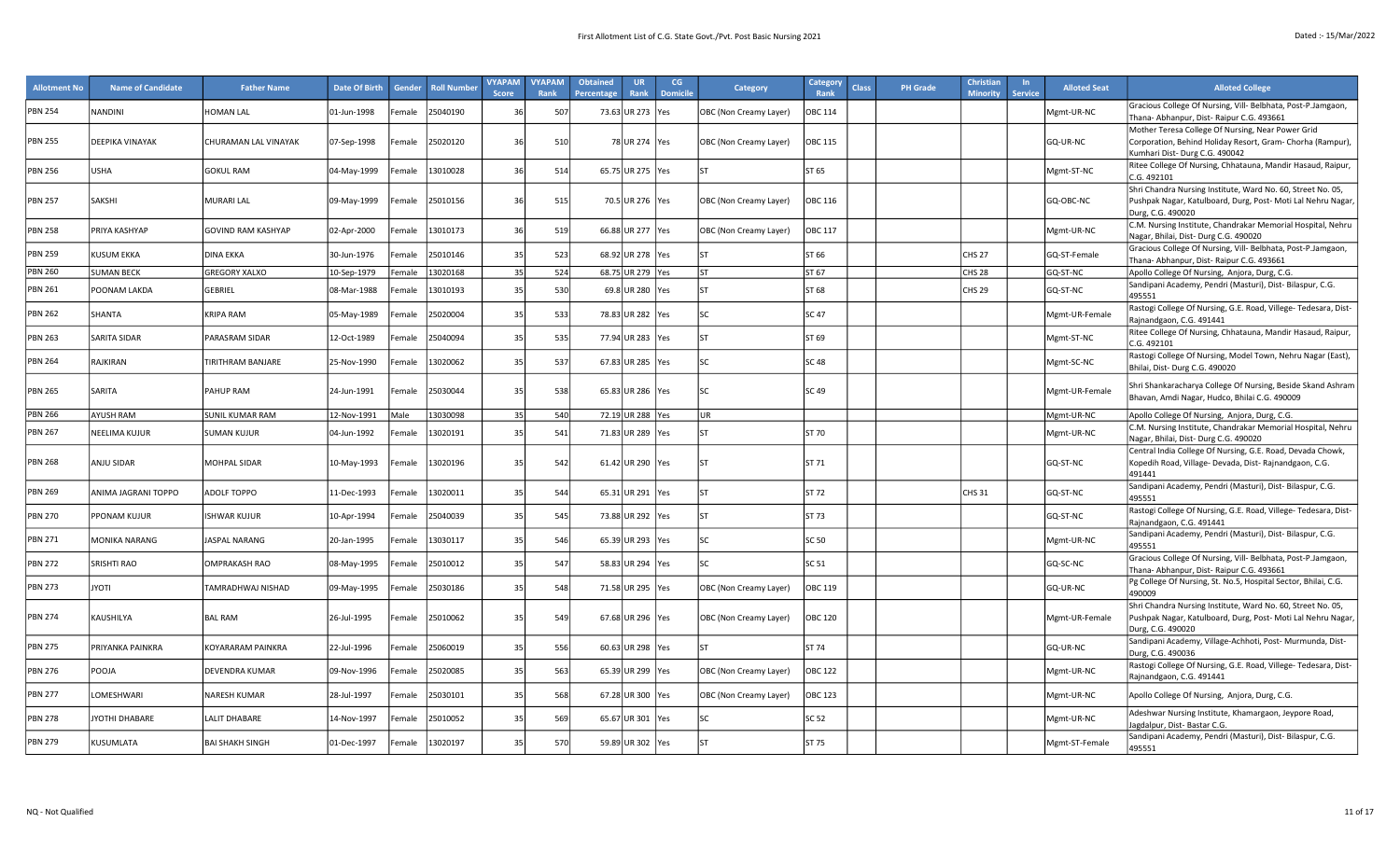| <b>Allotment No</b> | <b>Name of Candidate</b> | <b>Father Name</b>   | Date Of Birth | Gender | <b>Roll Number</b> | <b>VYAPAM</b><br>Score | <b>VYAPAM</b><br>Rank | <b>Obtained</b><br><b>Percentage</b> | <b>UR</b><br><b>Rank</b> | CG<br><b>Domicile</b> | Category               | Categor<br><b>Class</b><br>Rank | <b>PH</b> Grade | <b>Christiar</b><br><b>Minority</b> | <b>Service</b> | <b>Alloted Seat</b> | <b>Alloted College</b>                                                                                                                           |
|---------------------|--------------------------|----------------------|---------------|--------|--------------------|------------------------|-----------------------|--------------------------------------|--------------------------|-----------------------|------------------------|---------------------------------|-----------------|-------------------------------------|----------------|---------------------|--------------------------------------------------------------------------------------------------------------------------------------------------|
| <b>PBN 280</b>      | SHRADDHA SAHU            | SANTOSH KUMAR SAHU   | 17-Jan-1998   | Female | 5050046            | 35                     | 572                   |                                      | 62.83 UR 303             | <b>Yes</b>            | OBC (Non Creamy Layer) | <b>OBC 124</b>                  |                 |                                     |                | Mgmt-UR-NC          | Apollo College Of Nursing, Anjora, Durg, C.G.                                                                                                    |
| <b>PBN 281</b>      | MONIKA SINHA             | MANORATH LAL SINHA   | 13-Feb-1998   | emale  | 25030136           | 35                     | 575                   |                                      | 67.72 UR 304 Yes         |                       | OBC (Non Creamy Layer) | <b>OBC 125</b>                  |                 |                                     |                | Mgmt-UR-NC          | Apollo College Of Nursing, Anjora, Durg, C.G.                                                                                                    |
| <b>PBN 282</b>      | ALKA YADU                | <b>DINESH YADU</b>   | 11-Jul-1998   | Female | 25040021           | 35                     | 583                   |                                      | 69.61 UR 305 Yes         |                       | OBC (Non Creamy Layer) | <b>OBC 126</b>                  |                 |                                     |                | GQ-OBC-NC           | Mother Teresa College Of Nursing, Near Power Grid<br>Corporation, Behind Holiday Resort, Gram- Chorha (Rampur),<br>Kumhari Dist-Durg C.G. 490042 |
| <b>PBN 283</b>      | PREMLATA                 | CHINTA RAM           | 13-Sep-1998   | emale  | 25040081           | 35                     | 586                   |                                      | 71.67 UR 306 Yes         |                       | OBC (Non Creamy Layer) | <b>OBC 127</b>                  |                 |                                     |                | Mgmt-OBC-NC         | Rastogi College Of Nursing, Model Town, Nehru Nagar (East),<br>Bhilai, Dist-Durg C.G. 490020                                                     |
| <b>PBN 284</b>      | NEHA BHUPAL              | SANTOSH KUMAR        | 21-Nov-1998   | emale  | 3040039            | 35                     | 587                   |                                      | 59.17 UR 307 Yes         |                       |                        | ST 76                           |                 |                                     |                | Mgmt-ST-Female      | Sandipani Academy, Pendri (Masturi), Dist-Bilaspur, C.G.<br>495551                                                                               |
| <b>PBN 285</b>      | <b>VANDANA XAXA</b>      | BENEDIK XAXA         | 10-Aug-1999   | emale  | !5060131           | 35                     | 589                   |                                      | 73.25 UR 308             | <b>Yes</b>            |                        | ST 77                           |                 | CHS <sub>33</sub>                   |                | Mgmt-ST-NC          | Ritee College Of Nursing, Chhatauna, Mandir Hasaud, Raipur,<br>C.G. 492101                                                                       |
| <b>PBN 286</b>      | <b>BUNESHWARI NETAM</b>  | PAKRU RAM NETAM      | 11-Jan-2000   | Female | 25030019           | 35                     | 590                   |                                      | 69.81 UR 309 Yes         |                       | $\mathsf{C}$           | ST 78                           |                 |                                     |                | GQ-UR-NC            | School & College Of Nursing, Dhamtari Christian Hospital,<br>Dhamtari, C.G. 493773                                                               |
| <b>PBN 287</b>      | PUSHPLATA SHARMA         | BATESHWAR SHARMA     | 30-Nov-1980   | Female | 3020142            | 34                     | 594                   |                                      | 81.67 UR 310 Yes         |                       | UR                     |                                 |                 |                                     |                | Mgmt-UR-NC          | Gracious College Of Nursing, Vill- Belbhata, Post-P.Jamgaon,<br>Thana- Abhanpur, Dist- Raipur C.G. 493661                                        |
| <b>PBN 288</b>      | <b>SEEMA</b>             | JWALA PRASADS        | 05-Aug-1983   | Female | 25010088           | 34                     | 595                   |                                      | 71.32 UR 311 Yes         |                       | OBC (Non Creamy Layer) | <b>OBC 128</b>                  |                 |                                     |                | Mgmt-UR-Female      | Shri Chandra Nursing Institute, Ward No. 60, Street No. 05,<br>Pushpak Nagar, Katulboard, Durg, Post- Moti Lal Nehru Nagar,<br>Durg, C.G. 490020 |
| <b>PBN 289</b>      | <b>SHANTI KUJUR</b>      | ABRAHAM KUJUR        | 29-Aug-1984   | Female | 25060075           | 34                     | 596                   |                                      | 65.4 UR 312 Yes          |                       |                        | ST 79                           |                 | CHS 34                              |                | GQ-ST-NC            | Central India College Of Nursing, G.E. Road, Devada Chowk,<br>Kopedih Road, Village- Devada, Dist- Rajnandgaon, C.G.<br>491441                   |
| <b>PBN 290</b>      | NIRMAL SINGH             | AMAR SINGH           | 02-Jan-1988   | Male   | 25060105           | 34                     | 601                   |                                      | 60.89 UR 314 Yes         |                       | UR                     |                                 |                 | CHS <sub>35</sub>                   |                | GQ-UR-NC            | Sandipani Academy, Village-Achhoti, Post- Murmunda, Dist-<br>Durg, C.G. 490036                                                                   |
| <b>PBN 291</b>      | <b>SANTA DIGAL</b>       | PULENDRA DIGAL       | 01-Jul-1989   | Female | 25060141           | 34                     | 605                   |                                      | 63.5 UR 315 Yes          |                       | UR                     |                                 |                 |                                     |                | Mgmt-UR-Female      | Shri Shankaracharya College Of Nursing, Beside Skand Ashram<br>Bhavan, Amdi Nagar, Hudco, Bhilai C.G. 490009                                     |
| <b>PBN 292</b>      | <b>DEEPLATA NAG</b>      | SAMNATH NAG          | 06-Jul-1989   | Female | 15050129           | 34                     | 606                   |                                      | 68.95 UR 316   Yes       |                       | <b>ST</b>              | ST 80                           |                 |                                     |                | Mgmt-UR-NC          | Apollo College Of Nursing, Anjora, Durg, C.G.                                                                                                    |
| <b>PBN 293</b>      | PRIYANKA EKKA            | ALPHONS EKKA         | 05-Jul-1992   | emale  | !5030109           | 34                     | 609                   |                                      | 62.25 UR 318 Yes         |                       | <b>ST</b>              | ST 82                           |                 |                                     |                | Mgmt-UR-NC          | Rastogi College Of Nursing, G.E. Road, Villege- Tedesara, Dist-<br>Rajnandgaon, C.G. 491441                                                      |
| <b>PBN 294</b>      | TILANJALI                | KEDARNATH            | 30-Jun-1993   | emale  | !5060174           | 34                     | 610                   |                                      | 64.79 UR 319   Yes       |                       | OBC (Non Creamy Layer) | <b>OBC 129</b>                  |                 |                                     |                | Mgmt-UR-NC          | Rastogi College Of Nursing, G.E. Road, Villege- Tedesara, Dist-<br>Rajnandgaon, C.G. 491441                                                      |
| <b>PBN 295</b>      | RIDDHI PATEL             | <b>ILADHAR PATEL</b> | 12-Nov-1993   | Female | 13020053           | 34                     | 612                   |                                      | 64.21 UR 320 Yes         |                       | OBC (Non Creamy Layer) | <b>OBC 130</b>                  |                 |                                     |                | Mgmt-OBC-NC         | Rastogi College Of Nursing, Model Town, Nehru Nagar (East),<br>Bhilai, Dist-Durg C.G. 490020                                                     |
| <b>PBN 296</b>      | BAIJYANTRI               | HARNAM SINGH         | 12-Apr-1994   | Female | 3020106            | 34                     | 615                   |                                      | 73.61 UR 321 Yes         |                       | SΤ                     | ST 83                           |                 |                                     |                | Mgmt-ST-Female      | Rastogi College Of Nursing, Model Town, Nehru Nagar (East),<br>Bhilai, Dist- Durg C.G. 490020                                                    |
| <b>PBN 297</b>      | ANCHAL PANDEY            | PRAVINDRA KUMAR      | 27-May-1994   | Female | 25050020           | 34                     | 616                   |                                      | 63.5 UR 322 Yes          |                       | UR                     |                                 |                 |                                     |                | Mgmt-UR-NC          | Shri Chandra Nursing Institute, Ward No. 60, Street No. 05,<br>Pushpak Nagar, Katulboard, Durg, Post- Moti Lal Nehru Nagar,<br>Durg, C.G. 490020 |
| <b>PBN 298</b>      | VANDANA VERMA            | CHURAMAN VERMA       | 19-Jan-1995   | Female | 25020185           | 34                     | 618                   |                                      | 63.95 UR 323 Yes         |                       | OBC (Non Creamy Layer) | OBC 131                         |                 |                                     |                | Mgmt-UR-Female      | Mother Teresa College Of Nursing, Near Power Grid<br>Corporation, Behind Holiday Resort, Gram- Chorha (Rampur),<br>Kumhari Dist-Durg C.G. 490042 |
| <b>PBN 299</b>      | <b>BULBUL MINJ</b>       | RAMAKANT MINJ        | 26-Jul-1996   | Female | 25010100           | 34                     | 627                   |                                      | 68.11 UR 324 Yes         |                       |                        | ST 84                           |                 | CHS 36                              |                | GQ-ST-NC            | Shri Shankaracharya College Of Nursing, Beside Skand Ashram<br>Bhavan, Amdi Nagar, Hudco, Bhilai C.G. 490009                                     |
| <b>PBN 300</b>      | PRIYA                    | DILESH KUMAR         | 22-Aug-1996   | emale  | 13030047           | 34                     | 629                   |                                      | 68.89 UR 325 Yes         |                       | OBC (Non Creamy Layer) | <b>OBC 132</b>                  |                 |                                     |                | Mgmt-OBC-NC         | Sandipani Academy, Pendri (Masturi), Dist- Bilaspur, C.G.<br>495551                                                                              |
| <b>PBN 301</b>      | KAVITA PAIKRA            | RAGHUNATH SINGH      | 13-Apr-1997   | Female | 3020069            | 34                     | 632                   |                                      | 72.39 UR 326 Yes         |                       |                        | ST 85                           |                 |                                     |                | Mgmt-ST-Female      | Rastogi College Of Nursing, Model Town, Nehru Nagar (East),<br>Bhilai, Dist-Durg C.G. 490020                                                     |
| <b>PBN 302</b>      | RAJESHWAR SAHU           | VIJAY LAL SAHU       | 09-Aug-1997   | Male   | 25010174           | 34                     | 635                   |                                      | 73.94 UR 329 Yes         |                       | OBC (Non Creamy Layer) | <b>OBC 133</b>                  |                 |                                     |                | Mgmt-OBC-NC         | Central India College Of Nursing, G.E. Road, Devada Chowk,<br>Kopedih Road, Village- Devada, Dist- Rajnandgaon, C.G.<br>491441                   |
| <b>PBN 303</b>      | PREMA PANNA              | PASCAL PANNA         | 25-Aug-1997   | Female | 13030170           | 34                     | 637                   |                                      | 66.5 UR 330 Yes          |                       |                        | ST 87                           |                 | CHS 37                              |                | GQ-ST-NC            | Shri Chandra Nursing Institute, Ward No. 60, Street No. 05,<br>Pushpak Nagar, Katulboard, Durg, Post- Moti Lal Nehru Nagar,<br>Durg, C.G. 490020 |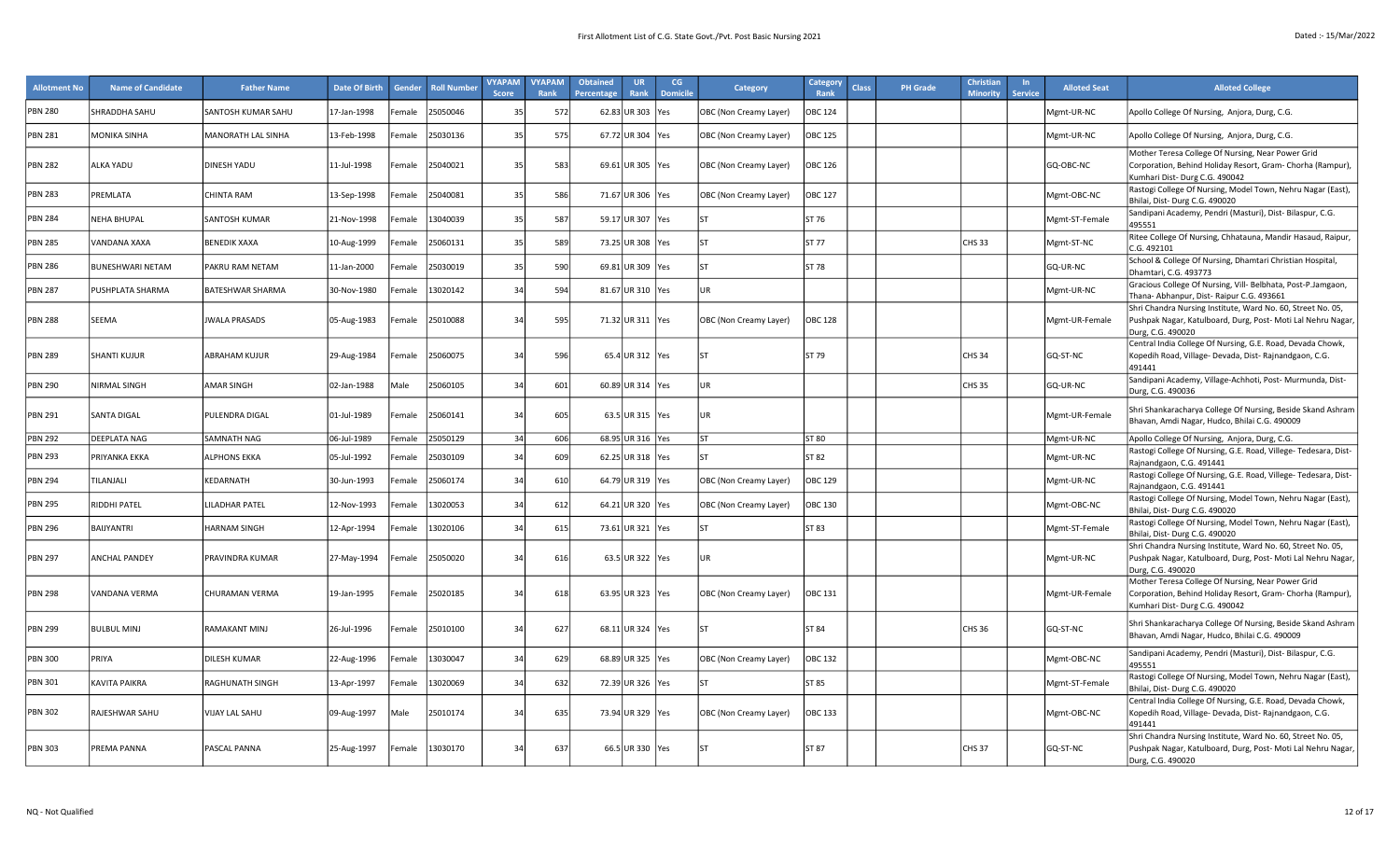| <b>Allotment No</b> | <b>Name of Candidate</b> | <b>Father Name</b>     | <b>Date Of Birth</b> | Gender             | <b>Roll Number</b> | <b>VYAPAM</b><br><b>Score</b> | <b>VYAPAM</b><br>Rank | <b>Obtained</b><br><b>Percentage</b> | <b>UR</b><br><b>Rank</b> | CG<br><b>Domicile</b> | <b>Category</b>        | <b>Category</b><br>Rank | <b>Class</b> | <b>PH Grade</b> | <b>Christian</b><br><b>Minority</b> | $\ln$<br><b>Service</b> | <b>Alloted Seat</b> | <b>Alloted College</b>                                                                                                      |
|---------------------|--------------------------|------------------------|----------------------|--------------------|--------------------|-------------------------------|-----------------------|--------------------------------------|--------------------------|-----------------------|------------------------|-------------------------|--------------|-----------------|-------------------------------------|-------------------------|---------------------|-----------------------------------------------------------------------------------------------------------------------------|
| <b>PBN 304</b>      | SATYAM KHARE             | <b>SUNDAR LAL</b>      | 18-Feb-1998          | Male               | 15040197           | 34                            | 642                   | 70.75 UR 331                         |                          | Yes                   | OBC (Non Creamy Layer) | OBC 134                 |              |                 |                                     |                         | Mgmt-UR-NC          | Gracious College Of Nursing, Vill- Belbhata, Post-P.Jamgaon,<br>Thana- Abhanpur, Dist- Raipur C.G. 493661                   |
| <b>PBN 305</b>      | DHARANA JAMGADE          | AJAY KUMAR JAMGADE     | 22-Mar-1998          | Female             | 25010199           | 34                            | 643                   | 77.17 UR 332                         |                          | <b>Yes</b>            | UR                     |                         |              |                 |                                     |                         | Mgmt-UR-NC          | Rastogi College Of Nursing, G.E. Road, Villege- Tedesara, Dist-                                                             |
|                     |                          |                        |                      |                    |                    |                               |                       |                                      |                          |                       |                        |                         |              |                 |                                     |                         |                     | Rajnandgaon, C.G. 491441<br>Rastogi College Of Nursing, Model Town, Nehru Nagar (East),                                     |
| <b>PBN 306</b>      | <b>ANITA AMLESH</b>      | <b>VISHVNATH</b>       | 09-May-1998          | emale <sup>:</sup> | 13020047           | 34                            | 644                   |                                      | 73 UR 333 Yes            |                       | <b>ST</b>              | ST 88                   |              |                 |                                     |                         | Mgmt-ST-NC          | Bhilai, Dist-Durg C.G. 490020                                                                                               |
|                     |                          |                        |                      |                    |                    |                               |                       |                                      |                          |                       |                        |                         |              |                 |                                     |                         |                     | Shri Chandra Nursing Institute, Ward No. 60, Street No. 05,                                                                 |
| <b>PBN 307</b>      | MENKA SAHU               | <b>HEMKUMAR SAHU</b>   | 26-Jul-1998          | Female             | 25040096           | 34                            | 646                   | 66.5 UR 334                          |                          | <b>Yes</b>            | OBC (Non Creamy Layer) | <b>OBC 135</b>          |              |                 |                                     |                         | Mgmt-UR-NC          | Pushpak Nagar, Katulboard, Durg, Post- Moti Lal Nehru Nagar,<br>Durg, C.G. 490020                                           |
|                     |                          |                        |                      |                    |                    |                               |                       |                                      |                          |                       |                        |                         |              |                 |                                     |                         |                     | Mother Teresa College Of Nursing, Near Power Grid                                                                           |
| <b>PBN 308</b>      | <b>GUNJA SAHU</b>        | <b>LAXMAN SAHU</b>     | 15-Dec-1998          | Female             | 25020032           | 34                            | 647                   | 68.06 UR 335 Yes                     |                          |                       | OBC (Non Creamy Layer) | OBC 136                 |              |                 |                                     |                         | Mgmt-UR-Female      | Corporation, Behind Holiday Resort, Gram- Chorha (Rampur),<br>Kumhari Dist-Durg C.G. 490042                                 |
| <b>PBN 309</b>      | REENA SAHU               | <b>BRIJ LAL</b>        | 26-Jan-2000          | emale <sup>:</sup> | 25070055           | 34                            | 653                   |                                      | 63.5 UR 336 Yes          |                       | OBC (Non Creamy Layer) | OBC 137                 |              |                 |                                     |                         | Mgmt-OBC-NC         | Rastogi College Of Nursing, Model Town, Nehru Nagar (East),                                                                 |
|                     |                          |                        |                      |                    |                    |                               |                       |                                      |                          |                       |                        |                         |              |                 |                                     |                         |                     | Bhilai, Dist-Durg C.G. 490020<br>Adeshwar Nursing Institute, Khamargaon, Jeypore Road,                                      |
| <b>PBN 310</b>      | PURNIMA                  | <b>RAJU RAM</b>        | 01-Apr-2000          | emale              | 25070074           | 34                            | 654                   | 68.69 UR 337                         |                          | <b>Yes</b>            |                        | ST 89                   |              |                 |                                     |                         | Mgmt-UR-NC          | Jagdalpur, Dist-Bastar C.G.                                                                                                 |
| <b>PBN 311</b>      | RAJSHRI KSHETRAPAL       | RATAN KUMAR KSHETRAPAL | 07-Feb-1980          | emale              | 25020128           | 33                            | 663                   | 68.92 UR 338                         |                          | <b>Yes</b>            | UR                     |                         |              |                 |                                     |                         | Mgmt-UR-NC          | Shri Chandra Nursing Institute, Ward No. 60, Street No. 05,<br>Pushpak Nagar, Katulboard, Durg, Post- Moti Lal Nehru Nagar, |
|                     |                          |                        |                      |                    |                    |                               |                       |                                      |                          |                       |                        |                         |              |                 |                                     |                         |                     | Durg, C.G. 490020                                                                                                           |
| <b>PBN 312</b>      | <b>DEEPIKA KUJUR</b>     | <b>MATIYAS KUJUR</b>   | 22-Oct-1985          | emale              | 13020066           | 33                            | 670                   | 67.85 UR 339                         |                          | <b>Yes</b>            | ST                     | ST 90                   |              |                 | CHS 38                              |                         | Mgmt-ST-NC          | Rastogi College Of Nursing, Model Town, Nehru Nagar (East),                                                                 |
|                     |                          |                        |                      |                    |                    |                               |                       |                                      |                          |                       |                        |                         |              |                 |                                     |                         |                     | Bhilai, Dist-Durg C.G. 490020<br>Ritee College Of Nursing, Chhatauna, Mandir Hasaud, Raipur,                                |
| <b>PBN 313</b>      | <b>SUNITA SUMAN</b>      | RAMCHARAN              | 28-Jun-1986          | emale <sup>:</sup> | 25040193           | 33                            | 671                   | 68.79 UR 340 Yes                     |                          |                       | SC                     | SC 53                   |              |                 |                                     |                         | Mgmt-SC-NC          | C.G. 492101                                                                                                                 |
| <b>PBN 314</b>      | SWATI                    | SUDHIR KUMAR SHARMA    | 26-Jul-1986          | Female             | 25050179           | 33                            | 672                   | 61.29 UR 341                         |                          | <b>Yes</b>            | <b>UR</b>              |                         |              |                 |                                     |                         | Mgmt-UR-NC          | Rastogi College Of Nursing, G.E. Road, Villege- Tedesara, Dist-<br>Rajnandgaon, C.G. 491441                                 |
| <b>PBN 315</b>      | <b>JAGRITI SAHU</b>      | <b>MOHAN LAL SAHU</b>  | 22-Nov-1989          | emale              | 15060042           | 33                            | 674                   | 59.37 UR 342                         |                          | Yes                   | OBC (Non Creamy Layer) | OBC 138                 |              |                 |                                     |                         | Mgmt-UR-NC          | C.M. Nursing Institute, Chandrakar Memorial Hospital, Nehru                                                                 |
| <b>PBN 316</b>      | <b>MADHAVI THAKUR</b>    | <b>DEVI RAM THAKUR</b> |                      | emale              | 25020038           | 33                            | 675                   | 67.61 UR 343                         |                          |                       | ςT                     | ST 91                   |              |                 |                                     |                         | Mgmt-ST-Female      | Nagar, Bhilai, Dist-Durg C.G. 490020                                                                                        |
|                     |                          |                        | 28-Aug-1990          |                    |                    |                               |                       |                                      |                          | <b>Yes</b>            |                        |                         |              |                 |                                     |                         |                     | Apollo College Of Nursing, Anjora, Durg, C.G.                                                                               |
| <b>PBN 317</b>      | SANDHYA                  | JAGDISH PRASAD         | 13-Dec-1990          | Female             | 25030037           | 33                            | 676                   | 67.95 UR 344 Yes                     |                          |                       | OBC (Non Creamy Layer) | OBC 139                 |              |                 |                                     |                         | Mgmt-UR-NC          | Shri Shankaracharya College Of Nursing, Beside Skand Ashram<br>Bhavan, Amdi Nagar, Hudco, Bhilai C.G. 490009                |
|                     |                          |                        |                      |                    |                    |                               |                       |                                      |                          |                       |                        |                         |              |                 |                                     |                         |                     | Rastogi College Of Nursing, G.E. Road, Villege- Tedesara, Dist-                                                             |
| <b>PBN 318</b>      | SANGEETA TOPPO           | <b>VINAY TOPPO</b>     | 23-Aug-1991          | emale              | 15060160           | 33                            | 677                   | 71.63 UR 345                         |                          | <b>Yes</b>            | SΤ                     | ST 92                   |              |                 |                                     |                         | Mgmt-UR-NC          | Rajnandgaon, C.G. 491441                                                                                                    |
| <b>PBN 319</b>      | SHAMSHAD BEGUM           | <b>ASHIQUE ALI</b>     | 13-Nov-1991          | Female             | 25010042           | 33                            | 678                   | 62.39 UR 346 Yes                     |                          |                       | UR                     |                         |              |                 |                                     |                         | Mgmt-UR-NC          | Mother Teresa College Of Nursing, Near Power Grid<br>Corporation, Behind Holiday Resort, Gram- Chorha (Rampur),             |
|                     |                          |                        |                      |                    |                    |                               |                       |                                      |                          |                       |                        |                         |              |                 |                                     |                         |                     | Kumhari Dist-Durg C.G. 490042                                                                                               |
|                     |                          |                        |                      |                    |                    |                               |                       |                                      |                          |                       |                        |                         |              |                 |                                     |                         |                     | Central India College Of Nursing, G.E. Road, Devada Chowk,                                                                  |
| <b>PBN 320</b>      | <b>DIVYA SAHU</b>        | <b>BUDHRAM SAHU</b>    | 12-Oct-1992          | Female             | 25020066           | 33                            | 681                   | 65.63 UR 347 Yes                     |                          |                       | OBC (Non Creamy Layer) | <b>OBC 140</b>          |              |                 |                                     |                         | Mgmt-OBC-NC         | Kopedih Road, Village- Devada, Dist- Rajnandgaon, C.G.<br>491441                                                            |
| <b>PBN 321</b>      | KAMALA                   | <b>SUNDER LAL</b>      | 15-Feb-1993          | emale              | 13010023           | 33                            | 684                   | 67.84 UR 348                         |                          | <b>Yes</b>            | OBC (Non Creamy Layer) | OBC 141                 |              |                 |                                     |                         | Mgmt-OBC-NC         | Apollo College Of Nursing, Anjora, Durg, C.G.                                                                               |
|                     |                          |                        |                      |                    |                    |                               |                       |                                      |                          |                       |                        |                         |              |                 |                                     |                         |                     | Rastogi College Of Nursing, G.E. Road, Villege- Tedesara, Dist-                                                             |
| <b>PBN 322</b>      | CHANDNI                  | <b>THAKUR RAM</b>      | 05-Sep-1993          | emale <sup>:</sup> | 25070048           | 33                            | 686                   | 71.84 UR 349                         |                          | <b>Yes</b>            | OBC (Non Creamy Layer) | OBC 142                 |              |                 |                                     |                         | Mgmt-UR-NC          | Rajnandgaon, C.G. 491441                                                                                                    |
| <b>PBN 323</b>      | EKTA CHANDEL             | RAVI KUMAR CHANDEL     | 03-Oct-1993          | Female             | 25010037           | 33                            | 687                   |                                      | 62 UR 350 Yes            |                       | OBC (Non Creamy Layer) | OBC 143                 |              |                 |                                     |                         | Mgmt-UR-NC          | Rastogi College Of Nursing, G.E. Road, Villege- Tedesara, Dist-<br>Rajnandgaon, C.G. 491441                                 |
| <b>PBN 324</b>      | <b>MANJU DEVI</b>        | <b>DIL PRATAP</b>      | 01-Jan-1994          | emale              | 13010185           | 33                            | 689                   |                                      | 64.5 UR 351 Yes          |                       | SC.                    | SC 54                   |              |                 |                                     |                         | GQ-SC-NC            | Apollo College Of Nursing, Anjora, Durg, C.G.                                                                               |
| <b>PBN 325</b>      | PARWATI RATRE            | PATEL RATRE            | 09-Jun-1994          | emale              | 13040079           | 33                            | 690                   | 68.33 UR 352                         |                          | <b>Yes</b>            | SC                     | SC <sub>55</sub>        |              |                 |                                     |                         | Mgmt-SC-NC          | Sandipani Academy, Pendri (Masturi), Dist- Bilaspur, C.G.<br>495551                                                         |
|                     |                          |                        |                      |                    |                    |                               |                       |                                      |                          |                       |                        |                         |              |                 |                                     |                         |                     | Shri Chandra Nursing Institute, Ward No. 60, Street No. 05,                                                                 |
| <b>PBN 326</b>      | MS SHILPA KUMARI         | MR PREM SINGH          | 01-Jul-1994          | Female             | 25040159           | 33                            | 691                   | 66.94 UR 353 Yes                     |                          |                       | OBC (Non Creamy Layer) | <b>OBC 144</b>          |              |                 |                                     |                         | Mgmt-UR-NC          | Pushpak Nagar, Katulboard, Durg, Post- Moti Lal Nehru Nagar,                                                                |
|                     |                          |                        |                      |                    |                    |                               |                       |                                      |                          |                       |                        |                         |              |                 |                                     |                         |                     | Durg, C.G. 490020<br>Mother Teresa College Of Nursing, Near Power Grid                                                      |
| <b>PBN 327</b>      | VAISHALI                 | <b>MESHO RAM</b>       | 10-Mar-1995          | emale              | 25030085           | 33                            | 694                   |                                      | 67 UR 354 Yes            |                       |                        | ST 93                   |              |                 |                                     |                         | GQ-ST-NC            | Corporation, Behind Holiday Resort, Gram- Chorha (Rampur),                                                                  |
|                     |                          |                        |                      |                    |                    |                               |                       |                                      |                          |                       |                        |                         |              |                 |                                     |                         |                     | Kumhari Dist-Durg C.G. 490042                                                                                               |
| <b>PBN 328</b>      | SEEMA SAHU               | JAGANNATH SAHU         | 20-Jun-1995          | Female             | 25040014           | 33                            | 698                   | 65.21 UR 356 Yes                     |                          |                       | OBC (Non Creamy Layer) | OBC 146                 |              |                 |                                     |                         | Mgmt-UR-NC          | C.M. Nursing Institute, Chandrakar Memorial Hospital, Nehru<br>Nagar, Bhilai, Dist-Durg C.G. 490020                         |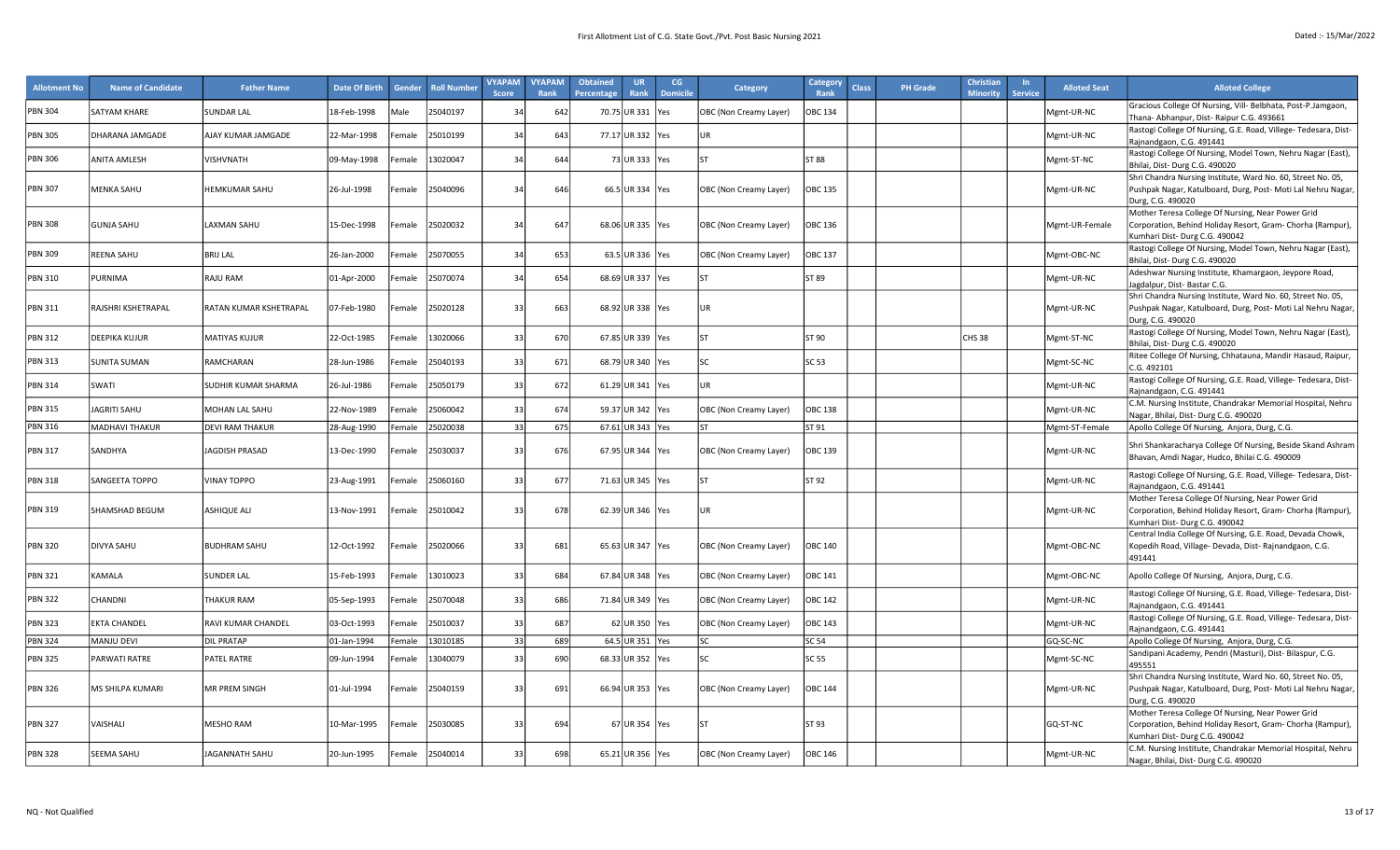| <b>Allotment No</b> | <b>Name of Candidate</b> | <b>Father Name</b>      | <b>Date Of Birth</b> | <b>Gender</b>      | <b>Roll Number</b> | <b>VYAPAM</b><br><b>Score</b> | <b>VYAPAM</b><br>Rank | <b>Obtained</b><br>Percentage | <b>UR</b><br>Rank  | CG<br><b>Domicile</b> | <b>Category</b>        | Category<br>Rank | Class | <b>PH</b> Grade | <b>Christian</b><br><b>Minority</b> | <b>Service</b> | <b>Alloted Seat</b> | <b>Alloted College</b>                                                                                                                            |
|---------------------|--------------------------|-------------------------|----------------------|--------------------|--------------------|-------------------------------|-----------------------|-------------------------------|--------------------|-----------------------|------------------------|------------------|-------|-----------------|-------------------------------------|----------------|---------------------|---------------------------------------------------------------------------------------------------------------------------------------------------|
| PBN 329             | <b>NEHA KUNJAM</b>       | <b>BUDH RAM KUNJAM</b>  | 09-Jul-1995          | Female             | 25030155           | 33                            | 700                   |                               | 64.56 UR 358   Yes |                       |                        | <b>ST 94</b>     |       |                 |                                     |                | GO-ST-NC            | Mother Teresa College Of Nursing, Near Power Grid<br>Corporation, Behind Holiday Resort, Gram- Chorha (Rampur),<br>Kumhari Dist- Durg C.G. 490042 |
| <b>PBN 330</b>      | PRASHANT MASIH           | PRAMOD KUMAR            | 21-Apr-1996          | Male               | 25030195           | 3 <sup>3</sup>                | 706                   |                               | 64.81 UR 360 Yes   |                       | OBC (Non Creamy Layer) | <b>OBC 147</b>   |       |                 | <b>CHS 39</b>                       |                | GQ-UR-NC            | School & College Of Nursing, Dhamtari Christian Hospital,<br>Dhamtari, C.G. 493773                                                                |
| <b>PBN 331</b>      | <b>AGYABAI RATRE</b>     | RATANLAL                | 06-May-1996          | Female             | 25040005           | 33                            | 707                   |                               | 79.33 UR 361 Yes   |                       |                        | SC 56            |       |                 |                                     |                | Mgmt-UR-NC          | Gracious College Of Nursing, Vill- Belbhata, Post-P.Jamgaon,<br>Thana- Abhanpur, Dist- Raipur C.G. 493661                                         |
| <b>PBN 332</b>      | ARUNA DEVI RAJ           | <b>JANAKRAM RAJ</b>     | 26-Sep-1996          | <sup>:</sup> emale | 13010122           | 33                            | 711                   |                               | 59.94 UR 362 Yes   |                       |                        | ST 95            |       |                 |                                     |                | Mgmt-ST-NC          | Rastogi College Of Nursing, Model Town, Nehru Nagar (East),<br>Bhilai, Dist-Durg C.G. 490020                                                      |
| <b>PBN 333</b>      | <b>SUNAYANA SONI</b>     | <b>SANT KUMAR SONI</b>  | 05-Mar-1997          | emale              | 25010021           | $\mathcal{R}$                 | 713                   |                               | 77.06 UR 363 Yes   |                       | OBC (Non Creamy Layer) | <b>OBC 148</b>   |       |                 |                                     |                | Mgmt-UR-NC          | Rastogi College Of Nursing, G.E. Road, Villege- Tedesara, Dist-<br>Rajnandgaon, C.G. 491441                                                       |
| <b>PBN 334</b>      | SOMIN                    | <b>KHORBAHRA RAM</b>    | 03-May-1997          | Female             | 25050068           | 33                            | 715                   |                               | 62 UR 364 Yes      |                       | OBC (Non Creamy Layer) | OBC 149          |       |                 |                                     |                | Mgmt-UR-NC          | Shri Shankaracharya College Of Nursing, Beside Skand Ashram<br>Bhavan, Amdi Nagar, Hudco, Bhilai C.G. 490009                                      |
| <b>PBN 335</b>      | VAISHALI CHANDRAKAR      | ANIL KUMAR CHANDRAKAR   | 10-Aug-1997          | Female             | 25020007           | 33                            | 719                   |                               | 65.47 UR 365 Yes   |                       | OBC (Non Creamy Layer) | <b>OBC 150</b>   |       |                 |                                     |                | Mgmt-OBC-NC         | Apollo College Of Nursing, Anjora, Durg, C.G.                                                                                                     |
| <b>PBN 336</b>      | ANUPA SAO                | VIJAY SAO               | 28-Nov-1997          | emale              | 25020102           | 33                            | 721                   |                               | 70.25 UR 366 Yes   |                       | lur.                   |                  |       |                 |                                     |                | Mgmt-UR-NC          | Shri Chandra Nursing Institute, Ward No. 60, Street No. 05,<br>Pushpak Nagar, Katulboard, Durg, Post- Moti Lal Nehru Nagar,<br>Durg, C.G. 490020  |
| <b>PBN 337</b>      | ANAMIKA PANNA            | PHOOLJEMS PANNA         | 20-May-1998          | Female             | 25040095           | 33                            | 724                   |                               | 63.19 UR 367 Yes   |                       | ls1                    | ST 96            |       |                 |                                     |                | Mgmt-ST-Female      | Central India College Of Nursing, G.E. Road, Devada Chowk,<br>Kopedih Road, Village- Devada, Dist- Rajnandgaon, C.G.<br>491441                    |
| <b>PBN 338</b>      | YOGITA CHANDRAVANSHI     | GAJENDRA CHANDRAVANSHI  | 0-Jun-1998           | <sup>:</sup> emale | 25020100           | 33                            | 725                   |                               | 67.11 UR 368 Yes   |                       | l۲                     | ST 97            |       |                 |                                     |                | Mgmt-ST-NC          | Rastogi College Of Nursing, Model Town, Nehru Nagar (East),<br>Bhilai, Dist-Durg C.G. 490020                                                      |
| PBN 339             | SWATI VERMA              | <b>HEERA VERMA</b>      | 09-May-2000          | Female             | 25070144           | 33                            | 735                   |                               | 33 UR 370 Yes      |                       | OBC (Non Creamy Layer) | OBC 151          |       |                 |                                     |                | Mgmt-UR-NC          | Shri Chandra Nursing Institute, Ward No. 60, Street No. 05,<br>Pushpak Nagar, Katulboard, Durg, Post- Moti Lal Nehru Nagar,<br>Durg, C.G. 490020  |
| <b>PBN 340</b>      | <b>ASRITA TIGGA</b>      | <b>JAIPRAKASH TIGGA</b> | 17-Oct-1988          | Female             | 13030092           | 32                            | 755                   |                               | 80.44 UR 372 Yes   |                       | lst                    | <b>ST 98</b>     |       |                 | <b>CHS 40</b>                       |                | Mgmt-ST-NC          | Apollo College Of Nursing, Anjora, Durg, C.G.                                                                                                     |
| <b>PBN 341</b>      | <b>INDU</b>              | <b>DASHARATH LAL</b>    | 20-Jul-1990          | Female             | 25060129           | 32                            | 758                   |                               | 69.11 UR 373   Yes |                       | OBC (Non Creamy Layer) | <b>OBC 152</b>   |       |                 |                                     |                | Mgmt-OBC-NC         | Gracious College Of Nursing, Vill- Belbhata, Post-P.Jamgaon,<br>Thana- Abhanpur, Dist- Raipur C.G. 493661                                         |
| <b>PBN 342</b>      | MAMTA BANJARE            | <b>PUNI LAL BANJARE</b> | 02-Oct-1991          | Female             | 25010087           | 32                            | 762                   |                               | 64.32 UR 374 Yes   |                       | lsc                    | <b>SC 57</b>     |       |                 |                                     |                | Mgmt-UR-NC          | Shri Shankaracharya College Of Nursing, Beside Skand Ashram<br>Bhavan, Amdi Nagar, Hudco, Bhilai C.G. 490009                                      |
| PBN 343             | <b>ITOYL</b>             | <b>DAULAT RAM</b>       | 03-Jan-1993          | <sup>:</sup> emale | 25050104           | 32                            | 767                   |                               | 65.53 UR 376   Yes |                       | st                     | ST 99            |       |                 |                                     |                | Mgmt-ST-Female      | Rastogi College Of Nursing, G.E. Road, Villege- Tedesara, Dist-<br>Rajnandgaon, C.G. 491441                                                       |
| <b>PBN 344</b>      | LAXMI SAHU               | VIDESHI RAM SAHU        | 14-Apr-1994          | <sup>:</sup> emale | 25020081           | $\overline{3}$                | 774                   |                               | 63.58 UR 377 Yes   |                       | OBC (Non Creamy Layer) | <b>OBC 154</b>   |       |                 |                                     |                | Mgmt-OBC-NC         | Gracious College Of Nursing, Vill- Belbhata, Post-P.Jamgaon,<br>Thana- Abhanpur, Dist- Raipur C.G. 493661                                         |
| <b>PBN 345</b>      | SAVITA SAHU              | SEVARAM SAHU            | 10-May-1995          | emale              | 13010017           | 32                            | 787                   |                               | 67.25 UR 379 Yes   |                       | OBC (Non Creamy Layer) | <b>OBC 155</b>   |       |                 |                                     |                | Mgmt-OBC-NC         | C.M. Nursing Institute, Chandrakar Memorial Hospital, Nehru<br>Nagar, Bhilai, Dist-Durg C.G. 490020                                               |
| <b>PBN 346</b>      | LEELAWATI TEKAM          | PREETAM SINGH           | 25-May-1995          | Female             | 13020155           | 32                            | 788                   |                               | 64.17 UR 380 Yes   |                       | lst                    | ST 100           |       |                 |                                     |                | Mgmt-ST-NC          | Apollo College Of Nursing, Anjora, Durg, C.G.                                                                                                     |
| <b>PBN 347</b>      | <b>KIRAN HADDE</b>       | <b>AGDISH HADDE</b>     | 19-Feb-1996          | <sup>:</sup> emale | 25040195           | $\overline{3}$                | 792                   |                               | 67.44 UR 382   Yes |                       | lsт                    | ST 101           |       |                 | <b>CHS 42</b>                       |                | <b>MINORITY</b>     | Holy Cross College Of Nursing, Kedarpur, Post- Ambikapur,<br>Dist- Surguja, C.G. 497001                                                           |
| <b>PBN 348</b>      | SHANTI                   | CHAMAR SINGH            | 03-May-1996          | Female             | 13010126           | 32                            | 795                   |                               | 74.78 UR 383 Yes   |                       |                        | ST 102           |       |                 |                                     |                | Mgmt-ST-NC          | Sandipani Academy, Pendri (Masturi), Dist- Bilaspur, C.G.<br>495551                                                                               |
| <b>PBN 349</b>      | RAMESHWARI               | <b>REVA RAM</b>         | 03-Jan-1997          | <sup>:</sup> emale | 25050099           | 32                            | 797                   |                               | 67.78 UR 384 Yes   |                       | OBC (Non Creamy Layer) | OBC 157          |       |                 |                                     |                | Mgmt-OBC-NC         | Gracious College Of Nursing, Vill- Belbhata, Post-P.Jamgaon,<br>Thana- Abhanpur, Dist- Raipur C.G. 493661                                         |
| <b>PBN 350</b>      | CHANDRA KUMARI           | FEKU LAL                | 15-Jan-1997          | Female             | 13020036           | 32                            | 798                   |                               | 70.89 UR 385 Yes   |                       | lsc                    | <b>SC 58</b>     |       |                 |                                     |                | Mgmt-SC-NC          | Rastogi College Of Nursing, Model Town, Nehru Nagar (East),<br>Bhilai, Dist-Durg C.G. 490020                                                      |
| <b>PBN 351</b>      | LAXMI NAYAK              | <b>BIRBAL NAYAK</b>     | 20-Apr-1997          | <sup>:</sup> emale | 25010103           | 32                            | 801                   |                               | 63.39 UR 388 Yes   |                       | <b>UR</b>              |                  |       |                 |                                     |                | Mgmt-UR-NC          | Adeshwar Nursing Institute, Khamargaon, Jeypore Road,<br>Jagdalpur, Dist-Bastar C.G.                                                              |
| <b>PBN 352</b>      | <b>SUCHITA BHAGAT</b>    | <b>VIJAY BHAGAT</b>     | 03-Sep-1997          | Female             | 13010053           | $\overline{3}$                | 808                   |                               | 65.72 UR 391   Yes |                       | lsт                    | ST 104           |       |                 |                                     |                | Mgmt-ST-NC          | Sandipani Academy, Pendri (Masturi), Dist- Bilaspur, C.G.<br>495551                                                                               |
| <b>PBN 353</b>      | RAMESHWARI               | AGDEO RAM               | 29-Sep-1997          | emale              | 13040006           | 32                            | 811                   |                               | 68.5 UR 392 Yes    |                       | OBC (Non Creamy Layer) | OBC 160          |       |                 |                                     |                | GQ-OBC-NC           | Pg College Of Nursing, St. No.5, Hospital Sector, Bhilai, C.G.<br>490009                                                                          |
| <b>PBN 354</b>      | KUSUMLATA DIWAN          | DHARAM SINGH DIWAN      | 17-Nov-1997          | Female             | 25070091           | 32                            | 813                   |                               | 68.72 UR 393 Yes   |                       |                        | ST 105           |       |                 |                                     |                | GQ-ST-NC            | Gracious College Of Nursing, Vill- Belbhata, Post-P.Jamgaon,<br>Thana- Abhanpur, Dist- Raipur C.G. 493661                                         |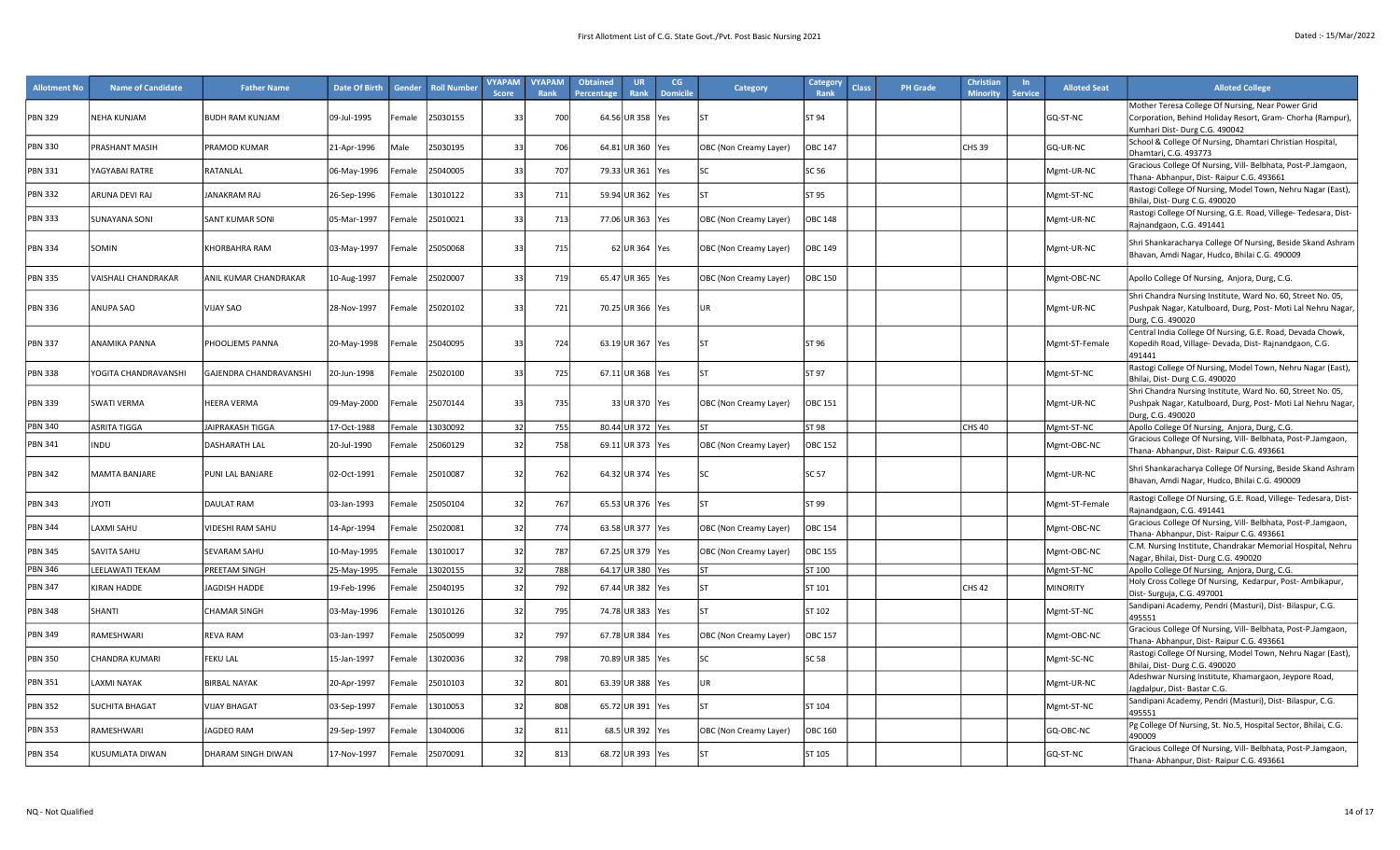| <b>PBN 355</b><br>MANORMA DAHARIYA<br>25020064<br>821<br>71.5 UR 394 Yes<br><b>SHRAWAN KUMAR</b><br>01-Jun-1998<br>32<br>SC 59<br>Mgmt-SC-NC<br>Apollo College Of Nursing, Anjora, Durg, C.G.<br>Female<br>lsc<br>Mother Teresa College Of Nursing, Near Power Grid<br><b>PBN 356</b><br>823<br>63.61 UR 395 Yes<br>ST 106<br>TULSIRANI<br>MANOHAR SINGH MANDAVI<br>09-Jun-1998<br>Female<br>25030039<br>32<br>lst<br>Mgmt-UR-NC<br>Corporation, Behind Holiday Resort, Gram- Chorha (Rampur),<br>Kumhari Dist- Durg C.G. 490042<br>Gracious College Of Nursing, Vill- Belbhata, Post-P.Jamgaon,<br><b>PBN 357</b><br>824<br><b>BINITA XAXA</b><br><b>BENEDICK XAXA</b><br>32<br>68.5 UR 396 Yes<br>SΤ<br>ST 107<br>CHS 43<br>GQ-ST-NC<br>28-Jun-1998<br>Female<br>25060183<br>Thana- Abhanpur, Dist- Raipur C.G. 493661<br>Shri Chandra Nursing Institute, Ward No. 60, Street No. 05,<br>836<br><b>PBN 358</b><br>NEHA SAHU<br>KOMAL RAM SAHU<br>03-Oct-1999<br>25070172<br>32<br>68.5 UR 400 Yes<br>OBC 163<br>Female<br>OBC (Non Creamy Layer)<br>Mgmt-UR-NC<br>Pushpak Nagar, Katulboard, Durg, Post- Moti Lal Nehru Nagar,<br>Durg, C.G. 490020<br>Sandipani Academy, Village-Achhoti, Post- Murmunda, Dist-<br><b>PBN 359</b><br><b>SEEMA EKKA</b><br><b>HABIL EKKA</b><br>25010082<br>846<br>75 UR 401 Yes<br>ST 108<br><b>CHS 44</b><br>GQ-UR-NC<br>19-Aug-1985<br>3 <sup>2</sup><br><sup>-</sup> emale<br>Durg, C.G. 490036<br><b>PBN 360</b><br><b>NEETU EKKA</b><br>KAILASH EKKA<br>13030104<br>31<br>850<br>77.2 UR 402<br><b>ST</b><br>ST 109<br>Mgmt-ST-NC<br>10-Jun-1989<br>Female<br><b>Yes</b><br>Apollo College Of Nursing, Anjora, Durg, C.G.<br>Sandipani Academy, Village-Achhoti, Post- Murmunda, Dist-<br><b>PBN 361</b><br>851<br><b>HEMLATA SEN</b><br>HARI SINGH SEN<br>61.63 UR 403<br><b>OBC 164</b><br>31-Jul-1989<br>25070003<br>$\mathbf{3}$<br>OBC (Non Creamy Layer)<br>GQ-UR-NC<br>emale <sup>:</sup><br><b>Yes</b><br>Durg, C.G. 490036<br>Adeshwar Nursing Institute, Khamargaon, Jeypore Road,<br>LAXMAN SAHANI<br>853<br>68.89 UR 405 Yes<br><b>PBN 362</b><br><b>MANBATI</b><br>02-Mar-1991<br>emale<br>25050110<br>3 <sup>2</sup><br><b>ST</b><br>ST 110<br>Mgmt-UR-NC<br>Jagdalpur, Dist-Bastar C.G.<br>Rastogi College Of Nursing, Model Town, Nehru Nagar (East),<br>854<br><b>PBN 363</b><br><b>DEEPIKA</b><br>25050145<br>62.95 UR 406 Yes<br>TUMAN SINGH<br>05-Apr-1991<br>emale <sup>:</sup><br>31<br>ST<br>ST 111<br>Mgmt-ST-NC<br>Bhilai, Dist- Durg C.G. 490020<br>Adeshwar Nursing Institute, Khamargaon, Jeypore Road,<br>856<br><b>PBN 364</b><br>64.58 UR 408   Yes<br>ST 112<br><b>KAVITA MANDAVI</b><br>DHANSINGH MANDAVI<br>10-Apr-1992<br>emale<br>25040152<br>3 <sup>2</sup><br>SΤ<br>Mgmt-ST-NC<br>Jagdalpur, Dist-Bastar C.G.<br>Shri Shankaracharya College Of Nursing, Beside Skand Ashram<br><b>PBN 365</b><br>SEEMA YADAV<br><b>BHAGELU YADAV</b><br>17-Jul-1993<br>25010167<br>31<br>861<br>67.26 UR 410 Yes<br>UR<br>Mgmt-UR-NC<br>Female<br>Bhavan, Amdi Nagar, Hudco, Bhilai C.G. 490009<br>Adeshwar Nursing Institute, Khamargaon, Jeypore Road,<br>864<br><b>PBN 366</b><br>Mgmt-ST-NC<br>PRABHA SAHNI<br>RAMSAY<br>05-Jan-1994<br>25020071<br>31<br>70.47 UR 411 Yes<br><b>ST</b><br>ST 113<br>emale <sup>:</sup><br>Jagdalpur, Dist-Bastar C.G.<br>Gracious College Of Nursing, Vill- Belbhata, Post-P.Jamgaon,<br>871<br><b>PBN 367</b><br>63.56 UR 413 Yes<br>GQ-ST-NC<br><b>BISARU RAM</b><br>28-Jun-1995<br>25050006<br>3 <sup>2</sup><br>SΤ<br>ST 114<br>SARITA MARKAM<br><sup>:</sup> emale<br>Thana- Abhanpur, Dist- Raipur C.G. 493661<br>Sandipani Academy, Pendri (Masturi), Dist- Bilaspur, C.G.<br><b>PBN 368</b><br>877<br><b>SHRUTI SEN</b><br><b>MAKKHAN LAL</b><br>22-Mar-1996<br>13010180<br>31<br>61.47 UR 415   Yes<br>OBC 167<br>Mgmt-OBC-NC<br><sup>:</sup> emale<br>OBC (Non Creamy Layer)<br>495551<br>Mother Teresa College Of Nursing, Near Power Grid<br>878<br><b>PBN 369</b><br><b>TIKAM CHAND</b><br>06-Apr-1996<br>25030077<br>31<br>66.39 UR 416 Yes<br><b>OBC 168</b><br>Corporation, Behind Holiday Resort, Gram- Chorha (Rampur),<br>VANDANA SAHU<br>Female<br>OBC (Non Creamy Layer)<br>Mgmt-UR-NC<br>Kumhari Dist-Durg C.G. 490042<br>Mother Teresa College Of Nursing, Near Power Grid<br>879<br>66.44 UR 417 Yes<br><b>PBN 370</b><br><b>SUSHAMA</b><br>BANSHAGOPAL<br>23-Jun-1996<br>25030158<br>31<br>Female<br>UR<br>Mgmt-UR-NC<br>Corporation, Behind Holiday Resort, Gram- Chorha (Rampur),<br>Kumhari Dist-Durg C.G. 490042<br>Sandipani Academy, Pendri (Masturi), Dist-Bilaspur, C.G.<br>882<br><b>AARTI YADAV</b><br><b>KISHAN LAL</b><br>64.47 UR 419 Yes<br><b>PBN 371</b><br>12-Dec-1996<br>Female<br>13020020<br>31<br>OBC (Non Creamy Layer)<br>OBC 169<br>Mgmt-OBC-NC<br>495551<br>School & College Of Nursing, Dhamtari Christian Hospital,<br>885<br><b>PBN 372</b><br>68.06 UR 422 Yes<br>PAWAN KUMAR<br><b>UMRAW RAM</b><br>28-Jan-1997<br>Male<br>25060034<br>$\mathbf{3}$<br>OBC 171<br>GQ-OBC-NC<br>OBC (Non Creamy Layer)<br>Dhamtari, C.G. 493773<br>Rastogi College Of Nursing, G.E. Road, Villege- Tedesara, Dist-<br>886<br><b>PBN 373</b><br><b>RUPA SAHU</b><br>MULCHAND SAHU<br>25010095<br>31<br>69 UR 423 Yes<br>OBC 172<br>Mgmt-OBC-NC<br>17-Mar-1997<br><sup>-</sup> emale<br>OBC (Non Creamy Layer)<br>Rajnandgaon, C.G. 491441<br>Sandipani Academy, Village-Achhoti, Post- Murmunda, Dist-<br><b>PBN 374</b><br>889<br><b>BHAVANA SAHU</b><br><b>RAJESH KUMAR</b><br>25040145<br>65.84 UR 425 Yes<br>OBC 174<br>GQ-UR-NC<br>22-Jun-1997<br>3 <sup>2</sup><br>OBC (Non Creamy Layer)<br><sup>=</sup> emale<br>Durg, C.G. 490036<br><b>PBN 375</b><br>25060200<br>31<br>893<br>67.22 UR 426 Yes<br>ST 116<br><b>OMESHWAR SINGH</b><br><b>ST</b><br>Mgmt-ST-NC<br>Apollo College Of Nursing, Anjora, Durg, C.G.<br><b>JANKI DIWAN</b><br>31-Jan-1998<br>Female<br>920<br><b>PBN 376</b><br>68.67 UR 429   Yes<br>30<br><b>SC</b><br>RADHIKA CHOUHAN<br>SHIVCHARAN CHOUHAN<br>08-Jun-1981<br>Female<br>13030034<br>SC 61<br>Mgmt-SC-NC<br>Apollo College Of Nursing, Anjora, Durg, C.G.<br>Shri Shankaracharya College Of Nursing, Beside Skand Ashram<br>925<br><b>PBN 377</b><br><b>SUSHMA DUBEY</b><br>15-Dec-1987<br>13030116<br>30<br>71.2 UR 431 Yes<br>UR<br>Mgmt-UR-NC<br>JEEVRAKHAN SHUKLA<br>Female<br>Bhavan, Amdi Nagar, Hudco, Bhilai C.G. 490009<br>Gracious College Of Nursing, Vill- Belbhata, Post-P.Jamgaon,<br><b>PBN 378</b><br>926<br><b>SUSHILA NETAM</b><br><b>BENI RAM NETAM</b><br>03-Jul-1989<br>25010006<br>30<br>75.11 UR 432   Yes<br>ST 117<br>Mgmt-ST-Female<br>Female<br>Thana- Abhanpur, Dist- Raipur C.G. 493661<br>Rastogi College Of Nursing, G.E. Road, Villege- Tedesara, Dist-<br>928<br><b>PBN 379</b><br>66.67 UR 433   Yes<br>OBC 177<br>POONAM AMBADE<br><b>DEWAKAR AMBADE</b><br>30<br>OBC (Non Creamy Layer)<br>Mgmt-OBC-NC<br>25-Mar-1990<br>Female<br>25010147<br>Rajnandgaon, C.G. 491441<br>Gracious College Of Nursing, Vill- Belbhata, Post-P.Jamgaon,<br><b>PBN 380</b><br>935<br>DHARAMWATI NAG<br><b>BANSHI NAG</b><br>02-Jul-1992<br>13030079<br>67.5 UR 436 Yes<br>ST 118<br>Mgmt-ST-Female<br>30<br>Female<br>Thana- Abhanpur, Dist- Raipur C.G. 493661 | <b>Allotment No</b> | <b>Name of Candidate</b> | <b>Father Name</b> | <b>Date Of Birth</b> | Gender | <b>Roll Number</b> | <b>VYAPAM</b><br><b>Score</b> | <b>VYAPAM</b><br>Rank | <b>Obtained</b><br>Percentage | UR<br>Rank | <b>CG</b><br><b>Domicile</b> | <b>Category</b> | Category<br>Rank | <b>Class</b> | <b>PH Grade</b> | Christiar<br><b>Minority</b> | <b>Service</b> | <b>Alloted Seat</b> | <b>Alloted College</b> |
|-------------------------------------------------------------------------------------------------------------------------------------------------------------------------------------------------------------------------------------------------------------------------------------------------------------------------------------------------------------------------------------------------------------------------------------------------------------------------------------------------------------------------------------------------------------------------------------------------------------------------------------------------------------------------------------------------------------------------------------------------------------------------------------------------------------------------------------------------------------------------------------------------------------------------------------------------------------------------------------------------------------------------------------------------------------------------------------------------------------------------------------------------------------------------------------------------------------------------------------------------------------------------------------------------------------------------------------------------------------------------------------------------------------------------------------------------------------------------------------------------------------------------------------------------------------------------------------------------------------------------------------------------------------------------------------------------------------------------------------------------------------------------------------------------------------------------------------------------------------------------------------------------------------------------------------------------------------------------------------------------------------------------------------------------------------------------------------------------------------------------------------------------------------------------------------------------------------------------------------------------------------------------------------------------------------------------------------------------------------------------------------------------------------------------------------------------------------------------------------------------------------------------------------------------------------------------------------------------------------------------------------------------------------------------------------------------------------------------------------------------------------------------------------------------------------------------------------------------------------------------------------------------------------------------------------------------------------------------------------------------------------------------------------------------------------------------------------------------------------------------------------------------------------------------------------------------------------------------------------------------------------------------------------------------------------------------------------------------------------------------------------------------------------------------------------------------------------------------------------------------------------------------------------------------------------------------------------------------------------------------------------------------------------------------------------------------------------------------------------------------------------------------------------------------------------------------------------------------------------------------------------------------------------------------------------------------------------------------------------------------------------------------------------------------------------------------------------------------------------------------------------------------------------------------------------------------------------------------------------------------------------------------------------------------------------------------------------------------------------------------------------------------------------------------------------------------------------------------------------------------------------------------------------------------------------------------------------------------------------------------------------------------------------------------------------------------------------------------------------------------------------------------------------------------------------------------------------------------------------------------------------------------------------------------------------------------------------------------------------------------------------------------------------------------------------------------------------------------------------------------------------------------------------------------------------------------------------------------------------------------------------------------------------------------------------------------------------------------------------------------------------------------------------------------------------------------------------------------------------------------------------------------------------------------------------------------------------------------------------------------------------------------------------------------------------------------------------------------------------------------------------------------------------------------------------------------------------------------------------------------------------------------------------------------------------------------------------------------------------------------------------------------------------------------------------------------------------------------------------------------------------------------------------------------------------------------------------------------------------------------------------------------------------------------------------------------------------------------------------------------------------------------------------------------------------------------------------------------------------------------------------------------------------------------------------------------------------------------------------------------------------------------------------------------------------------------------------------------------------------------------------------------------------------------------------------------------------------------------------------------------------------------------------------------------------------------------------------------------------------------------------------------------------------------------------------------------------------------------------------------------------------------------------------------------------------------------------------------------------------------------------------|---------------------|--------------------------|--------------------|----------------------|--------|--------------------|-------------------------------|-----------------------|-------------------------------|------------|------------------------------|-----------------|------------------|--------------|-----------------|------------------------------|----------------|---------------------|------------------------|
|                                                                                                                                                                                                                                                                                                                                                                                                                                                                                                                                                                                                                                                                                                                                                                                                                                                                                                                                                                                                                                                                                                                                                                                                                                                                                                                                                                                                                                                                                                                                                                                                                                                                                                                                                                                                                                                                                                                                                                                                                                                                                                                                                                                                                                                                                                                                                                                                                                                                                                                                                                                                                                                                                                                                                                                                                                                                                                                                                                                                                                                                                                                                                                                                                                                                                                                                                                                                                                                                                                                                                                                                                                                                                                                                                                                                                                                                                                                                                                                                                                                                                                                                                                                                                                                                                                                                                                                                                                                                                                                                                                                                                                                                                                                                                                                                                                                                                                                                                                                                                                                                                                                                                                                                                                                                                                                                                                                                                                                                                                                                                                                                                                                                                                                                                                                                                                                                                                                                                                                                                                                                                                                                                                                                                                                                                                                                                                                                                                                                                                                                                                                                                                                                                                                                                                                                                                                                                                                                                                                                                                                                                                                                                                                                                                                                   |                     |                          |                    |                      |        |                    |                               |                       |                               |            |                              |                 |                  |              |                 |                              |                |                     |                        |
|                                                                                                                                                                                                                                                                                                                                                                                                                                                                                                                                                                                                                                                                                                                                                                                                                                                                                                                                                                                                                                                                                                                                                                                                                                                                                                                                                                                                                                                                                                                                                                                                                                                                                                                                                                                                                                                                                                                                                                                                                                                                                                                                                                                                                                                                                                                                                                                                                                                                                                                                                                                                                                                                                                                                                                                                                                                                                                                                                                                                                                                                                                                                                                                                                                                                                                                                                                                                                                                                                                                                                                                                                                                                                                                                                                                                                                                                                                                                                                                                                                                                                                                                                                                                                                                                                                                                                                                                                                                                                                                                                                                                                                                                                                                                                                                                                                                                                                                                                                                                                                                                                                                                                                                                                                                                                                                                                                                                                                                                                                                                                                                                                                                                                                                                                                                                                                                                                                                                                                                                                                                                                                                                                                                                                                                                                                                                                                                                                                                                                                                                                                                                                                                                                                                                                                                                                                                                                                                                                                                                                                                                                                                                                                                                                                                                   |                     |                          |                    |                      |        |                    |                               |                       |                               |            |                              |                 |                  |              |                 |                              |                |                     |                        |
|                                                                                                                                                                                                                                                                                                                                                                                                                                                                                                                                                                                                                                                                                                                                                                                                                                                                                                                                                                                                                                                                                                                                                                                                                                                                                                                                                                                                                                                                                                                                                                                                                                                                                                                                                                                                                                                                                                                                                                                                                                                                                                                                                                                                                                                                                                                                                                                                                                                                                                                                                                                                                                                                                                                                                                                                                                                                                                                                                                                                                                                                                                                                                                                                                                                                                                                                                                                                                                                                                                                                                                                                                                                                                                                                                                                                                                                                                                                                                                                                                                                                                                                                                                                                                                                                                                                                                                                                                                                                                                                                                                                                                                                                                                                                                                                                                                                                                                                                                                                                                                                                                                                                                                                                                                                                                                                                                                                                                                                                                                                                                                                                                                                                                                                                                                                                                                                                                                                                                                                                                                                                                                                                                                                                                                                                                                                                                                                                                                                                                                                                                                                                                                                                                                                                                                                                                                                                                                                                                                                                                                                                                                                                                                                                                                                                   |                     |                          |                    |                      |        |                    |                               |                       |                               |            |                              |                 |                  |              |                 |                              |                |                     |                        |
|                                                                                                                                                                                                                                                                                                                                                                                                                                                                                                                                                                                                                                                                                                                                                                                                                                                                                                                                                                                                                                                                                                                                                                                                                                                                                                                                                                                                                                                                                                                                                                                                                                                                                                                                                                                                                                                                                                                                                                                                                                                                                                                                                                                                                                                                                                                                                                                                                                                                                                                                                                                                                                                                                                                                                                                                                                                                                                                                                                                                                                                                                                                                                                                                                                                                                                                                                                                                                                                                                                                                                                                                                                                                                                                                                                                                                                                                                                                                                                                                                                                                                                                                                                                                                                                                                                                                                                                                                                                                                                                                                                                                                                                                                                                                                                                                                                                                                                                                                                                                                                                                                                                                                                                                                                                                                                                                                                                                                                                                                                                                                                                                                                                                                                                                                                                                                                                                                                                                                                                                                                                                                                                                                                                                                                                                                                                                                                                                                                                                                                                                                                                                                                                                                                                                                                                                                                                                                                                                                                                                                                                                                                                                                                                                                                                                   |                     |                          |                    |                      |        |                    |                               |                       |                               |            |                              |                 |                  |              |                 |                              |                |                     |                        |
|                                                                                                                                                                                                                                                                                                                                                                                                                                                                                                                                                                                                                                                                                                                                                                                                                                                                                                                                                                                                                                                                                                                                                                                                                                                                                                                                                                                                                                                                                                                                                                                                                                                                                                                                                                                                                                                                                                                                                                                                                                                                                                                                                                                                                                                                                                                                                                                                                                                                                                                                                                                                                                                                                                                                                                                                                                                                                                                                                                                                                                                                                                                                                                                                                                                                                                                                                                                                                                                                                                                                                                                                                                                                                                                                                                                                                                                                                                                                                                                                                                                                                                                                                                                                                                                                                                                                                                                                                                                                                                                                                                                                                                                                                                                                                                                                                                                                                                                                                                                                                                                                                                                                                                                                                                                                                                                                                                                                                                                                                                                                                                                                                                                                                                                                                                                                                                                                                                                                                                                                                                                                                                                                                                                                                                                                                                                                                                                                                                                                                                                                                                                                                                                                                                                                                                                                                                                                                                                                                                                                                                                                                                                                                                                                                                                                   |                     |                          |                    |                      |        |                    |                               |                       |                               |            |                              |                 |                  |              |                 |                              |                |                     |                        |
|                                                                                                                                                                                                                                                                                                                                                                                                                                                                                                                                                                                                                                                                                                                                                                                                                                                                                                                                                                                                                                                                                                                                                                                                                                                                                                                                                                                                                                                                                                                                                                                                                                                                                                                                                                                                                                                                                                                                                                                                                                                                                                                                                                                                                                                                                                                                                                                                                                                                                                                                                                                                                                                                                                                                                                                                                                                                                                                                                                                                                                                                                                                                                                                                                                                                                                                                                                                                                                                                                                                                                                                                                                                                                                                                                                                                                                                                                                                                                                                                                                                                                                                                                                                                                                                                                                                                                                                                                                                                                                                                                                                                                                                                                                                                                                                                                                                                                                                                                                                                                                                                                                                                                                                                                                                                                                                                                                                                                                                                                                                                                                                                                                                                                                                                                                                                                                                                                                                                                                                                                                                                                                                                                                                                                                                                                                                                                                                                                                                                                                                                                                                                                                                                                                                                                                                                                                                                                                                                                                                                                                                                                                                                                                                                                                                                   |                     |                          |                    |                      |        |                    |                               |                       |                               |            |                              |                 |                  |              |                 |                              |                |                     |                        |
|                                                                                                                                                                                                                                                                                                                                                                                                                                                                                                                                                                                                                                                                                                                                                                                                                                                                                                                                                                                                                                                                                                                                                                                                                                                                                                                                                                                                                                                                                                                                                                                                                                                                                                                                                                                                                                                                                                                                                                                                                                                                                                                                                                                                                                                                                                                                                                                                                                                                                                                                                                                                                                                                                                                                                                                                                                                                                                                                                                                                                                                                                                                                                                                                                                                                                                                                                                                                                                                                                                                                                                                                                                                                                                                                                                                                                                                                                                                                                                                                                                                                                                                                                                                                                                                                                                                                                                                                                                                                                                                                                                                                                                                                                                                                                                                                                                                                                                                                                                                                                                                                                                                                                                                                                                                                                                                                                                                                                                                                                                                                                                                                                                                                                                                                                                                                                                                                                                                                                                                                                                                                                                                                                                                                                                                                                                                                                                                                                                                                                                                                                                                                                                                                                                                                                                                                                                                                                                                                                                                                                                                                                                                                                                                                                                                                   |                     |                          |                    |                      |        |                    |                               |                       |                               |            |                              |                 |                  |              |                 |                              |                |                     |                        |
|                                                                                                                                                                                                                                                                                                                                                                                                                                                                                                                                                                                                                                                                                                                                                                                                                                                                                                                                                                                                                                                                                                                                                                                                                                                                                                                                                                                                                                                                                                                                                                                                                                                                                                                                                                                                                                                                                                                                                                                                                                                                                                                                                                                                                                                                                                                                                                                                                                                                                                                                                                                                                                                                                                                                                                                                                                                                                                                                                                                                                                                                                                                                                                                                                                                                                                                                                                                                                                                                                                                                                                                                                                                                                                                                                                                                                                                                                                                                                                                                                                                                                                                                                                                                                                                                                                                                                                                                                                                                                                                                                                                                                                                                                                                                                                                                                                                                                                                                                                                                                                                                                                                                                                                                                                                                                                                                                                                                                                                                                                                                                                                                                                                                                                                                                                                                                                                                                                                                                                                                                                                                                                                                                                                                                                                                                                                                                                                                                                                                                                                                                                                                                                                                                                                                                                                                                                                                                                                                                                                                                                                                                                                                                                                                                                                                   |                     |                          |                    |                      |        |                    |                               |                       |                               |            |                              |                 |                  |              |                 |                              |                |                     |                        |
|                                                                                                                                                                                                                                                                                                                                                                                                                                                                                                                                                                                                                                                                                                                                                                                                                                                                                                                                                                                                                                                                                                                                                                                                                                                                                                                                                                                                                                                                                                                                                                                                                                                                                                                                                                                                                                                                                                                                                                                                                                                                                                                                                                                                                                                                                                                                                                                                                                                                                                                                                                                                                                                                                                                                                                                                                                                                                                                                                                                                                                                                                                                                                                                                                                                                                                                                                                                                                                                                                                                                                                                                                                                                                                                                                                                                                                                                                                                                                                                                                                                                                                                                                                                                                                                                                                                                                                                                                                                                                                                                                                                                                                                                                                                                                                                                                                                                                                                                                                                                                                                                                                                                                                                                                                                                                                                                                                                                                                                                                                                                                                                                                                                                                                                                                                                                                                                                                                                                                                                                                                                                                                                                                                                                                                                                                                                                                                                                                                                                                                                                                                                                                                                                                                                                                                                                                                                                                                                                                                                                                                                                                                                                                                                                                                                                   |                     |                          |                    |                      |        |                    |                               |                       |                               |            |                              |                 |                  |              |                 |                              |                |                     |                        |
|                                                                                                                                                                                                                                                                                                                                                                                                                                                                                                                                                                                                                                                                                                                                                                                                                                                                                                                                                                                                                                                                                                                                                                                                                                                                                                                                                                                                                                                                                                                                                                                                                                                                                                                                                                                                                                                                                                                                                                                                                                                                                                                                                                                                                                                                                                                                                                                                                                                                                                                                                                                                                                                                                                                                                                                                                                                                                                                                                                                                                                                                                                                                                                                                                                                                                                                                                                                                                                                                                                                                                                                                                                                                                                                                                                                                                                                                                                                                                                                                                                                                                                                                                                                                                                                                                                                                                                                                                                                                                                                                                                                                                                                                                                                                                                                                                                                                                                                                                                                                                                                                                                                                                                                                                                                                                                                                                                                                                                                                                                                                                                                                                                                                                                                                                                                                                                                                                                                                                                                                                                                                                                                                                                                                                                                                                                                                                                                                                                                                                                                                                                                                                                                                                                                                                                                                                                                                                                                                                                                                                                                                                                                                                                                                                                                                   |                     |                          |                    |                      |        |                    |                               |                       |                               |            |                              |                 |                  |              |                 |                              |                |                     |                        |
|                                                                                                                                                                                                                                                                                                                                                                                                                                                                                                                                                                                                                                                                                                                                                                                                                                                                                                                                                                                                                                                                                                                                                                                                                                                                                                                                                                                                                                                                                                                                                                                                                                                                                                                                                                                                                                                                                                                                                                                                                                                                                                                                                                                                                                                                                                                                                                                                                                                                                                                                                                                                                                                                                                                                                                                                                                                                                                                                                                                                                                                                                                                                                                                                                                                                                                                                                                                                                                                                                                                                                                                                                                                                                                                                                                                                                                                                                                                                                                                                                                                                                                                                                                                                                                                                                                                                                                                                                                                                                                                                                                                                                                                                                                                                                                                                                                                                                                                                                                                                                                                                                                                                                                                                                                                                                                                                                                                                                                                                                                                                                                                                                                                                                                                                                                                                                                                                                                                                                                                                                                                                                                                                                                                                                                                                                                                                                                                                                                                                                                                                                                                                                                                                                                                                                                                                                                                                                                                                                                                                                                                                                                                                                                                                                                                                   |                     |                          |                    |                      |        |                    |                               |                       |                               |            |                              |                 |                  |              |                 |                              |                |                     |                        |
|                                                                                                                                                                                                                                                                                                                                                                                                                                                                                                                                                                                                                                                                                                                                                                                                                                                                                                                                                                                                                                                                                                                                                                                                                                                                                                                                                                                                                                                                                                                                                                                                                                                                                                                                                                                                                                                                                                                                                                                                                                                                                                                                                                                                                                                                                                                                                                                                                                                                                                                                                                                                                                                                                                                                                                                                                                                                                                                                                                                                                                                                                                                                                                                                                                                                                                                                                                                                                                                                                                                                                                                                                                                                                                                                                                                                                                                                                                                                                                                                                                                                                                                                                                                                                                                                                                                                                                                                                                                                                                                                                                                                                                                                                                                                                                                                                                                                                                                                                                                                                                                                                                                                                                                                                                                                                                                                                                                                                                                                                                                                                                                                                                                                                                                                                                                                                                                                                                                                                                                                                                                                                                                                                                                                                                                                                                                                                                                                                                                                                                                                                                                                                                                                                                                                                                                                                                                                                                                                                                                                                                                                                                                                                                                                                                                                   |                     |                          |                    |                      |        |                    |                               |                       |                               |            |                              |                 |                  |              |                 |                              |                |                     |                        |
|                                                                                                                                                                                                                                                                                                                                                                                                                                                                                                                                                                                                                                                                                                                                                                                                                                                                                                                                                                                                                                                                                                                                                                                                                                                                                                                                                                                                                                                                                                                                                                                                                                                                                                                                                                                                                                                                                                                                                                                                                                                                                                                                                                                                                                                                                                                                                                                                                                                                                                                                                                                                                                                                                                                                                                                                                                                                                                                                                                                                                                                                                                                                                                                                                                                                                                                                                                                                                                                                                                                                                                                                                                                                                                                                                                                                                                                                                                                                                                                                                                                                                                                                                                                                                                                                                                                                                                                                                                                                                                                                                                                                                                                                                                                                                                                                                                                                                                                                                                                                                                                                                                                                                                                                                                                                                                                                                                                                                                                                                                                                                                                                                                                                                                                                                                                                                                                                                                                                                                                                                                                                                                                                                                                                                                                                                                                                                                                                                                                                                                                                                                                                                                                                                                                                                                                                                                                                                                                                                                                                                                                                                                                                                                                                                                                                   |                     |                          |                    |                      |        |                    |                               |                       |                               |            |                              |                 |                  |              |                 |                              |                |                     |                        |
|                                                                                                                                                                                                                                                                                                                                                                                                                                                                                                                                                                                                                                                                                                                                                                                                                                                                                                                                                                                                                                                                                                                                                                                                                                                                                                                                                                                                                                                                                                                                                                                                                                                                                                                                                                                                                                                                                                                                                                                                                                                                                                                                                                                                                                                                                                                                                                                                                                                                                                                                                                                                                                                                                                                                                                                                                                                                                                                                                                                                                                                                                                                                                                                                                                                                                                                                                                                                                                                                                                                                                                                                                                                                                                                                                                                                                                                                                                                                                                                                                                                                                                                                                                                                                                                                                                                                                                                                                                                                                                                                                                                                                                                                                                                                                                                                                                                                                                                                                                                                                                                                                                                                                                                                                                                                                                                                                                                                                                                                                                                                                                                                                                                                                                                                                                                                                                                                                                                                                                                                                                                                                                                                                                                                                                                                                                                                                                                                                                                                                                                                                                                                                                                                                                                                                                                                                                                                                                                                                                                                                                                                                                                                                                                                                                                                   |                     |                          |                    |                      |        |                    |                               |                       |                               |            |                              |                 |                  |              |                 |                              |                |                     |                        |
|                                                                                                                                                                                                                                                                                                                                                                                                                                                                                                                                                                                                                                                                                                                                                                                                                                                                                                                                                                                                                                                                                                                                                                                                                                                                                                                                                                                                                                                                                                                                                                                                                                                                                                                                                                                                                                                                                                                                                                                                                                                                                                                                                                                                                                                                                                                                                                                                                                                                                                                                                                                                                                                                                                                                                                                                                                                                                                                                                                                                                                                                                                                                                                                                                                                                                                                                                                                                                                                                                                                                                                                                                                                                                                                                                                                                                                                                                                                                                                                                                                                                                                                                                                                                                                                                                                                                                                                                                                                                                                                                                                                                                                                                                                                                                                                                                                                                                                                                                                                                                                                                                                                                                                                                                                                                                                                                                                                                                                                                                                                                                                                                                                                                                                                                                                                                                                                                                                                                                                                                                                                                                                                                                                                                                                                                                                                                                                                                                                                                                                                                                                                                                                                                                                                                                                                                                                                                                                                                                                                                                                                                                                                                                                                                                                                                   |                     |                          |                    |                      |        |                    |                               |                       |                               |            |                              |                 |                  |              |                 |                              |                |                     |                        |
|                                                                                                                                                                                                                                                                                                                                                                                                                                                                                                                                                                                                                                                                                                                                                                                                                                                                                                                                                                                                                                                                                                                                                                                                                                                                                                                                                                                                                                                                                                                                                                                                                                                                                                                                                                                                                                                                                                                                                                                                                                                                                                                                                                                                                                                                                                                                                                                                                                                                                                                                                                                                                                                                                                                                                                                                                                                                                                                                                                                                                                                                                                                                                                                                                                                                                                                                                                                                                                                                                                                                                                                                                                                                                                                                                                                                                                                                                                                                                                                                                                                                                                                                                                                                                                                                                                                                                                                                                                                                                                                                                                                                                                                                                                                                                                                                                                                                                                                                                                                                                                                                                                                                                                                                                                                                                                                                                                                                                                                                                                                                                                                                                                                                                                                                                                                                                                                                                                                                                                                                                                                                                                                                                                                                                                                                                                                                                                                                                                                                                                                                                                                                                                                                                                                                                                                                                                                                                                                                                                                                                                                                                                                                                                                                                                                                   |                     |                          |                    |                      |        |                    |                               |                       |                               |            |                              |                 |                  |              |                 |                              |                |                     |                        |
|                                                                                                                                                                                                                                                                                                                                                                                                                                                                                                                                                                                                                                                                                                                                                                                                                                                                                                                                                                                                                                                                                                                                                                                                                                                                                                                                                                                                                                                                                                                                                                                                                                                                                                                                                                                                                                                                                                                                                                                                                                                                                                                                                                                                                                                                                                                                                                                                                                                                                                                                                                                                                                                                                                                                                                                                                                                                                                                                                                                                                                                                                                                                                                                                                                                                                                                                                                                                                                                                                                                                                                                                                                                                                                                                                                                                                                                                                                                                                                                                                                                                                                                                                                                                                                                                                                                                                                                                                                                                                                                                                                                                                                                                                                                                                                                                                                                                                                                                                                                                                                                                                                                                                                                                                                                                                                                                                                                                                                                                                                                                                                                                                                                                                                                                                                                                                                                                                                                                                                                                                                                                                                                                                                                                                                                                                                                                                                                                                                                                                                                                                                                                                                                                                                                                                                                                                                                                                                                                                                                                                                                                                                                                                                                                                                                                   |                     |                          |                    |                      |        |                    |                               |                       |                               |            |                              |                 |                  |              |                 |                              |                |                     |                        |
|                                                                                                                                                                                                                                                                                                                                                                                                                                                                                                                                                                                                                                                                                                                                                                                                                                                                                                                                                                                                                                                                                                                                                                                                                                                                                                                                                                                                                                                                                                                                                                                                                                                                                                                                                                                                                                                                                                                                                                                                                                                                                                                                                                                                                                                                                                                                                                                                                                                                                                                                                                                                                                                                                                                                                                                                                                                                                                                                                                                                                                                                                                                                                                                                                                                                                                                                                                                                                                                                                                                                                                                                                                                                                                                                                                                                                                                                                                                                                                                                                                                                                                                                                                                                                                                                                                                                                                                                                                                                                                                                                                                                                                                                                                                                                                                                                                                                                                                                                                                                                                                                                                                                                                                                                                                                                                                                                                                                                                                                                                                                                                                                                                                                                                                                                                                                                                                                                                                                                                                                                                                                                                                                                                                                                                                                                                                                                                                                                                                                                                                                                                                                                                                                                                                                                                                                                                                                                                                                                                                                                                                                                                                                                                                                                                                                   |                     |                          |                    |                      |        |                    |                               |                       |                               |            |                              |                 |                  |              |                 |                              |                |                     |                        |
|                                                                                                                                                                                                                                                                                                                                                                                                                                                                                                                                                                                                                                                                                                                                                                                                                                                                                                                                                                                                                                                                                                                                                                                                                                                                                                                                                                                                                                                                                                                                                                                                                                                                                                                                                                                                                                                                                                                                                                                                                                                                                                                                                                                                                                                                                                                                                                                                                                                                                                                                                                                                                                                                                                                                                                                                                                                                                                                                                                                                                                                                                                                                                                                                                                                                                                                                                                                                                                                                                                                                                                                                                                                                                                                                                                                                                                                                                                                                                                                                                                                                                                                                                                                                                                                                                                                                                                                                                                                                                                                                                                                                                                                                                                                                                                                                                                                                                                                                                                                                                                                                                                                                                                                                                                                                                                                                                                                                                                                                                                                                                                                                                                                                                                                                                                                                                                                                                                                                                                                                                                                                                                                                                                                                                                                                                                                                                                                                                                                                                                                                                                                                                                                                                                                                                                                                                                                                                                                                                                                                                                                                                                                                                                                                                                                                   |                     |                          |                    |                      |        |                    |                               |                       |                               |            |                              |                 |                  |              |                 |                              |                |                     |                        |
|                                                                                                                                                                                                                                                                                                                                                                                                                                                                                                                                                                                                                                                                                                                                                                                                                                                                                                                                                                                                                                                                                                                                                                                                                                                                                                                                                                                                                                                                                                                                                                                                                                                                                                                                                                                                                                                                                                                                                                                                                                                                                                                                                                                                                                                                                                                                                                                                                                                                                                                                                                                                                                                                                                                                                                                                                                                                                                                                                                                                                                                                                                                                                                                                                                                                                                                                                                                                                                                                                                                                                                                                                                                                                                                                                                                                                                                                                                                                                                                                                                                                                                                                                                                                                                                                                                                                                                                                                                                                                                                                                                                                                                                                                                                                                                                                                                                                                                                                                                                                                                                                                                                                                                                                                                                                                                                                                                                                                                                                                                                                                                                                                                                                                                                                                                                                                                                                                                                                                                                                                                                                                                                                                                                                                                                                                                                                                                                                                                                                                                                                                                                                                                                                                                                                                                                                                                                                                                                                                                                                                                                                                                                                                                                                                                                                   |                     |                          |                    |                      |        |                    |                               |                       |                               |            |                              |                 |                  |              |                 |                              |                |                     |                        |
|                                                                                                                                                                                                                                                                                                                                                                                                                                                                                                                                                                                                                                                                                                                                                                                                                                                                                                                                                                                                                                                                                                                                                                                                                                                                                                                                                                                                                                                                                                                                                                                                                                                                                                                                                                                                                                                                                                                                                                                                                                                                                                                                                                                                                                                                                                                                                                                                                                                                                                                                                                                                                                                                                                                                                                                                                                                                                                                                                                                                                                                                                                                                                                                                                                                                                                                                                                                                                                                                                                                                                                                                                                                                                                                                                                                                                                                                                                                                                                                                                                                                                                                                                                                                                                                                                                                                                                                                                                                                                                                                                                                                                                                                                                                                                                                                                                                                                                                                                                                                                                                                                                                                                                                                                                                                                                                                                                                                                                                                                                                                                                                                                                                                                                                                                                                                                                                                                                                                                                                                                                                                                                                                                                                                                                                                                                                                                                                                                                                                                                                                                                                                                                                                                                                                                                                                                                                                                                                                                                                                                                                                                                                                                                                                                                                                   |                     |                          |                    |                      |        |                    |                               |                       |                               |            |                              |                 |                  |              |                 |                              |                |                     |                        |
|                                                                                                                                                                                                                                                                                                                                                                                                                                                                                                                                                                                                                                                                                                                                                                                                                                                                                                                                                                                                                                                                                                                                                                                                                                                                                                                                                                                                                                                                                                                                                                                                                                                                                                                                                                                                                                                                                                                                                                                                                                                                                                                                                                                                                                                                                                                                                                                                                                                                                                                                                                                                                                                                                                                                                                                                                                                                                                                                                                                                                                                                                                                                                                                                                                                                                                                                                                                                                                                                                                                                                                                                                                                                                                                                                                                                                                                                                                                                                                                                                                                                                                                                                                                                                                                                                                                                                                                                                                                                                                                                                                                                                                                                                                                                                                                                                                                                                                                                                                                                                                                                                                                                                                                                                                                                                                                                                                                                                                                                                                                                                                                                                                                                                                                                                                                                                                                                                                                                                                                                                                                                                                                                                                                                                                                                                                                                                                                                                                                                                                                                                                                                                                                                                                                                                                                                                                                                                                                                                                                                                                                                                                                                                                                                                                                                   |                     |                          |                    |                      |        |                    |                               |                       |                               |            |                              |                 |                  |              |                 |                              |                |                     |                        |
|                                                                                                                                                                                                                                                                                                                                                                                                                                                                                                                                                                                                                                                                                                                                                                                                                                                                                                                                                                                                                                                                                                                                                                                                                                                                                                                                                                                                                                                                                                                                                                                                                                                                                                                                                                                                                                                                                                                                                                                                                                                                                                                                                                                                                                                                                                                                                                                                                                                                                                                                                                                                                                                                                                                                                                                                                                                                                                                                                                                                                                                                                                                                                                                                                                                                                                                                                                                                                                                                                                                                                                                                                                                                                                                                                                                                                                                                                                                                                                                                                                                                                                                                                                                                                                                                                                                                                                                                                                                                                                                                                                                                                                                                                                                                                                                                                                                                                                                                                                                                                                                                                                                                                                                                                                                                                                                                                                                                                                                                                                                                                                                                                                                                                                                                                                                                                                                                                                                                                                                                                                                                                                                                                                                                                                                                                                                                                                                                                                                                                                                                                                                                                                                                                                                                                                                                                                                                                                                                                                                                                                                                                                                                                                                                                                                                   |                     |                          |                    |                      |        |                    |                               |                       |                               |            |                              |                 |                  |              |                 |                              |                |                     |                        |
|                                                                                                                                                                                                                                                                                                                                                                                                                                                                                                                                                                                                                                                                                                                                                                                                                                                                                                                                                                                                                                                                                                                                                                                                                                                                                                                                                                                                                                                                                                                                                                                                                                                                                                                                                                                                                                                                                                                                                                                                                                                                                                                                                                                                                                                                                                                                                                                                                                                                                                                                                                                                                                                                                                                                                                                                                                                                                                                                                                                                                                                                                                                                                                                                                                                                                                                                                                                                                                                                                                                                                                                                                                                                                                                                                                                                                                                                                                                                                                                                                                                                                                                                                                                                                                                                                                                                                                                                                                                                                                                                                                                                                                                                                                                                                                                                                                                                                                                                                                                                                                                                                                                                                                                                                                                                                                                                                                                                                                                                                                                                                                                                                                                                                                                                                                                                                                                                                                                                                                                                                                                                                                                                                                                                                                                                                                                                                                                                                                                                                                                                                                                                                                                                                                                                                                                                                                                                                                                                                                                                                                                                                                                                                                                                                                                                   |                     |                          |                    |                      |        |                    |                               |                       |                               |            |                              |                 |                  |              |                 |                              |                |                     |                        |
|                                                                                                                                                                                                                                                                                                                                                                                                                                                                                                                                                                                                                                                                                                                                                                                                                                                                                                                                                                                                                                                                                                                                                                                                                                                                                                                                                                                                                                                                                                                                                                                                                                                                                                                                                                                                                                                                                                                                                                                                                                                                                                                                                                                                                                                                                                                                                                                                                                                                                                                                                                                                                                                                                                                                                                                                                                                                                                                                                                                                                                                                                                                                                                                                                                                                                                                                                                                                                                                                                                                                                                                                                                                                                                                                                                                                                                                                                                                                                                                                                                                                                                                                                                                                                                                                                                                                                                                                                                                                                                                                                                                                                                                                                                                                                                                                                                                                                                                                                                                                                                                                                                                                                                                                                                                                                                                                                                                                                                                                                                                                                                                                                                                                                                                                                                                                                                                                                                                                                                                                                                                                                                                                                                                                                                                                                                                                                                                                                                                                                                                                                                                                                                                                                                                                                                                                                                                                                                                                                                                                                                                                                                                                                                                                                                                                   |                     |                          |                    |                      |        |                    |                               |                       |                               |            |                              |                 |                  |              |                 |                              |                |                     |                        |
|                                                                                                                                                                                                                                                                                                                                                                                                                                                                                                                                                                                                                                                                                                                                                                                                                                                                                                                                                                                                                                                                                                                                                                                                                                                                                                                                                                                                                                                                                                                                                                                                                                                                                                                                                                                                                                                                                                                                                                                                                                                                                                                                                                                                                                                                                                                                                                                                                                                                                                                                                                                                                                                                                                                                                                                                                                                                                                                                                                                                                                                                                                                                                                                                                                                                                                                                                                                                                                                                                                                                                                                                                                                                                                                                                                                                                                                                                                                                                                                                                                                                                                                                                                                                                                                                                                                                                                                                                                                                                                                                                                                                                                                                                                                                                                                                                                                                                                                                                                                                                                                                                                                                                                                                                                                                                                                                                                                                                                                                                                                                                                                                                                                                                                                                                                                                                                                                                                                                                                                                                                                                                                                                                                                                                                                                                                                                                                                                                                                                                                                                                                                                                                                                                                                                                                                                                                                                                                                                                                                                                                                                                                                                                                                                                                                                   |                     |                          |                    |                      |        |                    |                               |                       |                               |            |                              |                 |                  |              |                 |                              |                |                     |                        |
|                                                                                                                                                                                                                                                                                                                                                                                                                                                                                                                                                                                                                                                                                                                                                                                                                                                                                                                                                                                                                                                                                                                                                                                                                                                                                                                                                                                                                                                                                                                                                                                                                                                                                                                                                                                                                                                                                                                                                                                                                                                                                                                                                                                                                                                                                                                                                                                                                                                                                                                                                                                                                                                                                                                                                                                                                                                                                                                                                                                                                                                                                                                                                                                                                                                                                                                                                                                                                                                                                                                                                                                                                                                                                                                                                                                                                                                                                                                                                                                                                                                                                                                                                                                                                                                                                                                                                                                                                                                                                                                                                                                                                                                                                                                                                                                                                                                                                                                                                                                                                                                                                                                                                                                                                                                                                                                                                                                                                                                                                                                                                                                                                                                                                                                                                                                                                                                                                                                                                                                                                                                                                                                                                                                                                                                                                                                                                                                                                                                                                                                                                                                                                                                                                                                                                                                                                                                                                                                                                                                                                                                                                                                                                                                                                                                                   |                     |                          |                    |                      |        |                    |                               |                       |                               |            |                              |                 |                  |              |                 |                              |                |                     |                        |
|                                                                                                                                                                                                                                                                                                                                                                                                                                                                                                                                                                                                                                                                                                                                                                                                                                                                                                                                                                                                                                                                                                                                                                                                                                                                                                                                                                                                                                                                                                                                                                                                                                                                                                                                                                                                                                                                                                                                                                                                                                                                                                                                                                                                                                                                                                                                                                                                                                                                                                                                                                                                                                                                                                                                                                                                                                                                                                                                                                                                                                                                                                                                                                                                                                                                                                                                                                                                                                                                                                                                                                                                                                                                                                                                                                                                                                                                                                                                                                                                                                                                                                                                                                                                                                                                                                                                                                                                                                                                                                                                                                                                                                                                                                                                                                                                                                                                                                                                                                                                                                                                                                                                                                                                                                                                                                                                                                                                                                                                                                                                                                                                                                                                                                                                                                                                                                                                                                                                                                                                                                                                                                                                                                                                                                                                                                                                                                                                                                                                                                                                                                                                                                                                                                                                                                                                                                                                                                                                                                                                                                                                                                                                                                                                                                                                   |                     |                          |                    |                      |        |                    |                               |                       |                               |            |                              |                 |                  |              |                 |                              |                |                     |                        |
|                                                                                                                                                                                                                                                                                                                                                                                                                                                                                                                                                                                                                                                                                                                                                                                                                                                                                                                                                                                                                                                                                                                                                                                                                                                                                                                                                                                                                                                                                                                                                                                                                                                                                                                                                                                                                                                                                                                                                                                                                                                                                                                                                                                                                                                                                                                                                                                                                                                                                                                                                                                                                                                                                                                                                                                                                                                                                                                                                                                                                                                                                                                                                                                                                                                                                                                                                                                                                                                                                                                                                                                                                                                                                                                                                                                                                                                                                                                                                                                                                                                                                                                                                                                                                                                                                                                                                                                                                                                                                                                                                                                                                                                                                                                                                                                                                                                                                                                                                                                                                                                                                                                                                                                                                                                                                                                                                                                                                                                                                                                                                                                                                                                                                                                                                                                                                                                                                                                                                                                                                                                                                                                                                                                                                                                                                                                                                                                                                                                                                                                                                                                                                                                                                                                                                                                                                                                                                                                                                                                                                                                                                                                                                                                                                                                                   |                     |                          |                    |                      |        |                    |                               |                       |                               |            |                              |                 |                  |              |                 |                              |                |                     |                        |
|                                                                                                                                                                                                                                                                                                                                                                                                                                                                                                                                                                                                                                                                                                                                                                                                                                                                                                                                                                                                                                                                                                                                                                                                                                                                                                                                                                                                                                                                                                                                                                                                                                                                                                                                                                                                                                                                                                                                                                                                                                                                                                                                                                                                                                                                                                                                                                                                                                                                                                                                                                                                                                                                                                                                                                                                                                                                                                                                                                                                                                                                                                                                                                                                                                                                                                                                                                                                                                                                                                                                                                                                                                                                                                                                                                                                                                                                                                                                                                                                                                                                                                                                                                                                                                                                                                                                                                                                                                                                                                                                                                                                                                                                                                                                                                                                                                                                                                                                                                                                                                                                                                                                                                                                                                                                                                                                                                                                                                                                                                                                                                                                                                                                                                                                                                                                                                                                                                                                                                                                                                                                                                                                                                                                                                                                                                                                                                                                                                                                                                                                                                                                                                                                                                                                                                                                                                                                                                                                                                                                                                                                                                                                                                                                                                                                   |                     |                          |                    |                      |        |                    |                               |                       |                               |            |                              |                 |                  |              |                 |                              |                |                     |                        |
|                                                                                                                                                                                                                                                                                                                                                                                                                                                                                                                                                                                                                                                                                                                                                                                                                                                                                                                                                                                                                                                                                                                                                                                                                                                                                                                                                                                                                                                                                                                                                                                                                                                                                                                                                                                                                                                                                                                                                                                                                                                                                                                                                                                                                                                                                                                                                                                                                                                                                                                                                                                                                                                                                                                                                                                                                                                                                                                                                                                                                                                                                                                                                                                                                                                                                                                                                                                                                                                                                                                                                                                                                                                                                                                                                                                                                                                                                                                                                                                                                                                                                                                                                                                                                                                                                                                                                                                                                                                                                                                                                                                                                                                                                                                                                                                                                                                                                                                                                                                                                                                                                                                                                                                                                                                                                                                                                                                                                                                                                                                                                                                                                                                                                                                                                                                                                                                                                                                                                                                                                                                                                                                                                                                                                                                                                                                                                                                                                                                                                                                                                                                                                                                                                                                                                                                                                                                                                                                                                                                                                                                                                                                                                                                                                                                                   |                     |                          |                    |                      |        |                    |                               |                       |                               |            |                              |                 |                  |              |                 |                              |                |                     |                        |
|                                                                                                                                                                                                                                                                                                                                                                                                                                                                                                                                                                                                                                                                                                                                                                                                                                                                                                                                                                                                                                                                                                                                                                                                                                                                                                                                                                                                                                                                                                                                                                                                                                                                                                                                                                                                                                                                                                                                                                                                                                                                                                                                                                                                                                                                                                                                                                                                                                                                                                                                                                                                                                                                                                                                                                                                                                                                                                                                                                                                                                                                                                                                                                                                                                                                                                                                                                                                                                                                                                                                                                                                                                                                                                                                                                                                                                                                                                                                                                                                                                                                                                                                                                                                                                                                                                                                                                                                                                                                                                                                                                                                                                                                                                                                                                                                                                                                                                                                                                                                                                                                                                                                                                                                                                                                                                                                                                                                                                                                                                                                                                                                                                                                                                                                                                                                                                                                                                                                                                                                                                                                                                                                                                                                                                                                                                                                                                                                                                                                                                                                                                                                                                                                                                                                                                                                                                                                                                                                                                                                                                                                                                                                                                                                                                                                   |                     |                          |                    |                      |        |                    |                               |                       |                               |            |                              |                 |                  |              |                 |                              |                |                     |                        |
|                                                                                                                                                                                                                                                                                                                                                                                                                                                                                                                                                                                                                                                                                                                                                                                                                                                                                                                                                                                                                                                                                                                                                                                                                                                                                                                                                                                                                                                                                                                                                                                                                                                                                                                                                                                                                                                                                                                                                                                                                                                                                                                                                                                                                                                                                                                                                                                                                                                                                                                                                                                                                                                                                                                                                                                                                                                                                                                                                                                                                                                                                                                                                                                                                                                                                                                                                                                                                                                                                                                                                                                                                                                                                                                                                                                                                                                                                                                                                                                                                                                                                                                                                                                                                                                                                                                                                                                                                                                                                                                                                                                                                                                                                                                                                                                                                                                                                                                                                                                                                                                                                                                                                                                                                                                                                                                                                                                                                                                                                                                                                                                                                                                                                                                                                                                                                                                                                                                                                                                                                                                                                                                                                                                                                                                                                                                                                                                                                                                                                                                                                                                                                                                                                                                                                                                                                                                                                                                                                                                                                                                                                                                                                                                                                                                                   |                     |                          |                    |                      |        |                    |                               |                       |                               |            |                              |                 |                  |              |                 |                              |                |                     |                        |
|                                                                                                                                                                                                                                                                                                                                                                                                                                                                                                                                                                                                                                                                                                                                                                                                                                                                                                                                                                                                                                                                                                                                                                                                                                                                                                                                                                                                                                                                                                                                                                                                                                                                                                                                                                                                                                                                                                                                                                                                                                                                                                                                                                                                                                                                                                                                                                                                                                                                                                                                                                                                                                                                                                                                                                                                                                                                                                                                                                                                                                                                                                                                                                                                                                                                                                                                                                                                                                                                                                                                                                                                                                                                                                                                                                                                                                                                                                                                                                                                                                                                                                                                                                                                                                                                                                                                                                                                                                                                                                                                                                                                                                                                                                                                                                                                                                                                                                                                                                                                                                                                                                                                                                                                                                                                                                                                                                                                                                                                                                                                                                                                                                                                                                                                                                                                                                                                                                                                                                                                                                                                                                                                                                                                                                                                                                                                                                                                                                                                                                                                                                                                                                                                                                                                                                                                                                                                                                                                                                                                                                                                                                                                                                                                                                                                   |                     |                          |                    |                      |        |                    |                               |                       |                               |            |                              |                 |                  |              |                 |                              |                |                     |                        |
|                                                                                                                                                                                                                                                                                                                                                                                                                                                                                                                                                                                                                                                                                                                                                                                                                                                                                                                                                                                                                                                                                                                                                                                                                                                                                                                                                                                                                                                                                                                                                                                                                                                                                                                                                                                                                                                                                                                                                                                                                                                                                                                                                                                                                                                                                                                                                                                                                                                                                                                                                                                                                                                                                                                                                                                                                                                                                                                                                                                                                                                                                                                                                                                                                                                                                                                                                                                                                                                                                                                                                                                                                                                                                                                                                                                                                                                                                                                                                                                                                                                                                                                                                                                                                                                                                                                                                                                                                                                                                                                                                                                                                                                                                                                                                                                                                                                                                                                                                                                                                                                                                                                                                                                                                                                                                                                                                                                                                                                                                                                                                                                                                                                                                                                                                                                                                                                                                                                                                                                                                                                                                                                                                                                                                                                                                                                                                                                                                                                                                                                                                                                                                                                                                                                                                                                                                                                                                                                                                                                                                                                                                                                                                                                                                                                                   |                     |                          |                    |                      |        |                    |                               |                       |                               |            |                              |                 |                  |              |                 |                              |                |                     |                        |
|                                                                                                                                                                                                                                                                                                                                                                                                                                                                                                                                                                                                                                                                                                                                                                                                                                                                                                                                                                                                                                                                                                                                                                                                                                                                                                                                                                                                                                                                                                                                                                                                                                                                                                                                                                                                                                                                                                                                                                                                                                                                                                                                                                                                                                                                                                                                                                                                                                                                                                                                                                                                                                                                                                                                                                                                                                                                                                                                                                                                                                                                                                                                                                                                                                                                                                                                                                                                                                                                                                                                                                                                                                                                                                                                                                                                                                                                                                                                                                                                                                                                                                                                                                                                                                                                                                                                                                                                                                                                                                                                                                                                                                                                                                                                                                                                                                                                                                                                                                                                                                                                                                                                                                                                                                                                                                                                                                                                                                                                                                                                                                                                                                                                                                                                                                                                                                                                                                                                                                                                                                                                                                                                                                                                                                                                                                                                                                                                                                                                                                                                                                                                                                                                                                                                                                                                                                                                                                                                                                                                                                                                                                                                                                                                                                                                   |                     |                          |                    |                      |        |                    |                               |                       |                               |            |                              |                 |                  |              |                 |                              |                |                     |                        |
|                                                                                                                                                                                                                                                                                                                                                                                                                                                                                                                                                                                                                                                                                                                                                                                                                                                                                                                                                                                                                                                                                                                                                                                                                                                                                                                                                                                                                                                                                                                                                                                                                                                                                                                                                                                                                                                                                                                                                                                                                                                                                                                                                                                                                                                                                                                                                                                                                                                                                                                                                                                                                                                                                                                                                                                                                                                                                                                                                                                                                                                                                                                                                                                                                                                                                                                                                                                                                                                                                                                                                                                                                                                                                                                                                                                                                                                                                                                                                                                                                                                                                                                                                                                                                                                                                                                                                                                                                                                                                                                                                                                                                                                                                                                                                                                                                                                                                                                                                                                                                                                                                                                                                                                                                                                                                                                                                                                                                                                                                                                                                                                                                                                                                                                                                                                                                                                                                                                                                                                                                                                                                                                                                                                                                                                                                                                                                                                                                                                                                                                                                                                                                                                                                                                                                                                                                                                                                                                                                                                                                                                                                                                                                                                                                                                                   |                     |                          |                    |                      |        |                    |                               |                       |                               |            |                              |                 |                  |              |                 |                              |                |                     |                        |
|                                                                                                                                                                                                                                                                                                                                                                                                                                                                                                                                                                                                                                                                                                                                                                                                                                                                                                                                                                                                                                                                                                                                                                                                                                                                                                                                                                                                                                                                                                                                                                                                                                                                                                                                                                                                                                                                                                                                                                                                                                                                                                                                                                                                                                                                                                                                                                                                                                                                                                                                                                                                                                                                                                                                                                                                                                                                                                                                                                                                                                                                                                                                                                                                                                                                                                                                                                                                                                                                                                                                                                                                                                                                                                                                                                                                                                                                                                                                                                                                                                                                                                                                                                                                                                                                                                                                                                                                                                                                                                                                                                                                                                                                                                                                                                                                                                                                                                                                                                                                                                                                                                                                                                                                                                                                                                                                                                                                                                                                                                                                                                                                                                                                                                                                                                                                                                                                                                                                                                                                                                                                                                                                                                                                                                                                                                                                                                                                                                                                                                                                                                                                                                                                                                                                                                                                                                                                                                                                                                                                                                                                                                                                                                                                                                                                   |                     |                          |                    |                      |        |                    |                               |                       |                               |            |                              |                 |                  |              |                 |                              |                |                     |                        |
|                                                                                                                                                                                                                                                                                                                                                                                                                                                                                                                                                                                                                                                                                                                                                                                                                                                                                                                                                                                                                                                                                                                                                                                                                                                                                                                                                                                                                                                                                                                                                                                                                                                                                                                                                                                                                                                                                                                                                                                                                                                                                                                                                                                                                                                                                                                                                                                                                                                                                                                                                                                                                                                                                                                                                                                                                                                                                                                                                                                                                                                                                                                                                                                                                                                                                                                                                                                                                                                                                                                                                                                                                                                                                                                                                                                                                                                                                                                                                                                                                                                                                                                                                                                                                                                                                                                                                                                                                                                                                                                                                                                                                                                                                                                                                                                                                                                                                                                                                                                                                                                                                                                                                                                                                                                                                                                                                                                                                                                                                                                                                                                                                                                                                                                                                                                                                                                                                                                                                                                                                                                                                                                                                                                                                                                                                                                                                                                                                                                                                                                                                                                                                                                                                                                                                                                                                                                                                                                                                                                                                                                                                                                                                                                                                                                                   |                     |                          |                    |                      |        |                    |                               |                       |                               |            |                              |                 |                  |              |                 |                              |                |                     |                        |
|                                                                                                                                                                                                                                                                                                                                                                                                                                                                                                                                                                                                                                                                                                                                                                                                                                                                                                                                                                                                                                                                                                                                                                                                                                                                                                                                                                                                                                                                                                                                                                                                                                                                                                                                                                                                                                                                                                                                                                                                                                                                                                                                                                                                                                                                                                                                                                                                                                                                                                                                                                                                                                                                                                                                                                                                                                                                                                                                                                                                                                                                                                                                                                                                                                                                                                                                                                                                                                                                                                                                                                                                                                                                                                                                                                                                                                                                                                                                                                                                                                                                                                                                                                                                                                                                                                                                                                                                                                                                                                                                                                                                                                                                                                                                                                                                                                                                                                                                                                                                                                                                                                                                                                                                                                                                                                                                                                                                                                                                                                                                                                                                                                                                                                                                                                                                                                                                                                                                                                                                                                                                                                                                                                                                                                                                                                                                                                                                                                                                                                                                                                                                                                                                                                                                                                                                                                                                                                                                                                                                                                                                                                                                                                                                                                                                   |                     |                          |                    |                      |        |                    |                               |                       |                               |            |                              |                 |                  |              |                 |                              |                |                     |                        |
|                                                                                                                                                                                                                                                                                                                                                                                                                                                                                                                                                                                                                                                                                                                                                                                                                                                                                                                                                                                                                                                                                                                                                                                                                                                                                                                                                                                                                                                                                                                                                                                                                                                                                                                                                                                                                                                                                                                                                                                                                                                                                                                                                                                                                                                                                                                                                                                                                                                                                                                                                                                                                                                                                                                                                                                                                                                                                                                                                                                                                                                                                                                                                                                                                                                                                                                                                                                                                                                                                                                                                                                                                                                                                                                                                                                                                                                                                                                                                                                                                                                                                                                                                                                                                                                                                                                                                                                                                                                                                                                                                                                                                                                                                                                                                                                                                                                                                                                                                                                                                                                                                                                                                                                                                                                                                                                                                                                                                                                                                                                                                                                                                                                                                                                                                                                                                                                                                                                                                                                                                                                                                                                                                                                                                                                                                                                                                                                                                                                                                                                                                                                                                                                                                                                                                                                                                                                                                                                                                                                                                                                                                                                                                                                                                                                                   |                     |                          |                    |                      |        |                    |                               |                       |                               |            |                              |                 |                  |              |                 |                              |                |                     |                        |
|                                                                                                                                                                                                                                                                                                                                                                                                                                                                                                                                                                                                                                                                                                                                                                                                                                                                                                                                                                                                                                                                                                                                                                                                                                                                                                                                                                                                                                                                                                                                                                                                                                                                                                                                                                                                                                                                                                                                                                                                                                                                                                                                                                                                                                                                                                                                                                                                                                                                                                                                                                                                                                                                                                                                                                                                                                                                                                                                                                                                                                                                                                                                                                                                                                                                                                                                                                                                                                                                                                                                                                                                                                                                                                                                                                                                                                                                                                                                                                                                                                                                                                                                                                                                                                                                                                                                                                                                                                                                                                                                                                                                                                                                                                                                                                                                                                                                                                                                                                                                                                                                                                                                                                                                                                                                                                                                                                                                                                                                                                                                                                                                                                                                                                                                                                                                                                                                                                                                                                                                                                                                                                                                                                                                                                                                                                                                                                                                                                                                                                                                                                                                                                                                                                                                                                                                                                                                                                                                                                                                                                                                                                                                                                                                                                                                   |                     |                          |                    |                      |        |                    |                               |                       |                               |            |                              |                 |                  |              |                 |                              |                |                     |                        |
|                                                                                                                                                                                                                                                                                                                                                                                                                                                                                                                                                                                                                                                                                                                                                                                                                                                                                                                                                                                                                                                                                                                                                                                                                                                                                                                                                                                                                                                                                                                                                                                                                                                                                                                                                                                                                                                                                                                                                                                                                                                                                                                                                                                                                                                                                                                                                                                                                                                                                                                                                                                                                                                                                                                                                                                                                                                                                                                                                                                                                                                                                                                                                                                                                                                                                                                                                                                                                                                                                                                                                                                                                                                                                                                                                                                                                                                                                                                                                                                                                                                                                                                                                                                                                                                                                                                                                                                                                                                                                                                                                                                                                                                                                                                                                                                                                                                                                                                                                                                                                                                                                                                                                                                                                                                                                                                                                                                                                                                                                                                                                                                                                                                                                                                                                                                                                                                                                                                                                                                                                                                                                                                                                                                                                                                                                                                                                                                                                                                                                                                                                                                                                                                                                                                                                                                                                                                                                                                                                                                                                                                                                                                                                                                                                                                                   |                     |                          |                    |                      |        |                    |                               |                       |                               |            |                              |                 |                  |              |                 |                              |                |                     |                        |
|                                                                                                                                                                                                                                                                                                                                                                                                                                                                                                                                                                                                                                                                                                                                                                                                                                                                                                                                                                                                                                                                                                                                                                                                                                                                                                                                                                                                                                                                                                                                                                                                                                                                                                                                                                                                                                                                                                                                                                                                                                                                                                                                                                                                                                                                                                                                                                                                                                                                                                                                                                                                                                                                                                                                                                                                                                                                                                                                                                                                                                                                                                                                                                                                                                                                                                                                                                                                                                                                                                                                                                                                                                                                                                                                                                                                                                                                                                                                                                                                                                                                                                                                                                                                                                                                                                                                                                                                                                                                                                                                                                                                                                                                                                                                                                                                                                                                                                                                                                                                                                                                                                                                                                                                                                                                                                                                                                                                                                                                                                                                                                                                                                                                                                                                                                                                                                                                                                                                                                                                                                                                                                                                                                                                                                                                                                                                                                                                                                                                                                                                                                                                                                                                                                                                                                                                                                                                                                                                                                                                                                                                                                                                                                                                                                                                   |                     |                          |                    |                      |        |                    |                               |                       |                               |            |                              |                 |                  |              |                 |                              |                |                     |                        |
|                                                                                                                                                                                                                                                                                                                                                                                                                                                                                                                                                                                                                                                                                                                                                                                                                                                                                                                                                                                                                                                                                                                                                                                                                                                                                                                                                                                                                                                                                                                                                                                                                                                                                                                                                                                                                                                                                                                                                                                                                                                                                                                                                                                                                                                                                                                                                                                                                                                                                                                                                                                                                                                                                                                                                                                                                                                                                                                                                                                                                                                                                                                                                                                                                                                                                                                                                                                                                                                                                                                                                                                                                                                                                                                                                                                                                                                                                                                                                                                                                                                                                                                                                                                                                                                                                                                                                                                                                                                                                                                                                                                                                                                                                                                                                                                                                                                                                                                                                                                                                                                                                                                                                                                                                                                                                                                                                                                                                                                                                                                                                                                                                                                                                                                                                                                                                                                                                                                                                                                                                                                                                                                                                                                                                                                                                                                                                                                                                                                                                                                                                                                                                                                                                                                                                                                                                                                                                                                                                                                                                                                                                                                                                                                                                                                                   |                     |                          |                    |                      |        |                    |                               |                       |                               |            |                              |                 |                  |              |                 |                              |                |                     |                        |
|                                                                                                                                                                                                                                                                                                                                                                                                                                                                                                                                                                                                                                                                                                                                                                                                                                                                                                                                                                                                                                                                                                                                                                                                                                                                                                                                                                                                                                                                                                                                                                                                                                                                                                                                                                                                                                                                                                                                                                                                                                                                                                                                                                                                                                                                                                                                                                                                                                                                                                                                                                                                                                                                                                                                                                                                                                                                                                                                                                                                                                                                                                                                                                                                                                                                                                                                                                                                                                                                                                                                                                                                                                                                                                                                                                                                                                                                                                                                                                                                                                                                                                                                                                                                                                                                                                                                                                                                                                                                                                                                                                                                                                                                                                                                                                                                                                                                                                                                                                                                                                                                                                                                                                                                                                                                                                                                                                                                                                                                                                                                                                                                                                                                                                                                                                                                                                                                                                                                                                                                                                                                                                                                                                                                                                                                                                                                                                                                                                                                                                                                                                                                                                                                                                                                                                                                                                                                                                                                                                                                                                                                                                                                                                                                                                                                   |                     |                          |                    |                      |        |                    |                               |                       |                               |            |                              |                 |                  |              |                 |                              |                |                     |                        |
|                                                                                                                                                                                                                                                                                                                                                                                                                                                                                                                                                                                                                                                                                                                                                                                                                                                                                                                                                                                                                                                                                                                                                                                                                                                                                                                                                                                                                                                                                                                                                                                                                                                                                                                                                                                                                                                                                                                                                                                                                                                                                                                                                                                                                                                                                                                                                                                                                                                                                                                                                                                                                                                                                                                                                                                                                                                                                                                                                                                                                                                                                                                                                                                                                                                                                                                                                                                                                                                                                                                                                                                                                                                                                                                                                                                                                                                                                                                                                                                                                                                                                                                                                                                                                                                                                                                                                                                                                                                                                                                                                                                                                                                                                                                                                                                                                                                                                                                                                                                                                                                                                                                                                                                                                                                                                                                                                                                                                                                                                                                                                                                                                                                                                                                                                                                                                                                                                                                                                                                                                                                                                                                                                                                                                                                                                                                                                                                                                                                                                                                                                                                                                                                                                                                                                                                                                                                                                                                                                                                                                                                                                                                                                                                                                                                                   |                     |                          |                    |                      |        |                    |                               |                       |                               |            |                              |                 |                  |              |                 |                              |                |                     |                        |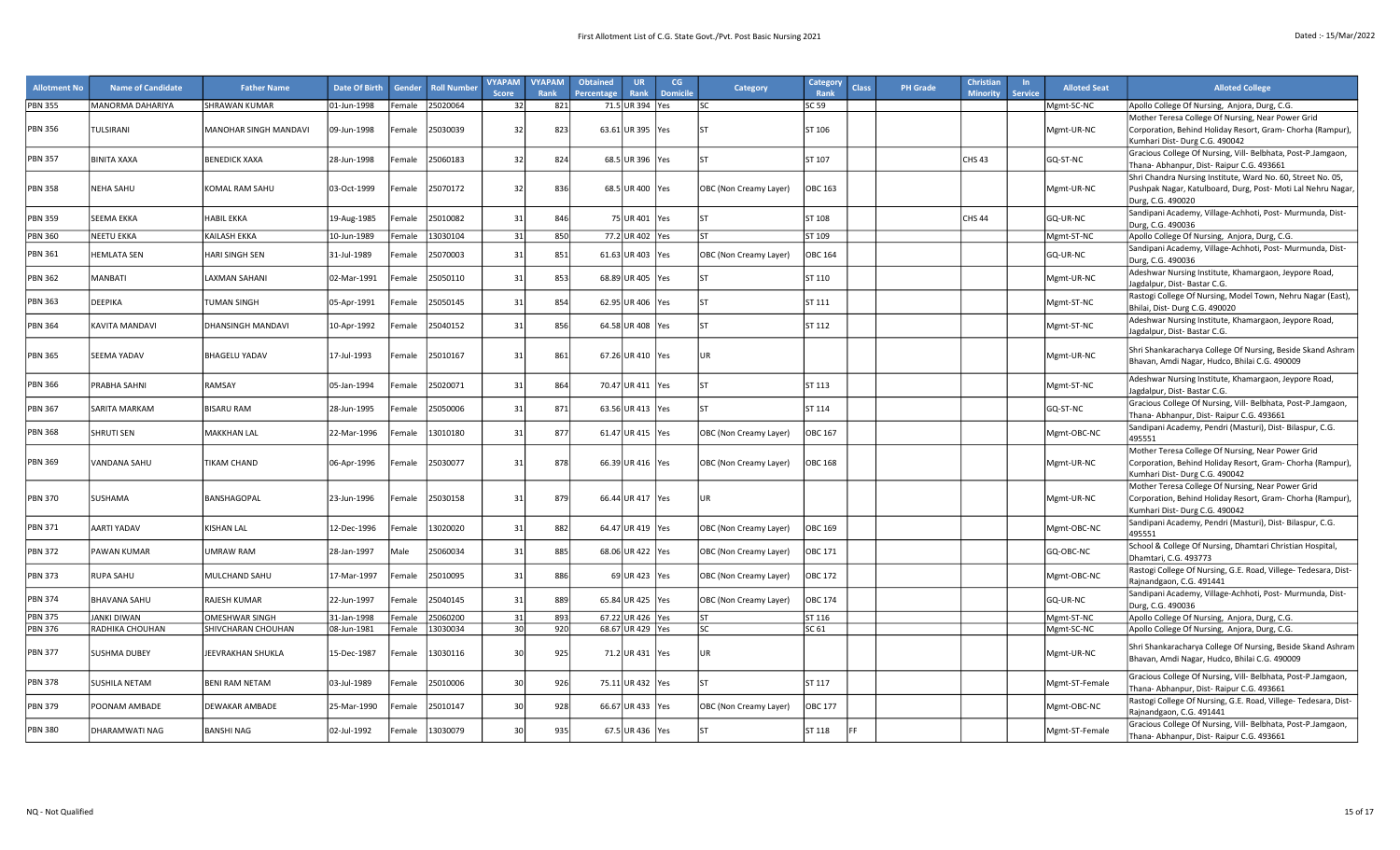| <b>Allotment No</b> | <b>Name of Candidate</b> | <b>Father Name</b>        | Date Of Birth | Gender      | <b>Roll Number</b> | <b>VYAPAM</b><br>Score | <b>VYAPAM</b><br>Rank | <b>Obtained</b><br>Percentage | UR<br>Rank         | CG<br><b>Domicile</b> | Category               | Category<br>Rank | <b>Class</b> | <b>PH Grade</b> | Christiar<br><b>Minority</b> | <b>Service</b> | <b>Alloted Seat</b> | <b>Alloted College</b>                                                                                                                           |
|---------------------|--------------------------|---------------------------|---------------|-------------|--------------------|------------------------|-----------------------|-------------------------------|--------------------|-----------------------|------------------------|------------------|--------------|-----------------|------------------------------|----------------|---------------------|--------------------------------------------------------------------------------------------------------------------------------------------------|
| <b>PBN 381</b>      | SAROJ NAG                | MOHAN SINGH NAG           | 28-Apr-1994   | Female      | 25060112           | 30                     | 939                   |                               | 68.67 UR 439 Yes   |                       | l۲                     | ST 119           |              |                 |                              |                | GQ-ST-NC            | Shri Chandra Nursing Institute, Ward No. 60, Street No. 05,<br>Pushpak Nagar, Katulboard, Durg, Post- Moti Lal Nehru Nagar,<br>Durg, C.G. 490020 |
| <b>PBN 382</b>      | <b>CHANDA JOSHI</b>      | HARENDRA KUMAR JOSHI      | 02-Aug-1994   | emale       | 25070109           | $\overline{3}$         | 941                   |                               | 70.95 UR 440 Yes   |                       | <b>UR</b>              |                  |              |                 |                              |                | Mgmt-UR-Female      | School & College Of Nursing, Dhamtari Christian Hospital,<br>Dhamtari, C.G. 493773                                                               |
| <b>PBN 383</b>      | <b>ASMITA SINGH</b>      | PRADEEP SINGH             | 02-Jul-1995   | Female      | 13030063           | 30                     | 946                   |                               | 65.22 UR 444 Yes   |                       | ST                     | ST 120           |              |                 |                              |                | Mgmt-UR-NC          | Mother Teresa College Of Nursing, Near Power Grid<br>Corporation, Behind Holiday Resort, Gram- Chorha (Rampur),<br>Kumhari Dist-Durg C.G. 490042 |
| <b>PBN 384</b>      | <b>ROSHAN LAL</b>        | <b>RUPESH KUMAR</b>       | 15-Jan-1996   | <b>Male</b> | 25020052           | 30                     | 948                   |                               | 65.83 UR 445 Yes   |                       | OBC (Non Creamy Layer) | <b>OBC 182</b>   |              |                 |                              |                | Mgmt-OBC-NC         | Shri Chandra Nursing Institute, Ward No. 60, Street No. 05,<br>Pushpak Nagar, Katulboard, Durg, Post- Moti Lal Nehru Nagar<br>Durg, C.G. 490020  |
| PBN 385             | KHILESHWARI DADSENA      | <b>ILESH DADSENA</b>      | 31-Jan-1996   | emale       | 25070147           | 30                     | 949                   |                               | 64.43 UR 446 Yes   |                       | OBC (Non Creamy Layer) | OBC 183          |              |                 |                              |                | GQ-UR-NC            | Sandipani Academy, Village-Achhoti, Post- Murmunda, Dist-<br>Durg, C.G. 490036                                                                   |
| <b>PBN 386</b>      | <b>NEHA YADU</b>         | MOHANLAL YADU             | 02-May-1996   | emale       | 13010067           | $\overline{3}$         | 951                   |                               | 66.67 UR 448 Yes   |                       | OBC (Non Creamy Layer) | <b>OBC 184</b>   |              |                 |                              |                | Mgmt-OBC-NC         | Rastogi College Of Nursing, G.E. Road, Villege- Tedesara, Dist-<br>Rajnandgaon, C.G. 491441                                                      |
| <b>PBN 387</b>      | VINITA NAG               | <b>DEVI SINGH</b>         | 13-Aug-1996   | Female      | 25030015           | 30                     | 953                   |                               | 65.58 UR 449 Yes   |                       | ST                     | ST 122           |              |                 |                              |                | Mgmt-ST-NC          | Gracious College Of Nursing, Vill- Belbhata, Post-P.Jamgaon,<br>Thana- Abhanpur, Dist- Raipur C.G. 493661                                        |
| <b>PBN 388</b>      | ASHA KIRAN XALXO         | <b>JEROM XALXO</b>        | 01-Jan-1997   | emale       | 25020055           | $\overline{3}$         | 960                   |                               | 63.94 UR 452 Yes   |                       | SΤ                     | ST 123           |              |                 | CHS 46                       |                | GQ-ST-NC            | Pg College Of Nursing, St. No.5, Hospital Sector, Bhilai, C.G.<br>490009                                                                         |
| PBN 389             | POOJA SAHU               | <b>GHANSHYAM SAHU</b>     | 25-Aug-1997   | Female      | 25030042           | 30                     | 965                   |                               | 67.39 UR 453 Yes   |                       | OBC (Non Creamy Layer) | OBC 187          |              |                 |                              |                | Mgmt-OBC-NC         | Mother Teresa College Of Nursing, Near Power Grid<br>Corporation, Behind Holiday Resort, Gram- Chorha (Rampur),<br>Kumhari Dist-Durg C.G. 490042 |
| <b>PBN 390</b>      | <b>MAMTA TIGGA</b>       | <b>BIRENDRA TIGGA</b>     | 01-Apr-1998   | Female      | 25010173           | $\overline{3}$         | 968                   |                               | 72.29 UR 455       |                       | <b>UR</b>              |                  |              |                 | <b>CHS 47</b>                |                | <b>MINORITY</b>     | Holy Cross College Of Nursing, Kedarpur, Post-Ambikapur,<br>Dist-Surguja, C.G. 497001                                                            |
| <b>PBN 391</b>      | PUSHPANJALI PAIKRA       | <b>KESHRI LAL PAIKRA</b>  | 10-May-1999   | emale       | 13020041           | 30                     | 971                   |                               | 68.22 UR 457 Yes   |                       | lst                    | ST 124           |              |                 |                              |                | Mgmt-ST-NC          | Sandipani Academy, Pendri (Masturi), Dist- Bilaspur, C.G.<br>495551                                                                              |
| <b>PBN 392</b>      | KUMUDANI TEKAM           | <b>PUNIT RAM TEKAM</b>    | 28-Oct-1991   | emale       | 25010065           | 2 <sup>0</sup>         | 996                   |                               | 67.33 UR 459   Yes |                       | ST                     | ST 125           |              |                 |                              |                | GQ-ST-NC            | Pg College Of Nursing, St. No.5, Hospital Sector, Bhilai, C.G.<br>490009                                                                         |
| PBN 393             | SHWETA SANDRA            | <b>NARAYAN SANDRA</b>     | 20-Apr-1992   | Female      | 25050013           | 29                     | 997                   |                               | 66.39 UR 460 Yes   |                       | lst                    | ST 126           |              |                 |                              |                | GQ-ST-NC            | Shri Chandra Nursing Institute, Ward No. 60, Street No. 05,<br>Pushpak Nagar, Katulboard, Durg, Post- Moti Lal Nehru Nagar,<br>Durg, C.G. 490020 |
| <b>PBN 394</b>      | KHAGOTRI                 | <b>JAGANNATH</b>          | 09-Sep-1992   | Female      | 25030041           | 2 <sup>0</sup>         | 1000                  |                               | 61.72 UR 461 Yes   |                       | ST                     | ST 127           |              |                 |                              |                | Mgmt-ST-NC          | Gracious College Of Nursing, Vill- Belbhata, Post-P.Jamgaon,<br>Thana- Abhanpur, Dist- Raipur C.G. 493661                                        |
| PBN 395             | KEMESHWARI               | MANIK RAM JANENDRA        | 20-Nov-1994   | Female      | 25020163           | 29                     | 1010                  |                               | 71.68 UR 463 Yes   |                       | $\mathsf{c}$           | SC 63            |              |                 |                              |                | Mgmt-SC-NC          | Shri Shankaracharya College Of Nursing, Beside Skand Ashram<br>Bhavan, Amdi Nagar, Hudco, Bhilai C.G. 490009                                     |
| PBN 396             | ASHEENI KERKETTA         | RAJESH KERKETTA           | 22-Feb-1995   | emale       | 13030190           | 2 <sup>0</sup>         | 1011                  |                               | 65.58 UR 464   Yes |                       | ST                     | ST 128           |              |                 |                              |                | Mgmt-ST-NC          | Sandipani Academy, Pendri (Masturi), Dist-Bilaspur, C.G.<br>495551                                                                               |
| <b>PBN 397</b>      | <b>BALESHWARI SAHU</b>   | <b>BHADU RAM SAHU</b>     | 26-Jun-1995   | Female      | 25060068           | 29                     | 1013                  |                               | 66.61 UR 465 Yes   |                       | OBC (Non Creamy Layer) | <b>OBC 192</b>   |              |                 |                              |                | Mgmt-OBC-NC         | Shri Shankaracharya College Of Nursing, Beside Skand Ashram<br>Bhavan, Amdi Nagar, Hudco, Bhilai C.G. 490009                                     |
| PBN 398             | RAJNI GHRITLAHRE         | RAMCHANDRA GHRITLAHRE     | 05-Jul-1995   | Female      | 25030123           | 2 <sup>0</sup>         | 1015                  |                               | 65.28 UR 467   Yes |                       | ۲C                     | SC 64            |              |                 |                              |                | GQ-SC-NC            | Sandipani Academy, Village-Achhoti, Post- Murmunda, Dist-<br>Durg, C.G. 490036                                                                   |
| <b>PBN 399</b>      | NEETU GENDRE             | <b>BHAGWAN DAS GENDRE</b> | 28-Oct-1995   | Female      | 25010029           | 29                     | 1018                  |                               | 64.94 UR 468 Yes   |                       | SC.                    | SC 65            |              |                 |                              |                | Mgmt-SC-NC          | Central India College Of Nursing, G.E. Road, Devada Chowk,<br>Kopedih Road, Village- Devada, Dist- Rajnandgaon, C.G.<br>491441                   |
| PBN 400             | SHITAL SINGH             | <b>RAVINDRA</b>           | 11-Mar-1996   | emale       | 13010070           | 2 <sup>0</sup>         | 1020                  |                               | 71.32 UR 469 Yes   |                       | UR.                    |                  |              |                 |                              |                | Mgmt-UR-Female      | Pg College Of Nursing, St. No.5, Hospital Sector, Bhilai, C.G.<br>490009                                                                         |
| PBN 401             | <b>LAXMI KUMARI</b>      | RAMSAI                    | 28-Jun-1996   | emale       | 13030003           | 2 <sup>0</sup>         | 1025                  |                               | 58.61 UR 470   Yes |                       | OBC (Non Creamy Layer) | OBC 193          |              |                 |                              |                | Mgmt-UR-Female      | Pg College Of Nursing, St. No.5, Hospital Sector, Bhilai, C.G.<br>490009                                                                         |
| <b>PBN 402</b>      | DEEPIKA BANJARE          | THAKUR RAM BANJARE        | 18-Nov-1996   | emale       | 13010115           | 2 <sup>0</sup>         | 1026                  |                               | 60.67 UR 471   Yes |                       | SC.                    | SC 66            |              |                 |                              |                | Mgmt-SC-NC          | Sandipani Academy, Pendri (Masturi), Dist-Bilaspur, C.G.<br>495551                                                                               |
| <b>PBN 403</b>      | YOGI                     | <b>GOVIND LAL</b>         | 21-Mar-1997   | Female      | 25070045           | 29                     | 1028                  |                               | 68.5 UR 473 Yes    |                       | OBC (Non Creamy Layer) | OBC 195          |              |                 |                              |                | Mgmt-OBC-NC         | Shri Chandra Nursing Institute, Ward No. 60, Street No. 05,<br>Pushpak Nagar, Katulboard, Durg, Post- Moti Lal Nehru Nagar,<br>Durg, C.G. 490020 |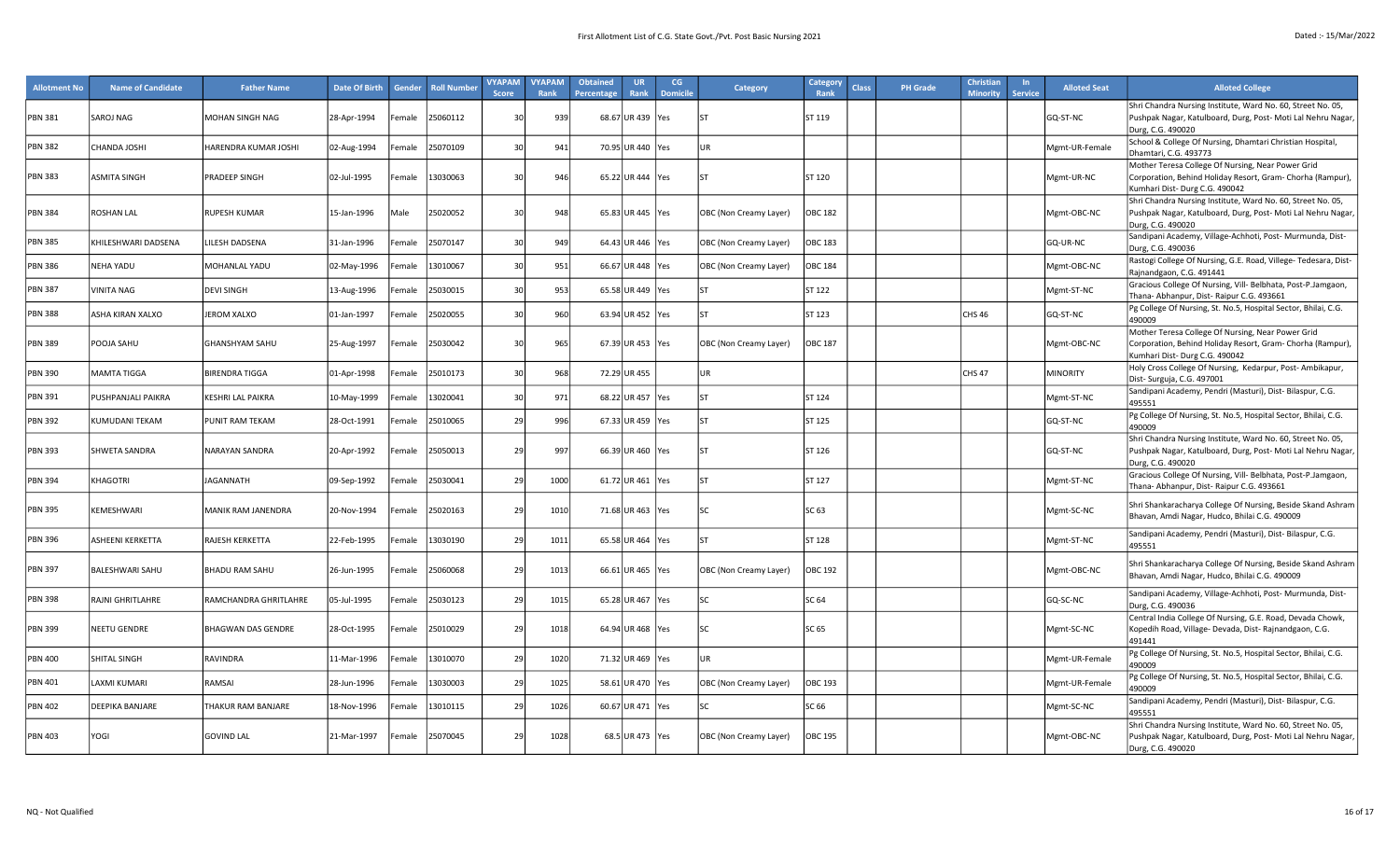| <b>Allotment No</b> | <b>Name of Candidate</b>   | <b>Father Name</b>        | Date Of Birth | Gender | <b>Roll Number</b> | <b>VYAPAM</b><br><b>Score</b> | <b>VYAPAM</b><br>Rank | <b>Obtained</b><br>Percentage | <b>UR</b><br>Rank  | CG<br><b>Domicile</b> | <b>Category</b>        | Category<br><b>Class</b><br>Rank | <b>PH Grade</b> | <b>Christian</b><br><b>Minority</b> | <b>Service</b> | <b>Alloted Seat</b> | <b>Alloted College</b>                                                                                                                           |
|---------------------|----------------------------|---------------------------|---------------|--------|--------------------|-------------------------------|-----------------------|-------------------------------|--------------------|-----------------------|------------------------|----------------------------------|-----------------|-------------------------------------|----------------|---------------------|--------------------------------------------------------------------------------------------------------------------------------------------------|
| <b>PBN 404</b>      | DIMPLE                     | <b>TEK SINGH</b>          | 05-Apr-1990   | Female | 25010028           | 28                            | 1057                  |                               | 59.75 UR 478       | Yes                   |                        | ST 130                           |                 |                                     |                | Mgmt-ST-NC          | C.M. Nursing Institute, Chandrakar Memorial Hospital, Nehru<br>Nagar, Bhilai, Dist-Durg C.G. 490020                                              |
| <b>PBN 405</b>      | CHHATRANI                  | LOKNATH                   | 18-Oct-1992   | Female | 25010083           | 28                            | 1060                  |                               | 63.16 UR 479 Yes   |                       | OBC (Non Creamy Layer) | <b>OBC 200</b>                   |                 |                                     |                | Mgmt-UR-Female      | School & College Of Nursing, Dhamtari Christian Hospital,<br>Dhamtari, C.G. 493773                                                               |
| <b>PBN 406</b>      | <b>MONIKA HIYAL</b>        | BABULAL HIYAL             | 27-Dec-1993   | Female | 13010066           | 28                            | 1062                  |                               | 79 UR 480 Yes      |                       | <b>UR</b>              |                                  |                 |                                     |                | Mgmt-UR-NC          | Pg College Of Nursing, St. No.5, Hospital Sector, Bhilai, C.G.<br>490009                                                                         |
| <b>PBN 407</b>      | HEERABATTI BAIDH           | <b>DEWANAND BAIDH</b>     | 20-Feb-1994   | Female | 25040063           | 28                            | 1064                  |                               | 63.32 UR 482 Yes   |                       | OBC (Non Creamy Layer) | <b>OBC 201</b>                   |                 |                                     |                | Mgmt-OBC-NC         | Adeshwar Nursing Institute, Khamargaon, Jeypore Road,<br>Jagdalpur, Dist-Bastar C.G.                                                             |
| <b>PBN 408</b>      | <b>MAMTA</b>               | <b>KHEMAN SAHU</b>        | 28-Aug-1994   | emale  | 25010091           | 25                            | 1066                  |                               | 65.8 UR 483 Yes    |                       | OBC (Non Creamy Layer) | <b>OBC 202</b>                   |                 |                                     |                | Mgmt-UR-NC          | Pg College Of Nursing, St. No.5, Hospital Sector, Bhilai, C.G.<br>490009                                                                         |
| <b>PBN 409</b>      | <b>GUNJA VERMA</b>         | <b>BALDAU</b>             | 11-Nov-1994   | Female | 25020058           | 28                            | 1067                  |                               | 67.26 UR 484   Yes |                       | OBC (Non Creamy Layer) | <b>OBC 203</b>                   |                 |                                     |                | GQ-OBC-NC           | Sandipani Academy, Village-Achhoti, Post- Murmunda, Dist-<br>Durg, C.G. 490036                                                                   |
| <b>PBN 410</b>      | <b>INA TALANDI</b>         | RAMA TALANDI              | 31-Mar-1995   | Female | 25060177           | 28                            | 1069                  |                               | 66.08 UR 485 Yes   |                       | <b>ST</b>              | ST 131                           |                 |                                     |                | Mgmt-ST-NC          | Shri Shankaracharya College Of Nursing, Beside Skand Ashram<br>Bhavan, Amdi Nagar, Hudco, Bhilai C.G. 490009                                     |
| <b>PBN 411</b>      | JAYSHRI SAHU               | HIRAVAN SAHU              | 16-Jun-1996   | Female | 13020122           | 28                            | 1074                  |                               | 74.39 UR 486   Yes |                       | OBC (Non Creamy Layer) | OBC 204                          |                 |                                     |                | Mgmt-UR-NC          | Pg College Of Nursing, St. No.5, Hospital Sector, Bhilai, C.G.<br>490009                                                                         |
| <b>PBN 412</b>      | <b>NUTAN</b>               | SAHDEV                    | 06-Jan-1997   | Female | 25050159           | 28                            | 1078                  |                               | 61.12 UR 489 Yes   |                       | OBC (Non Creamy Layer) | <b>OBC 206</b>                   |                 |                                     |                | GQ-OBC-NC           | Sandipani Academy, Village-Achhoti, Post- Murmunda, Dist-<br>Durg, C.G. 490036                                                                   |
| <b>PBN 413</b>      | RAKESHWARI                 | <b>NEK RAM</b>            | 06-May-1990   | Female | 25020135           | 27                            | 1101                  |                               | 64.42 UR 493   Yes |                       | lst                    | ST 133                           |                 |                                     |                | Mgmt-ST-NC          | Shri Shankaracharya College Of Nursing, Beside Skand Ashram<br>Bhavan, Amdi Nagar, Hudco, Bhilai C.G. 490009                                     |
| <b>PBN 414</b>      | PUSHPA BAI TOPPO           | <b>MANGLA RAM</b>         | 18-Jan-1991   | Female | 25030122           | 27                            | 1103                  |                               | 63.33 UR 495       | res                   | lsт                    | ST 134                           |                 |                                     |                | Mgmt-ST-NC          | Gracious College Of Nursing, Vill- Belbhata, Post-P.Jamgaon,<br>Thana- Abhanpur, Dist- Raipur C.G. 493661                                        |
| <b>PBN 415</b>      | <b>KRISHNA KUMAR OGREY</b> | <b>NARAYAN OGREY</b>      | 07-May-1992   | Male   | 25030034           | 27                            | 1107                  |                               | 65 UR 496 Yes      |                       | <b>SC</b>              | SC 68                            |                 |                                     |                | Mgmt-SC-NC          | Rastogi College Of Nursing, G.E. Road, Villege- Tedesara, Dist-<br>Rajnandgaon, C.G. 491441                                                      |
| PBN 416             | <b>SUNITA</b>              | NAKUL SAI                 | 14-Jan-1994   | Female | 13010006           | 27                            | 1111                  |                               | 64.94 UR497        | <b>Yes</b>            | lst                    | ST 135                           |                 |                                     |                | Mgmt-ST-NC          | Sandipani Academy, Pendri (Masturi), Dist- Bilaspur, C.G.<br>495551                                                                              |
| <b>PBN 417</b>      | <b>CHAMPA</b>              | YOGESHWAR SINGH           | 21-Nov-1994   | Female | 25030094           | 27                            | 1113                  |                               | 57.06 UR 498 Yes   |                       | lст                    | ST 136                           |                 |                                     |                | Mgmt-ST-NC          | Adeshwar Nursing Institute, Khamargaon, Jeypore Road,<br>Jagdalpur, Dist-Bastar C.G.                                                             |
| <b>PBN 418</b>      | <b>GEETA BHAGAT</b>        | K R BHAGAT                | 06-Jun-1991   | Female | 25060033           | 26                            | 1142                  |                               | 65.56 UR 502 Yes   |                       | <b>ST</b>              | ST 138                           |                 |                                     |                | Mgmt-ST-Female      | Shri Chandra Nursing Institute, Ward No. 60, Street No. 05,<br>Pushpak Nagar, Katulboard, Durg, Post- Moti Lal Nehru Nagar,<br>Durg, C.G. 490020 |
| <b>PBN 419</b>      | <b>MEENA PAWAR</b>         | <b>BUDHARAM PAWAR</b>     | 09-May-1993   | Female | 25060178           | 26                            | 1147                  |                               | 66.68 UR 505 Yes   |                       | lst                    | ST 140                           |                 |                                     |                | Mgmt-ST-NC          | Gracious College Of Nursing, Vill- Belbhata, Post-P.Jamgaon,<br>Thana- Abhanpur, Dist- Raipur C.G. 493661                                        |
| <b>PBN 420</b>      | <b>SUMITRA</b>             | DHANI RAM                 | 04-Jul-1994   | Female | 25050154           | 26                            | 1149                  |                               | 60.23 UR 507   Yes |                       | lst                    | ST 141                           |                 |                                     |                | Mgmt-ST-NC          | Shri Shankaracharya College Of Nursing, Beside Skand Ashram<br>Bhavan, Amdi Nagar, Hudco, Bhilai C.G. 490009                                     |
| <b>PBN 421</b>      | <b>SUMAN SINHA</b>         | DHANNURAM SINHA           | 30-Jan-1998   | emale  | 25070076           | 26                            | 1160                  |                               | 67 UR 509          | es:                   | OBC (Non Creamy Layer) | <b>OBC 213</b>                   |                 |                                     |                | Mgmt-UR-NC          | School & College Of Nursing, Dhamtari Christian Hospital,<br>Dhamtari, C.G. 493773                                                               |
| <b>PBN 422</b>      | KISHAN KUMAR CHELAK        | <b>VARAYAN DAS CHELAK</b> | 11-Aug-1998   | Male   | 25010079           | 26                            | 1162                  |                               | 67.22 UR 511 Yes   |                       | lsc                    | SC 69                            |                 |                                     |                | Mgmt-SC-NC          | Mother Teresa College Of Nursing, Near Power Grid<br>Corporation, Behind Holiday Resort, Gram- Chorha (Rampur),<br>Kumhari Dist-Durg C.G. 490042 |
| <b>PBN 423</b>      | KABITA KUMAR               | GANGA PRASAD KUMAR        | 06-Apr-1984   | Female | 25060133           | 24                            | 1211                  |                               | 68.5 UR 518 Yes    |                       | lsc                    | SC 70                            |                 |                                     |                | Mgmt-SC-NC          | Central India College Of Nursing, G.E. Road, Devada Chowk,<br>Kopedih Road, Village- Devada, Dist- Rajnandgaon, C.G.<br>491441                   |
| <b>PBN 424</b>      | <b>SUMITRA BHARTI</b>      | NIRMAL BHARTI             | 24-Aug-1993   | Female | 13040104           | 2:                            | 1235                  |                               | 66.44 UR 525 Yes   |                       | <b>SC</b>              | SC 72                            |                 |                                     |                | Mgmt-SC-NC          | Gracious College Of Nursing, Vill- Belbhata, Post-P.Jamgaon,<br>Thana- Abhanpur, Dist- Raipur C.G. 493661                                        |
| <b>PBN 425</b>      | DIPANJALI MANJHI           | MADHU RAM MANJHI          | 27-Aug-1989   | Female | 25060184           | 22                            | 1240                  |                               | 68.32 UR 526 Yes   |                       | l۲                     | ST 145                           |                 |                                     |                | Mgmt-ST-NC          | Central India College Of Nursing, G.E. Road, Devada Chowk,<br>Kopedih Road, Village- Devada, Dist- Rajnandgaon, C.G.<br>491441                   |
| <b>PBN 426</b>      | PHOOL KUNWAR               | BALESHWAR                 | 22-May-1997   | emale  | 13030001           | 22                            | 1242                  |                               | 78.75 UR 528   Yes |                       | <b>ST</b>              | ST 146                           |                 |                                     |                | GQ-ST-NC            | Pg College Of Nursing, St. No.5, Hospital Sector, Bhilai, C.G.<br>490009                                                                         |
| <b>PBN 427</b>      | AVINASH KUMAR BANJARE      | <b>SURIT RAM</b>          | 04-Oct-1997   | Male   | 25030165           | 22                            | 1244                  |                               | 76.11 UR 529 Yes   |                       | lsc.                   | SC 73                            |                 |                                     |                | Mgmt-UR-NC          | Sandipani Academy, Village-Achhoti, Post- Murmunda, Dist-<br>Durg, C.G. 490036                                                                   |